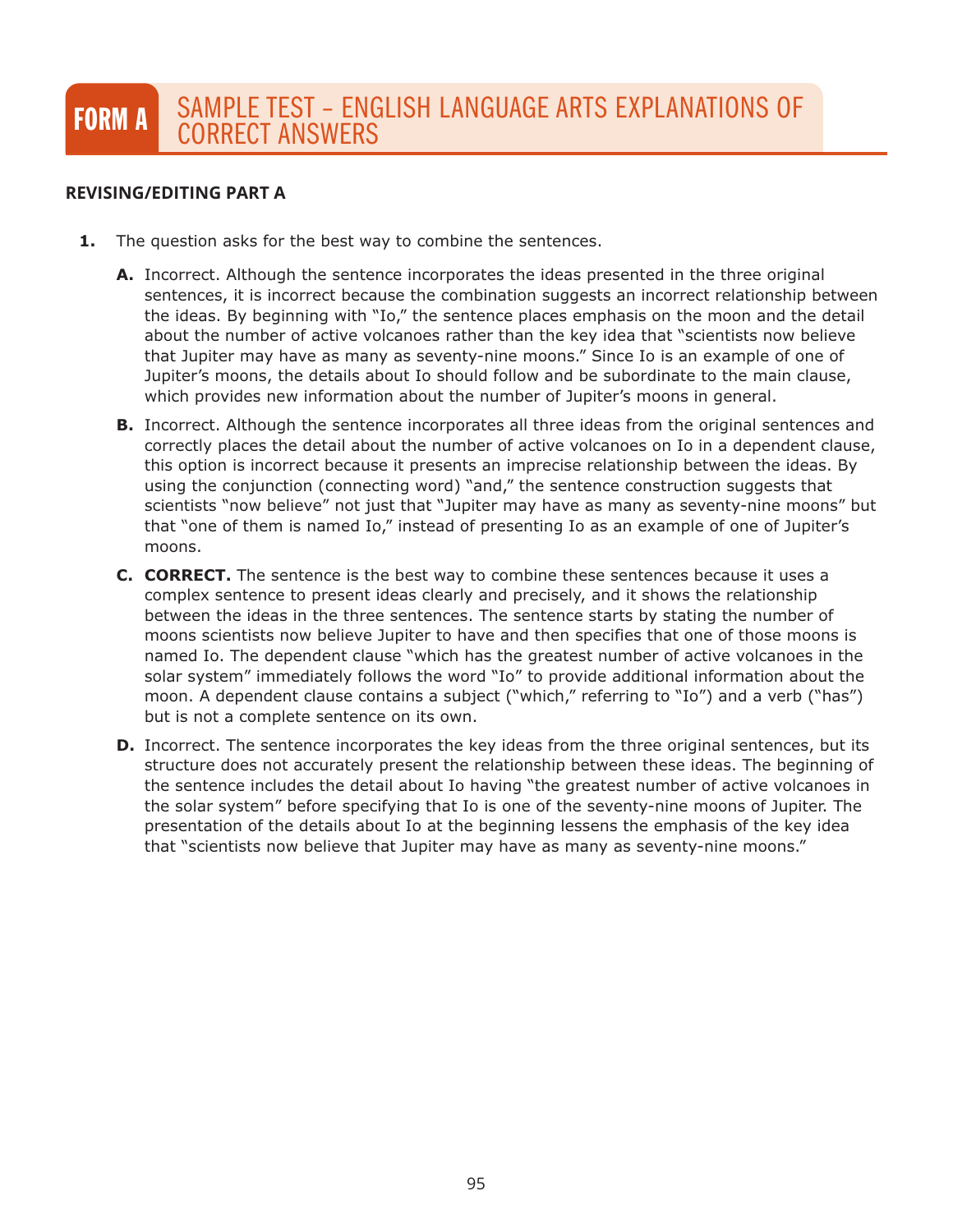- **2.** The question asks for the correction of an error in sentence structure in the paragraph.
	- **E. CORRECT.** The first sentence is a run-on sentence because both clauses—"In September 2016 the National Museum of African American History and Culture opened as part of the Smithsonian Institution" and "the museum is already the Smithsonian's third most popular site"—are independent clauses, and independent clauses should not be combined without the use of a conjunction and a comma. The revision in this option adds the word "and" before the comma, which corrects the run-on.
	- **F.** Incorrect. The revision does not correct an error in sentence structure, since there are independent clauses on both sides of the period.
	- **G.** Incorrect. Adding the words "which include" rather than the word "including" after the comma does not correct an error in sentence structure. The sentence is correct as written.
	- **H.** Incorrect. Revising the wording in the underlined portion of the sentence to "which was written" from "written" does not correct a structural error. No edits are needed to correct the wording in the sentence.
- **3.** The question asks for the revision of the sentence that uses the most precise language.
	- **A.** Incorrect. The word "extremely" does not specify the precise length of the trail (2,200 miles); "millions" is less precise than the specific number of people who hike the trail each year (two million); and the verb "do" imprecisely describes the purpose of visiting the trail (hiking).
	- **B.** Incorrect. While the revision specifies the precise length of the trail and the verb "hike" precisely describes the purpose of visiting the trail, "more than a million" is less precise than the specific number of people who hike the trail each year (two million).
	- **C. CORRECT.** The length of the trail (2,200 miles), the specific number of people who hike the trail each year (two million), and the action of the visitors (hiking) are clear and precise in this revision of the sentence.
	- **D.** Incorrect. The word "lengthy" is less precise than specifying the actual length of the trail (2,200 miles); "a couple million" is less precise than the specific number of people who hike the trail each year (two million); and the verb "do" imprecisely describes the purpose of visiting the trail (hiking).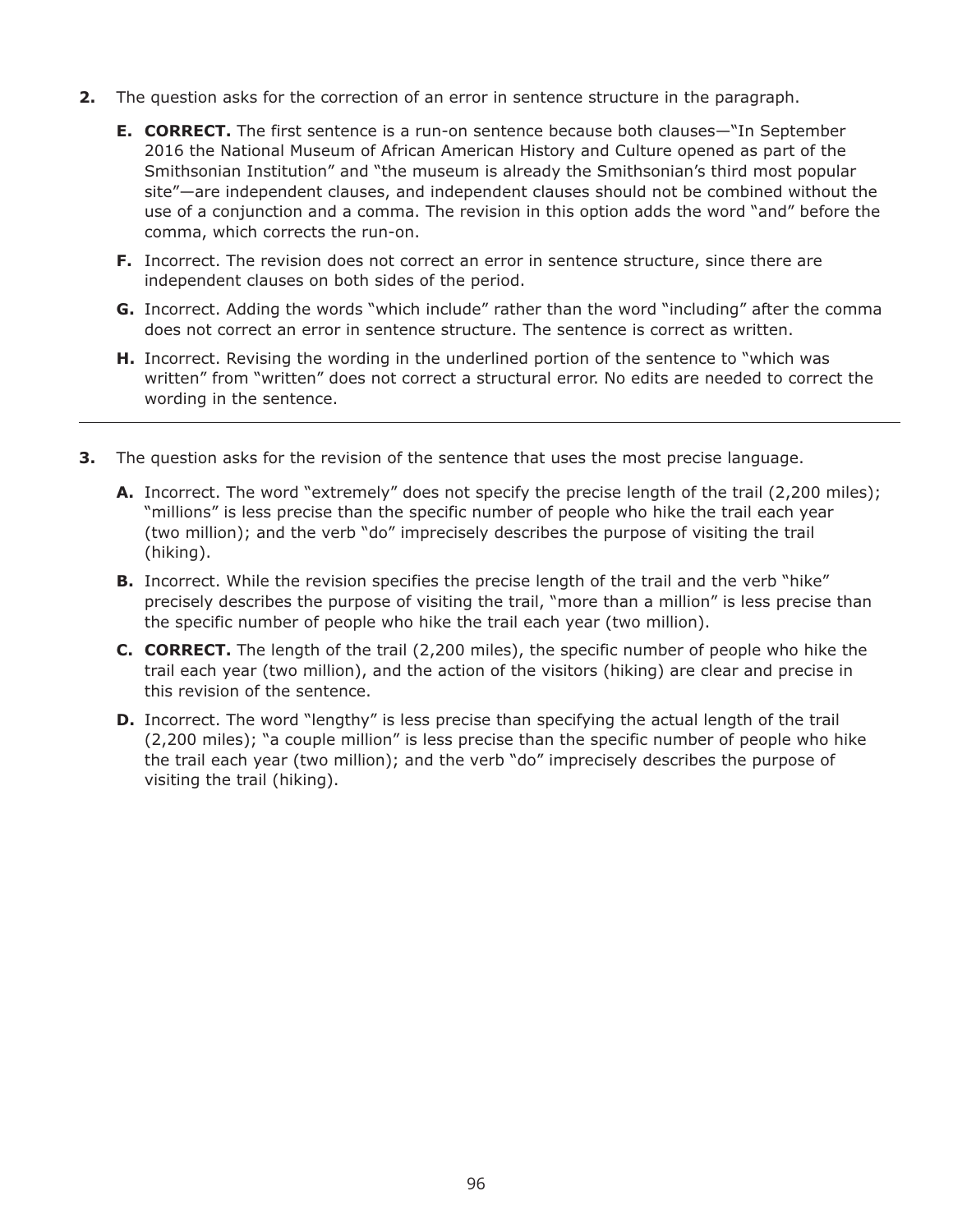- **4.** The question asks which edit should be made to correct the sentence.
	- **E. CORRECT.** The sentence in the box needs a comma to separate the coordinate adjectives. Coordinate adjectives describe characteristics of the same noun or subject and are connected with a comma or "and." This option is the only one that places a comma where it is needed, between the coordinate adjectives "agile" and "athletic."
	- **F.** Incorrect. The option incorrectly adds a comma in the middle of the adjectival phrase "first and only," which modifies, or gives additional information about, "professional basketball player."
	- **G.** Incorrect. The option incorrectly adds a comma between two adjectives that are not coordinate adjectives. "Only" is part of the adjectival phrase "first and only" and is modifying "professional basketball player."
	- **H.** Incorrect. The option is incorrect because a comma is not needed to set off the phrase "to score 100 points in a single game."
- **5.** The question asks for the pair of revisions needed to correct the errors in the paragraph, which appear in sentence 2 and sentence 3.
	- **A.** Incorrect. The comma after the word "homes" in sentence 1 is necessary for separating the subordinate clause "When coal was used to heat homes" from the main clause. The only edit needed in this pair is in sentence 3, which incorrectly shifts the verb into the present tense. The clause "as natural gas becomes more common" should be "as natural gas became more common."
	- **B.** Incorrect. The comma after the word "homes" in sentence 1 is necessary for separating the subordinate clause "When coal was used to heat homes" from the main clause. In sentence 4, the word "remarketed" is in the past tense established in the rest of the paragraph and should not change to the past perfect tense "had remarketed."
	- **C. CORRECT.** This option is the only choice that revises the errors in both sentence 2 and sentence 3. In sentence 2, a comma needs to follow the word "company" to set off the phrase "who owned a cleaning product company." A comma is necessary because the phrase is a nonrestrictive clause: the phrase provides extra information about Cleo and Noah McVicker's line of work, but the phrase is not necessary in order to understand the meaning of the sentence. The second error is in sentence 3, which incorrectly shifts the verb into the present tense. The clause "as natural gas becomes more common" should be "as natural gas became more common."
	- **D.** Incorrect. In sentence 2, a comma needs to follow the word "company" to set off the phrase "who owned a cleaning product company." In sentence 4, the word "remarketed" is in the past tense established in the rest of the paragraph and should not change to the past perfect tense "had remarketed."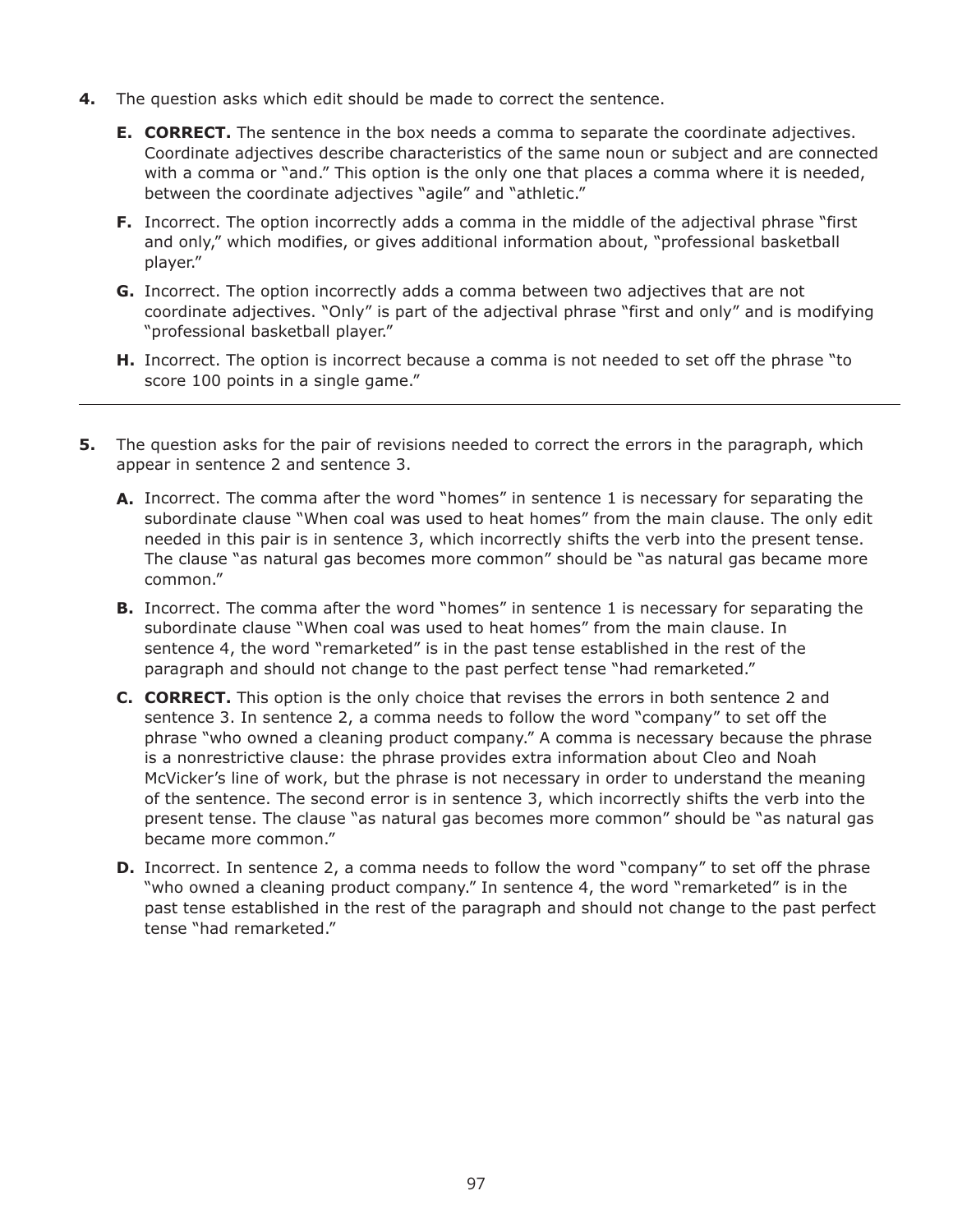### **REVISING/EDITING PART B REVISING/EDITING PART B**

#### **Find Time to Volunteer**

- **6.** The question asks which revision of sentence 2 uses the most precise language.
	- **E. CORRECT.** In sentence 2, the author states that people who volunteer in their free time do so "at various places." The revision to sentence 2 provides the most precise language because it references three specific places (animal shelters, community centers, and parks) where people often volunteer.
	- **F.** Incorrect. Although this sentence mentions "a variety of places, events, or organizations" at which people volunteer, the revision does not use the most precise language because it does not list specific places, events, or organizations.
	- **G.** Incorrect. Although this sentence mentions "local establishments that help people, animals, or other groups," the revision does not use the most precise language because it does not name the specific types of establishments at which people can volunteer.
	- **H.** Incorrect. Although this sentence mentions "places where [volunteers] can help people in many ways," the revision does not use the most precise language because it does not provide specific examples of where people can volunteer.
- **7.** The question asks which sentence should follow sentence 4 to introduce the main claim of the passage.
	- **A. CORRECT.** In sentence 4, the author states that "research shows that those who volunteer also receive benefits." The sentence in the option logically follows the ideas in sentence 4 and provides the best thesis statement for the passage because it introduces the author's main claim that high school students should consider the benefits of volunteerism.
	- **B.** Incorrect. While the sentence refers to the "benefits" mentioned in sentence 4, it erroneously asserts that "immediate and long-term results" are "guaranteed." In addition, the sentence does not introduce the author's main claim that volunteering is beneficial for high school students.
	- **C.** Incorrect. Although the sentence states that "volunteerism can be beneficial for students," it also introduces the idea that volunteerism can benefit the family and the community as well, not just high school students.
	- **D.** Incorrect. Although the sentence introduces the claim that "high school students should learn about" volunteering, it focuses on the idea that volunteering strengthens the community, rather than introducing the claim that volunteering is beneficial for high school students.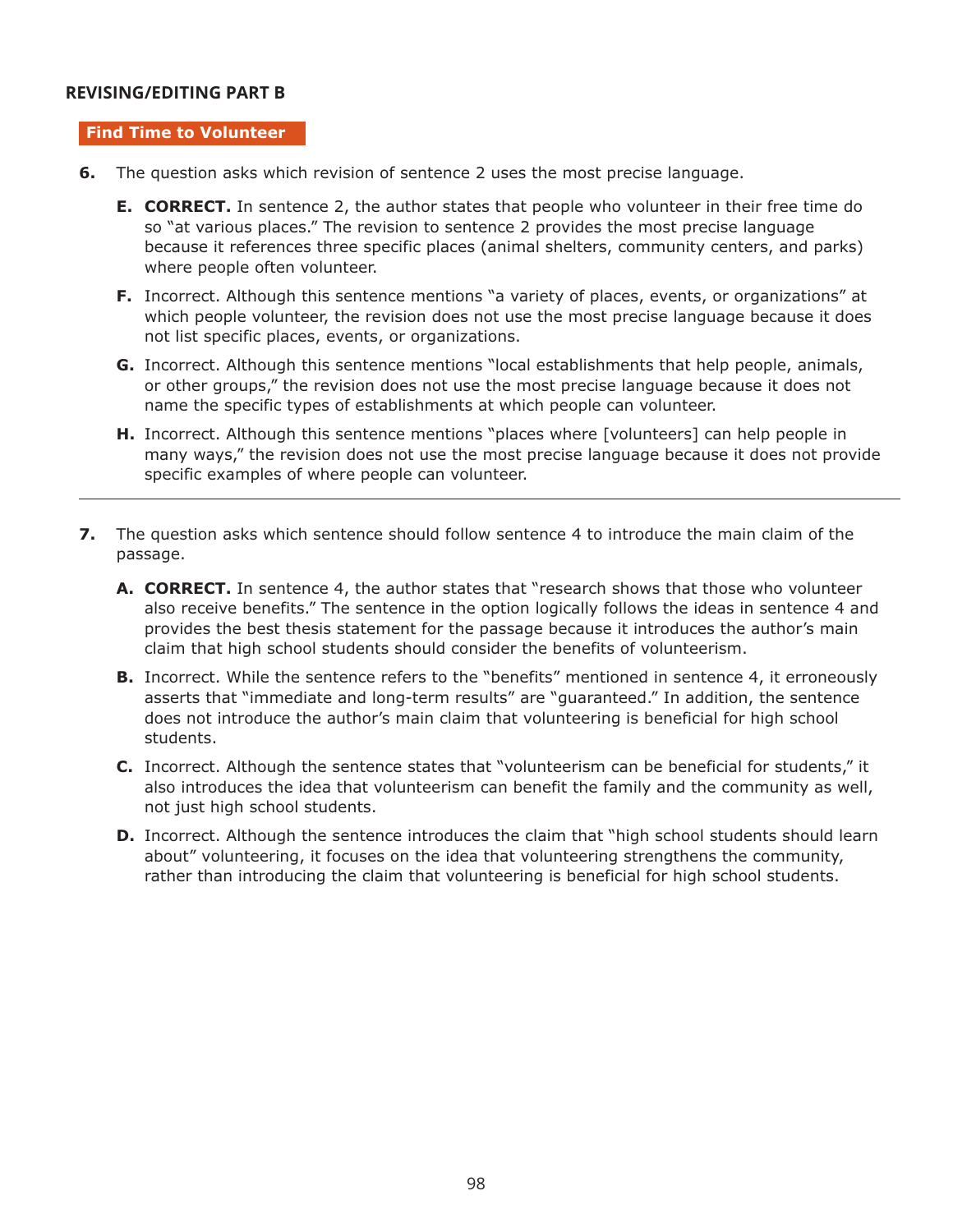- **8.** The question asks which sentence is least relevant to the ideas presented in the second paragraph (sentences 5–10) and should be deleted.
	- **E.** Incorrect. Sentence 5 introduces the topic of the second paragraph, which is that finding time to volunteer "may sound impossible" for many students. Sentence 6 logically follows this idea because it provides one reason why students might hesitate or be unable to volunteer. Therefore, sentence 6 is relevant to the ideas presented in the second paragraph and should not be deleted.
	- **F. CORRECT.** Sentence 7 states that "time and energy" are required for volunteering, which partially addresses the topic of the second paragraph about the various commitments that fill high school students' schedules. However, sentence 7 interrupts the flow of the paragraph by interjecting specific examples ("volunteering at a retirement center or homeless shelter") into a general list of activities and commitments. Thus, the sentence is the least relevant to the paragraph and should be deleted.
	- **G.** Incorrect. In the second paragraph, the author discusses why some high school students may hesitate to volunteer. In sentences 6 and 9, the author points out that "schoolwork" and "family obligations and part-time jobs" are activities that require students' time and may cause them to hesitate taking on any additional activities. Sentence 8 contributes to this idea by stating that "extracurricular activities" also require a time commitment from students. As a result, sentence 8 contributes to the ideas in the second paragraph and should not be deleted.
	- **H.** Incorrect. In the second paragraph, the author acknowledges that some high school students may hesitate to volunteer because of "schoolwork" and "extracurricular activities." Sentence 9 contributes to this idea by stating that "family obligations and part-time jobs" also require a time commitment and may cause students to hesitate to volunteer. Therefore, sentence 9 contributes to the ideas in the second paragraph and should not be deleted.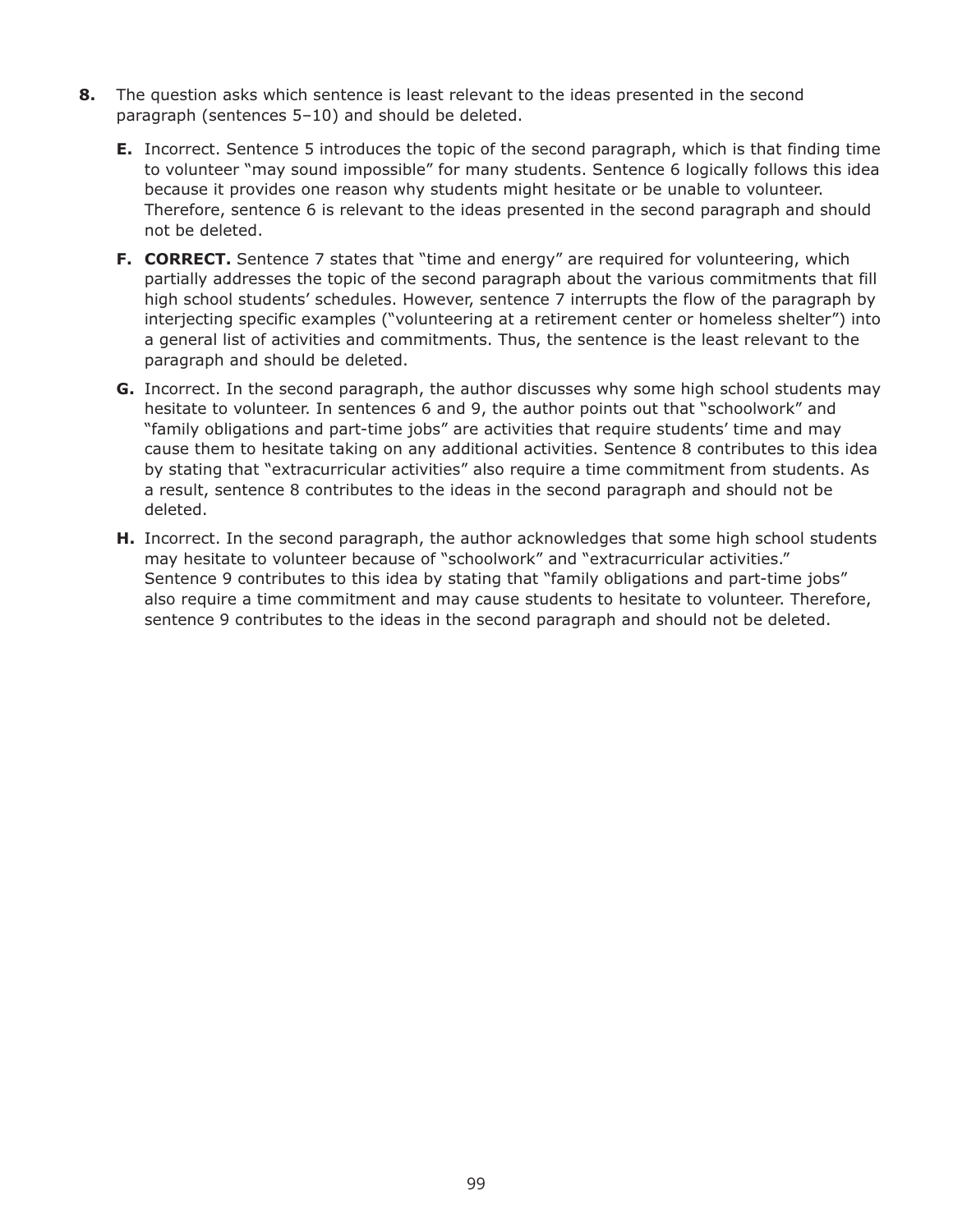- **9.** The question asks which option would best follow sentence 12 to support the ideas presented in the third paragraph (sentences 11–12).
	- **A.** Incorrect. The subject of the main clause in sentence 12 is "admissions counselors." Although the second sentence in the option mentions "admissions counselors," it does not support the ideas in the paragraph, because the statement that "admissions counselors know that character traits like these will benefit the applicants" focuses on how students benefit while sentence 12 focuses on how these traits benefit the community.
	- **B.** Incorrect. While sentence 11 discusses the potential academic and professional connections that can be made through volunteering, sentence 12 moves on to the topic of college admissions. Since the sentences in the option revert back to the topic of connections, they do not support and logically follow a sentence about how college admissions counselors view students with volunteering experience.
	- **C.** Incorrect. Although the sentence in the option continues on the subject of admissions counselors and follows the idea in sentence 12 that these counselors tend to favor students who "care about making their community and college campus a better place," the sentence focuses on what students will do while in college rather than on how volunteering helps them get into college. Therefore, the sentence does not best follow sentence 12 and support the ideas presented in the third paragraph.
	- **D. CORRECT.** In sentence 12, the author states that college admissions counselors view students who list volunteer work on admissions applications as "applicants who care about making their community and college campus a better place." The sentence in the option best follows sentence 12 and supports the ideas in the third paragraph because it provides additional details about why admissions counselors look beyond academics when considering students for admissions and the positive qualities assigned to those who have volunteering experience.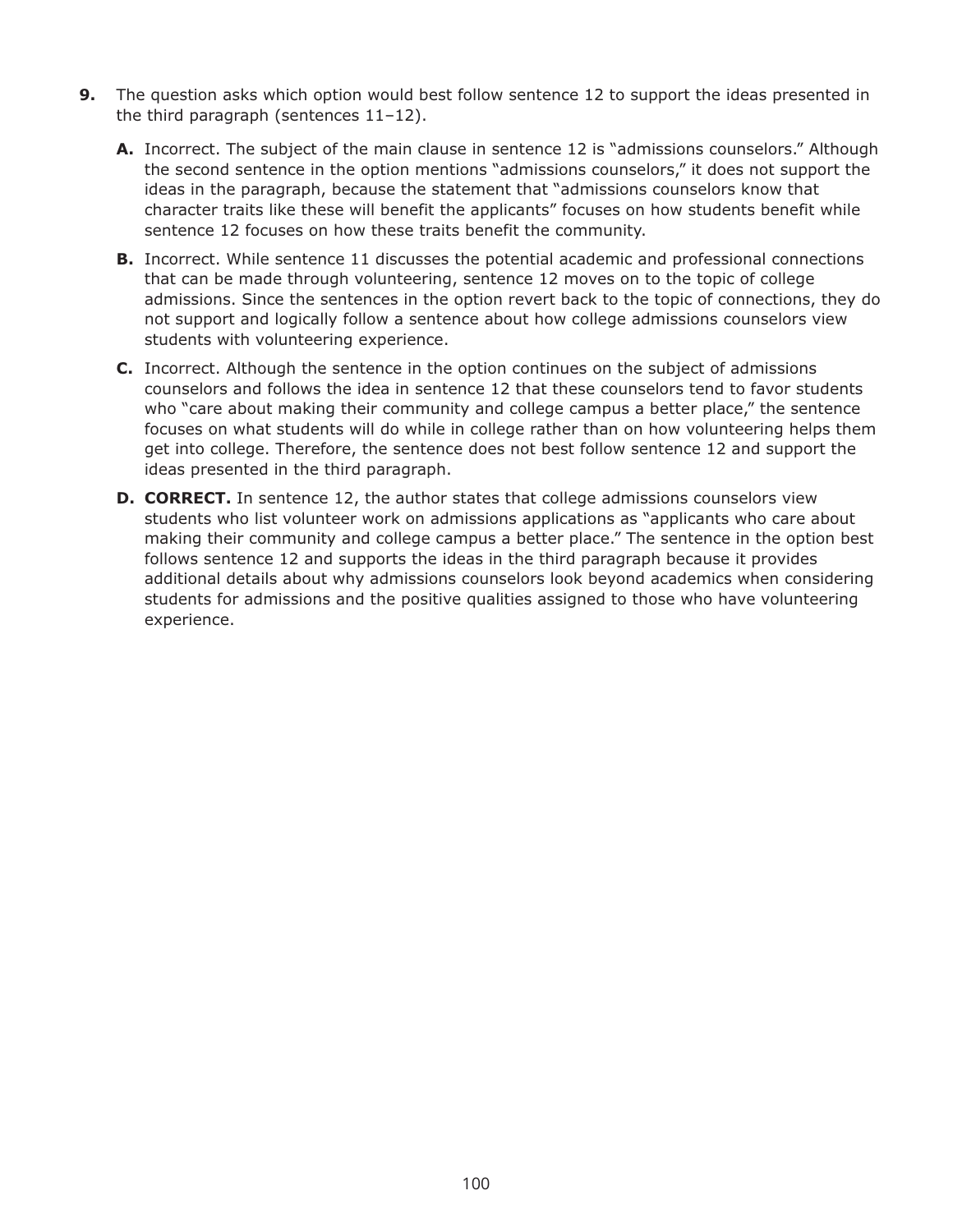- **10.** The question asks which concluding sentence should replace sentence 22 to provide the best support for the argument presented in the passage.
	- **E.** Incorrect. Although the sentence lists examples of organizations that depend on "hardworking young people" as volunteers, it should not replace sentence 22, because its use of specific examples does not provide a strong conclusion to the main idea in the passage, and it does not best support the main argument that students benefit themselves and their community when volunteering.
	- **F.** Incorrect. While the sentence supports the argument that students "will experience a host of benefits" through volunteerism, it should not replace sentence 22 as a concluding sentence, because it does not best support the main argument that volunteerism benefits both the students and their community.
	- **G.** Incorrect. Although the sentence emphasizes the importance of prioritizing volunteerism, it should not replace sentence 22, because it focuses on the main idea in the second paragraph ("For many students, this proposition may sound impossible."), rather than the main argument that volunteerism benefits both students and their community. This sentence introduces the idea that student volunteers "are soon encouraging their peers" to volunteer, which does not best support the argument presented in the passage.
	- **H. CORRECT.** This sentence should replace sentence 22 to conclude the passage because it lists specific reasons for volunteering ("Whether they are seeking admission to college, preparing to enter the workforce, or simply looking to reduce stress") and best supports the main argument that volunteering not only helps students but can also help their community ("high school students who volunteer can help themselves as much as they help others").

#### **The Benefits of Indoor Plants**

- **11.** The question asks which sentence should follow sentence 3 to best introduce the topic of the passage.
	- **A. CORRECT.** The sentence introduces the overall topic by previewing the main ideas in the passage. It introduces the connection between natural elements and well-being ("a healthy bridge") and sets up the main argument of the passage ("Placing plants in homes and offices" can increase people's well-being).
	- **B.** Incorrect. Although sentence 3 mentions the connection between "people and nature," this sentence references the importance of spending time near plants while both indoors and outdoors. However, the passage focuses specifically on the benefits of having indoor plants.
	- **C.** Incorrect: Though the sentence describes a reason why indoor plants are important ("For [people's] personal health and well-being"), the topic of the passage is related to the need for indoor plants, not the need for people to spend more time outdoors.
	- **D.** Incorrect. While the sentence refers to how time away from nature can affect health and well-being, the vague wording ("little connection to nature") makes this sentence too broad to introduce the topic of the passage, and thus, it should not follow sentence 3.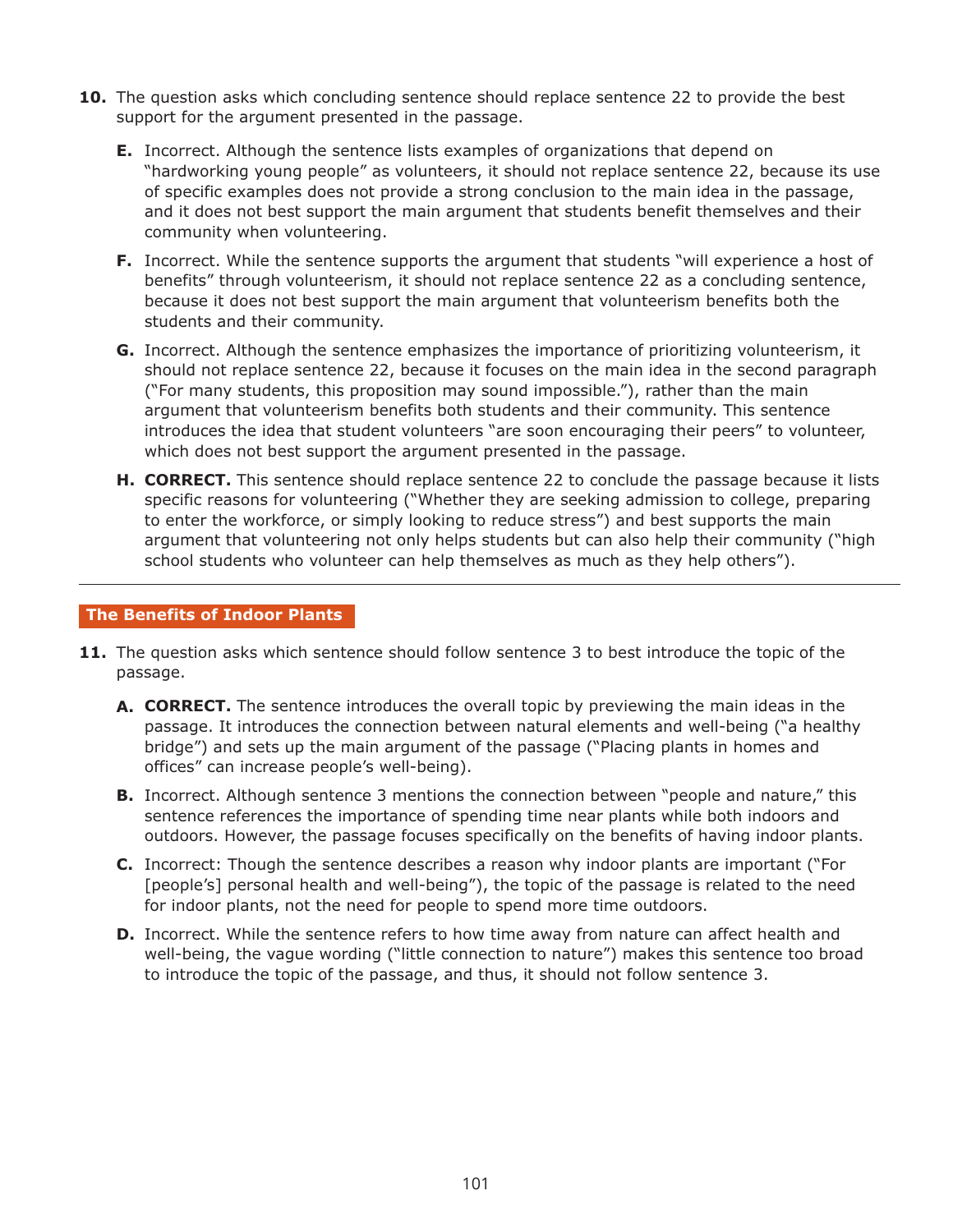- **12.** The question asks for the transition word or phrase that should be added to the beginning of sentence 5.
	- **E.** Incorrect. The transition phrase "As a result" conveys a cause-and-effect relationship that does not exist between the ideas in sentence 4 and sentence 5. Although the plants' conversion of carbon dioxide into oxygen removes harmful toxins from the air, the process of photosynthesis (sentence 4) does not deprive people of the plants' benefits (sentence 5).
	- **F.** Incorrect. Although the passage describes why people should spend time in close proximity to plants, the idea in sentence 5 is actually in opposition to the idea in sentence 4 rather than an elaboration of it. The transition word "Primarily" incorrectly suggests that the sentences describe the same idea.
	- **G.** Incorrect. Although sentence 4 describes a positive idea (plants are beneficial) and sentence 5 describes a negative idea (deprivation), the transition phrase "In contrast" conveys an inaccurate relationship between the ideas in the sentences. Sentence 5 is not arguing against the beneficial effect of plants and should not begin with a transition that implies opposition.
	- **H. CORRECT.** The relationship between the ideas in the sentences is correctly conveyed with the transition word "Unfortunately," which signals the shift from the positive effect described in sentence 4 (plants are helpful) to the emphasis in sentence 5 that the positive effect is dependent on proximity to plants.
- **13.** The question asks for the sentence that could best follow sentence 13 to support the ideas in the third paragraph (sentences 11–14).
	- **A. CORRECT.** The sentence could best follow sentence 13 because it directly supports the main idea of the third paragraph that indoor plants provide "psychological benefits" (sentence 11) by presenting the findings of a relevant research study. The details about the study provide a concrete example of the mental benefits of indoor plants: the employees in the study who worked near plants "were more creative" and accomplished more than those who worked in spaces without plants.
	- **B.** Incorrect. Although the sentence describes a study in which indoor plants were found to have a positive effect, it does not clearly support the ideas in sentences 11–14, because the sentence focuses on the popularity of the hotel rather than psychological benefits. Therefore, this sentence does not best follow sentence 13 to support the ideas in the third paragraph.
	- **C.** Incorrect. Although the sentence suggests that being "routinely exposed to natural elements" can increase the positive emotion of compassion, it could not best follow sentence 13, because the reference to "natural elements" is too vague to sufficiently support the ideas in the third paragraph. The sentence does not logically follow the idea from sentence 13, which refers specifically to "encountering natural elements while indoors."
	- **D.** Incorrect. The sentence develops the idea that indoor plants are helpful by comparing them to carpeting and stating that they can reduce the amount of noise that people perceive. Noise cancellation, though convenient, is irrelevant to the topic of the third paragraph, which is specific to the psychological benefits of indoor plants. Therefore, this sentence does not best follow sentence 13 to support the ideas in the third paragraph.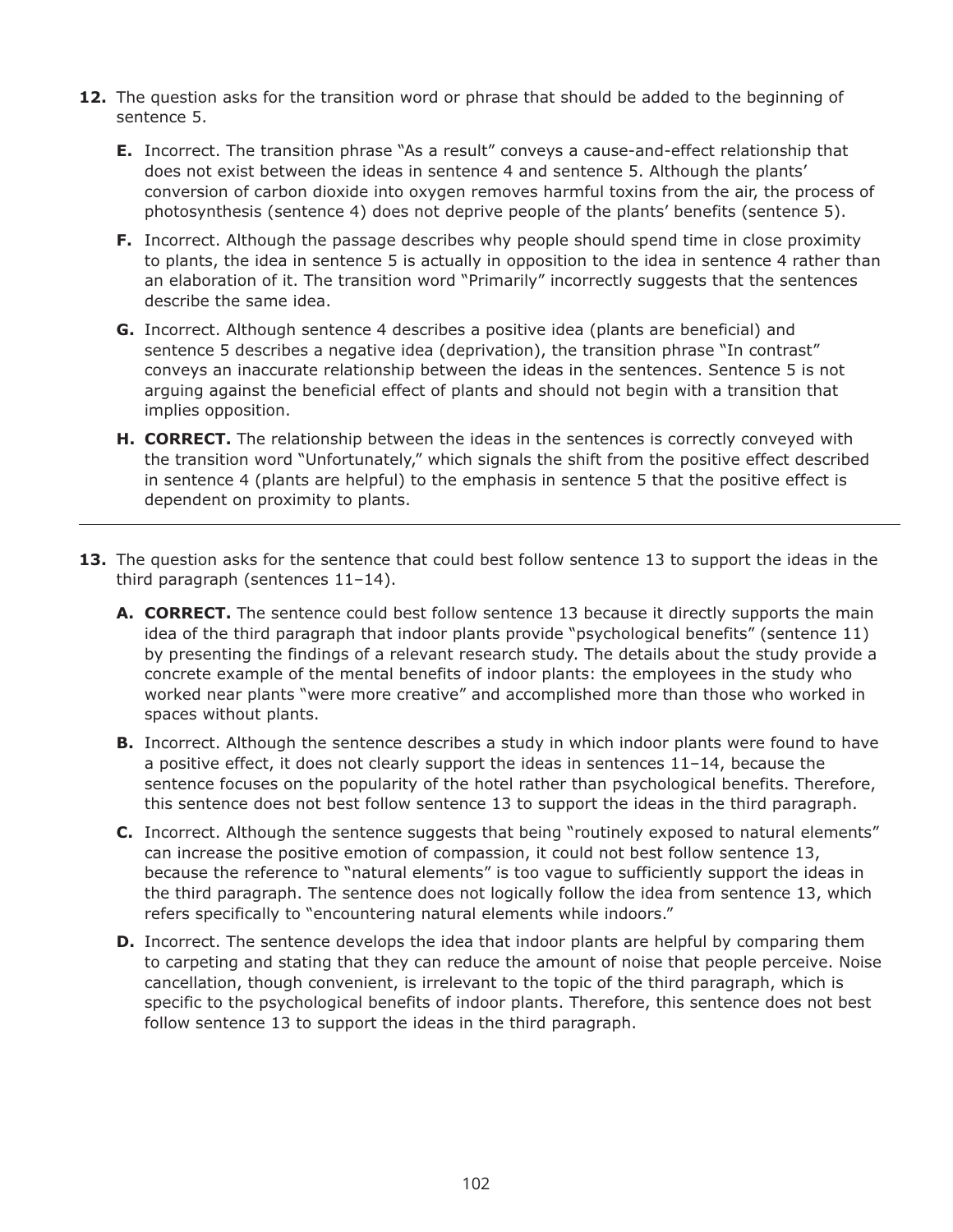- **14.** The question asks for the sentence that presents ideas irrelevant to the topic of the passage and should be deleted.
	- **E.** Incorrect. Sentence 11 presents one of the key reasons why plants are so important in indoor spaces: they have a positive effect on mental health. The idea that plants provide psychological benefits is relevant to the topic of the passage, and the sentence should not be deleted.
	- **F.** Incorrect. Sentence 14 is relevant to the topic because it explains how many plants a person should add to a space in order to experience "the maximum benefit of natural elements." This idea addresses the main topic of the passage, and the sentence should not be deleted.
	- **G.** Incorrect. Although "connecting with nature" is somewhat broader than the topic of the passage, sentence 15 is relevant and belongs in the passage because it specifically refers to using indoor plants as one way to connect with nature ("even just by being near an indoor plant"). Therefore, the sentence should not be deleted.
	- **H. CORRECT.** While the topic of the passage is the harm caused by the "separation between people and nature" (sentence 3), the reference in sentence 16 to "an electronic screen" is irrelevant to the topic of the passage. The idea that "today's workers need to get up and get outdoors" (sentence 16) is, in fact, the opposite of what the passage argues, and the sentence should be deleted.
- **15.** The question asks for the concluding sentence that should follow sentence 17 to best support the information presented in the passage.
	- **A.** Incorrect. Although the sentence describes plants as "vital to our wholeness and wellness," the detail about the absorption of carbon dioxide from the air is overly specific and does not capture the broader argument presented in the passage (that placing plants indoors "is a significant factor in a person's well-being" [sentence 15]).
	- **B.** Incorrect. The sentence's reference to particular types of plants suitable for indoor spaces supports the idea of incorporating nature into a home or office, but the sentence does not address the benefits people can experience for doing so and thus does not present a logical conclusion for the information in the passage.
	- **C. CORRECT.** The sentence directly presents the argument of the passage ("More people should consider bringing natural elements inside") and supports the central ideas in the second and third paragraphs relating to the health and psychological benefits of having indoor plants.
	- **D.** Incorrect. Although the sentence notes the positive impact that houseplants can have on air quality, the sentence does not logically follow the preceding information about the overall benefits to a person's health and well-being.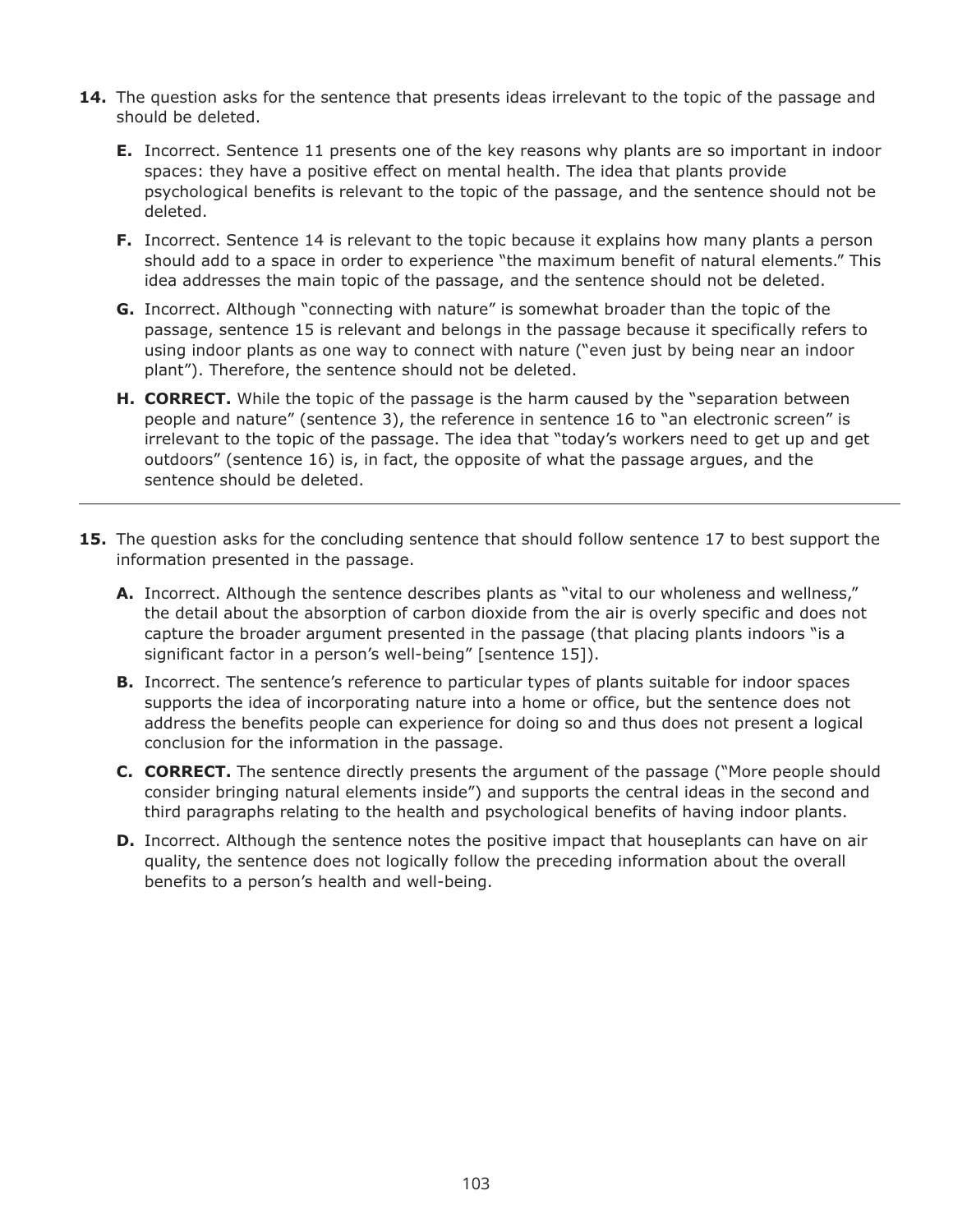## **READING COMPREHENSION READING COMPREHENSION**

#### **Champion of the Channel**

- 16. The question asks what the newspaper editor's comments in paragraph 1 reveal about Ederle's challenges leading up to her attempt to swim across the channel.
	- **E.** Incorrect. The idea that Ederle was at a disadvantage because she was American rather than English, and thus less familiar with the channel, was not the basis for the newspaper editor's comments about the outcome of her swim.
	- **F.** Incorrect. The passage establishes that Ederle was a highly accomplished swimmer who had won major world competitions ("Gertrude Ederle, an American swimmer with eighteen world records and three Olympic medals" [paragraph 1]).
	- **G.** Incorrect. The newspaper editor's point was that Ederle would be unsuccessful in her attempt to complete the swim because she was a woman, not that people were uncomfortable with the idea since no woman had attempted it before.
	- **H. CORRECT.** The comments reveal a lack of social support since many people believed that a woman, no matter how skilled a swimmer, did not have the strength to overcome the physical challenges that the dangerous channel waters presented ("He claimed that 'even the most uncompromising champion of the rights and capacities of women must admit that in contests of physical skill, speed and endurance they must remain forever the weaker sex.' " [paragraph 1]).
- **17.** The question asks for the best summary of Ederle's steps to prepare for her second attempt to swim across the English Channel.
	- **A. CORRECT.** Ederle's preparation is outlined in paragraph 4. This option is correct because it acknowledges the idea that Ederle involved her sister in this process, and it details the efforts the two took to improve Ederle's equipment, including sealing her goggles with wax and designing a better swimsuit.
	- **B.** Incorrect. The option focuses on Ederle's actions in the moments before her swim (covering her body with grease for insulation) and during her swim (finding her "sphere"), not her overall preparation methods.
	- **C.** Incorrect. The option refers to a way that Ederle's coach helped Ederle keep her strokes in rhythm during her swim. While this option suggests that Ederle and her coach had made thoughtful preparations, it does not address the many other steps that Ederle took to prepare for the swim.
	- **D.** Incorrect. The option does not refer to the series of steps that Ederle took to prepare for her swim, but rather to just one of the efforts made (improving equipment), without acknowledging her sister's contributions.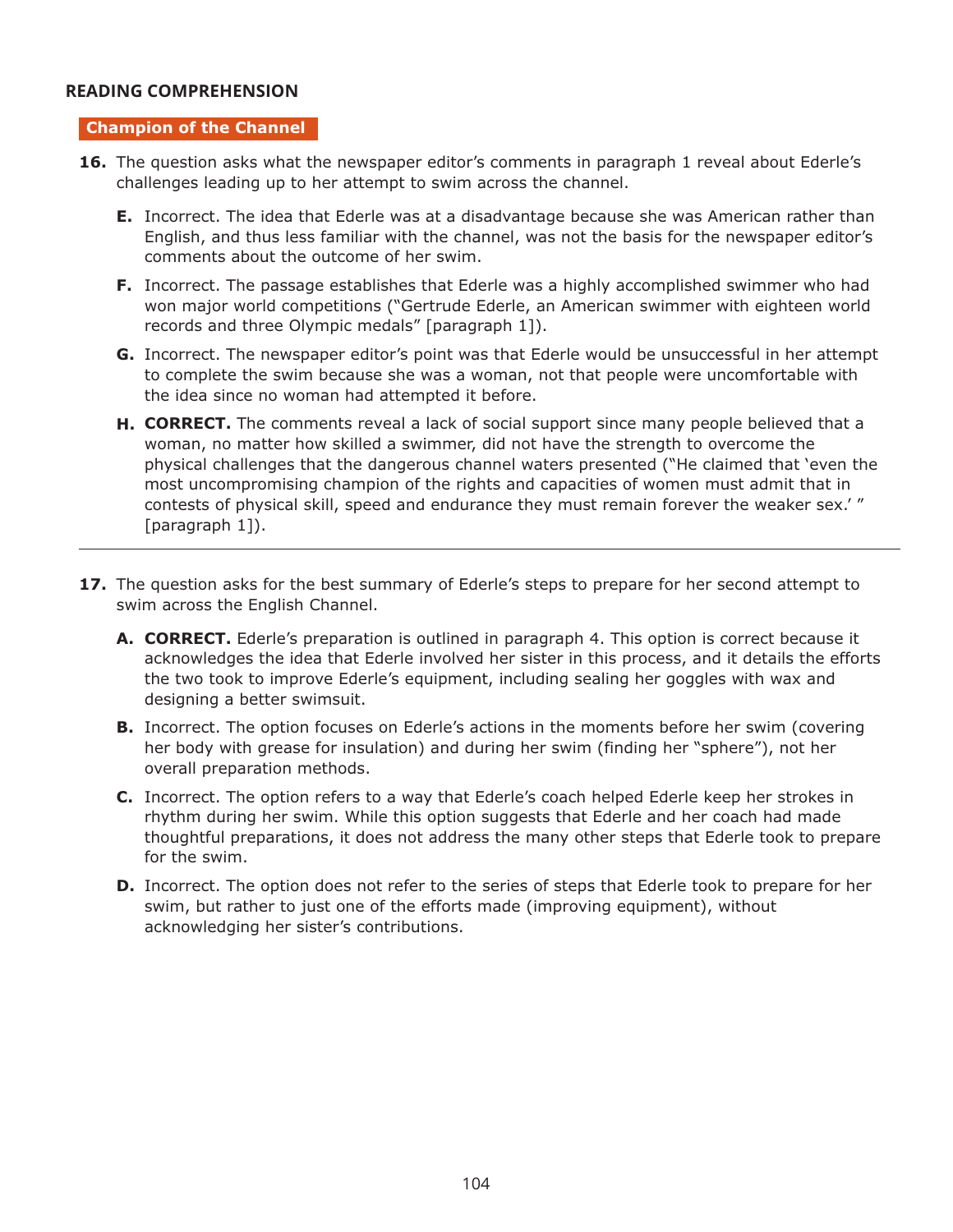- **18.** The question asks about the effect of the word "insurmountable," which means "incapable of being overcome," in paragraph 4.
	- **E.** Incorrect. Ederle did not complete her first swim because she became ill ("Just six miles short of finishing, she became ill, and her coach had to haul her out of the water." [paragraph 3]), not because the suit made it impossible for Ederle to complete her swim.
	- **F.** Incorrect. The author uses the word "insurmountable" to draw attention to the increased difficulty caused by the swimsuit, not to draw attention to the sisters' creativity in solving the problem.
	- **G. CORRECT.** The suit Ederle wore during her first attempt to swim the channel "stretched out, filling with water and creating drag" (paragraph 4), which likely contributed to her failed attempt to swim across the channel.
	- **H.** Incorrect. The passage does not address whether the original swimsuit was custom made, simply that the swimsuit created additional difficulties for Ederle in a situation that was already difficult.
- **19.** The question asks how a problem-and-solution structure in paragraph 5 contributes to the ideas presented in the passage.
	- **A.** Incorrect. The details in paragraph 5 do not provide a connection between the cold temperature of the water and the effectiveness of Ederle's training.
	- **B.** Incorrect. The difficulties Ederle encountered were only partially relieved by her team, and her team's efforts to ensure Ederle's safety are not explained in the passage.
	- **C.** Incorrect. The paragraph does not focus on the relationship between the problems Ederle encountered at the start of her swim and the problems she encountered during or near the end of her swim.
	- **D. CORRECT.** The paragraph describes how the water's temperature made Ederle uncomfortable and made it difficult for her to regulate her stroke. The paragraph continues with the explanation of how she overcame these issues by focusing her mind on the sea and tuning out the distractions in her surroundings ("the sea became her only companion and the shrieks of gulls and the humming of boat engines faded away." [paragraph 5]).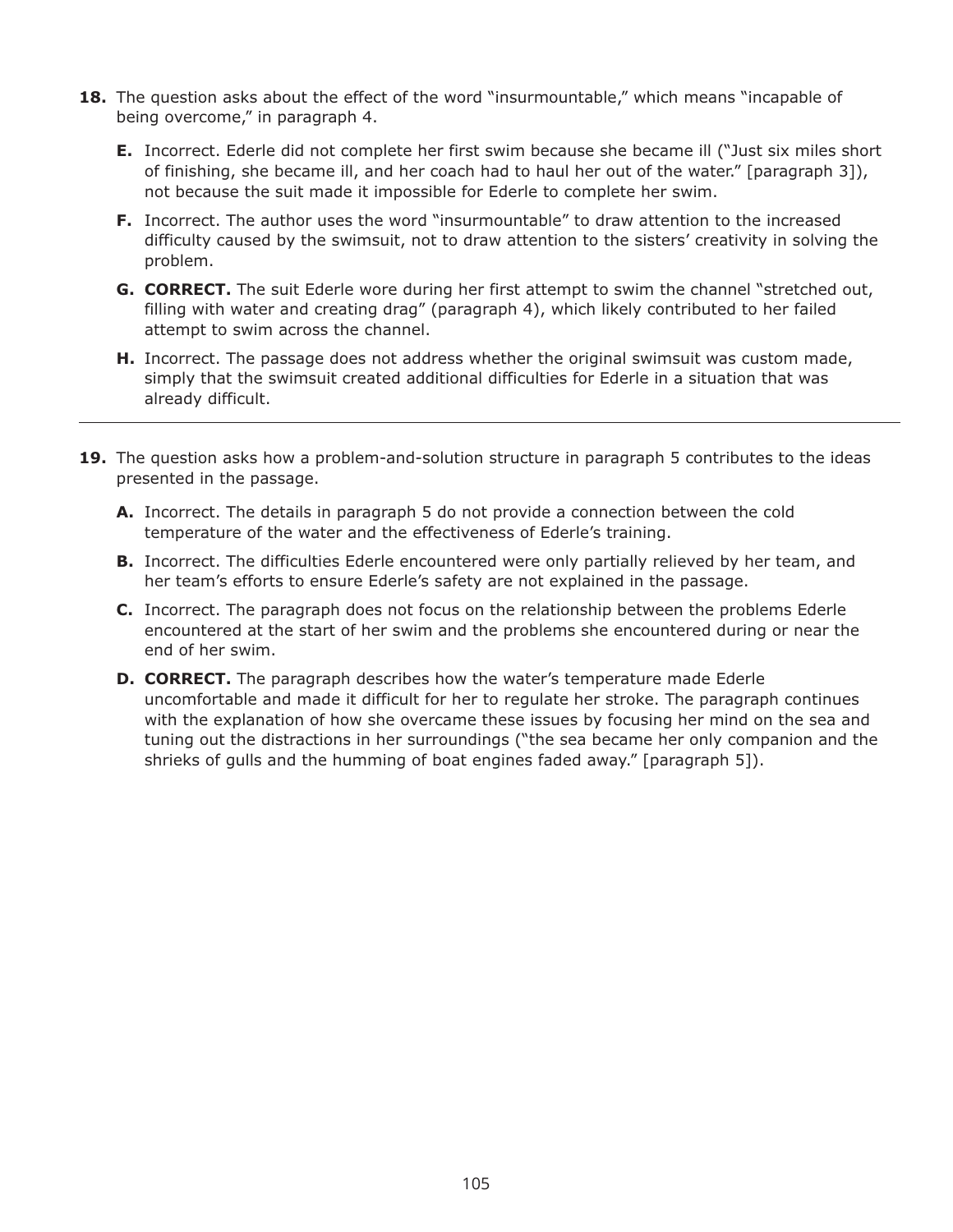- **20.** The question asks for the best support for the idea that Ederle's swim across the channel was successful because of her innovative approach to the challenge.
	- **E.** Incorrect. The sentence from paragraph 1 shows that Ederle's performance was groundbreaking but not necessarily innovative.
	- **F.** Incorrect. The layers of grease mentioned in the sentence from paragraph 5 primarily served to insulate (keep Ederle warm) by helping her maintain her body temperature in the cold water; neither the sentence in paragraph 5 nor surrounding text evidence establish that this was an innovative practice.
	- **G. CORRECT.** The sentence from paragraph 5 explains that Ederle employed a newly developed, or innovative, type of stroke that allowed her to maintain her pace through the rough water.
	- **H.** Incorrect. While the sentence from paragraph 7 relates to a small component of Ederle's success (the storm calming and the tide shifting), those changes were not a result of Ederle employing innovative techniques.
- **21.** The question asks for an explanation of how paragraph 7 contributes to the development of a central idea of the passage.
	- **A.** Incorrect. Although Ederle needed to remain focused on her goal, the idea that her physical strength and mental fortitude allowed her to maintain this focus is not illustrated in paragraph 7. Paragraph 7 instead contributes to the development of a central idea by emphasizing Ederle's emotional responses over the course of her swim.
	- **B.** Incorrect. While paragraph 7 describes some of the physical challenges that Ederle faced ("The salty water caused her tongue to swell and inflamed her ears."), the statement that she "pushed herself to the edge of her physical capabilities" is not the most accurate way to describe the focus of this paragraph. This option is incorrect because it omits the paragraph's focus on Ederle's emotional responses to the challenging circumstances of her swim.
	- **C.** Incorrect. While paragraph 7 describes Ederle's feelings of happiness and amusement during her swim, these feelings were caused by her anticipation and excitement as she approached achieving her goal, not by the severe weather.
	- **D. CORRECT.** Paragraph 7 contributes to the development of a central idea by describing Ederle's emotional state over the course of her swim. A central idea of the passage is that Ederle's passion and determination allowed her to accomplish her goal of being the first woman to cross the English Channel. Paragraph 7 shows her passion and determination by emphasizing the positive emotions Ederle felt as she progressed during her swim, despite the unfavorable conditions ("For hours Ederle swam, dodging debris with an amused smile" and "Yet Ederle felt indescribably happy as she churned through the sea").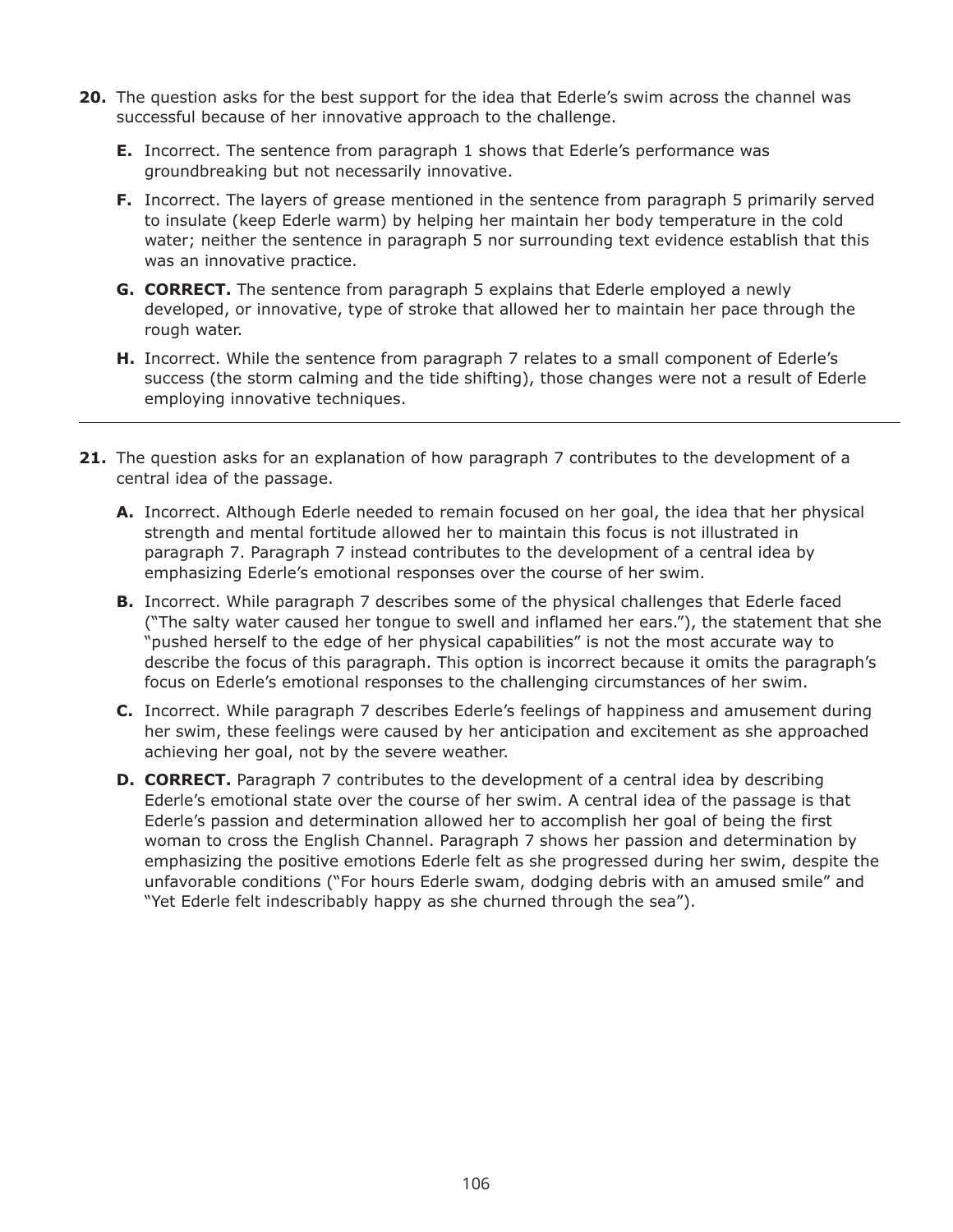- **22.** The question asks how the idea that many people were interested in Ederle's attempt to swim the channel is mainly illustrated in the passage.
	- **E.** Incorrect. While paragraph 3 states that "a rival female swimmer was preparing to make her second attempt at the crossing as well," which suggests that Ederle's competitor was interested in Ederle's attempt to swim the channel, this information does not establish that many people were interested in Ederle's attempt.
	- **F. CORRECT.** Paragraph 6 includes the detail that newspaper reporters followed Ederle on a tugboat and "wired dispatches of her progress to shore," which suggests that an audience was waiting for news about Ederle's progress. Paragraph 8 states that when Ederle reached shore, "the waiting crowd roared, honked their automobile horns, blasted their tugboat whistles, and set off flares that flashed in the sky." Further, paragraph 9 states that when Ederle returned to New York, "thousands of people" attended a parade in her honor. These details describing the celebration of Ederle's feat further illustrate the idea that many people were interested in what she had accomplished.
	- **G.** Incorrect. While paragraph 9 states that "more than 60,000 people credited [Ederle] with motivating them to earn their American Red Cross swimming certificates," this detail describes how Ederle's historic swim influenced people after the fact but does not illustrate the level of public interest during the attempt itself.
	- **H.** Incorrect. Paragraph 6 provides details about how Ederle's "coach, family, and friends" displayed signs, played songs, and "passed her baby bottles of broth" to help her maintain her motivation and stamina. However, these resources do not suggest the idea that people beyond Ederle's immediate support team were interested in her attempt to swim the channel.
- **23.** The question asks for the sentence from the passage that best conveys the author's perspective about the impact of Ederle's swim.
	- **A.** Incorrect. Although this option shows Ederle's determination to accomplish her goal, it does not convey the author's perspective. Rather, the option reinforces Ederle's own perspective about the challenge that she was facing.
	- **B.** Incorrect. The sentence presented in this option is incorrect because it relates to Ederle's state of mind as she came closer to achieving her goal and does not provide details about the author's opinion of the impact of Ederle's accomplishment.
	- **C.** Incorrect. The sentence presented in this option is incorrect because it simply presents Ederle's emotional state as she nears her goal and does not provide information about the author's perspective.
	- **D. CORRECT.** This option is correct because, throughout the passage, the author emphasizes that Ederle's accomplishment was memorable and great, which is best stated in the sentence from paragraph 8.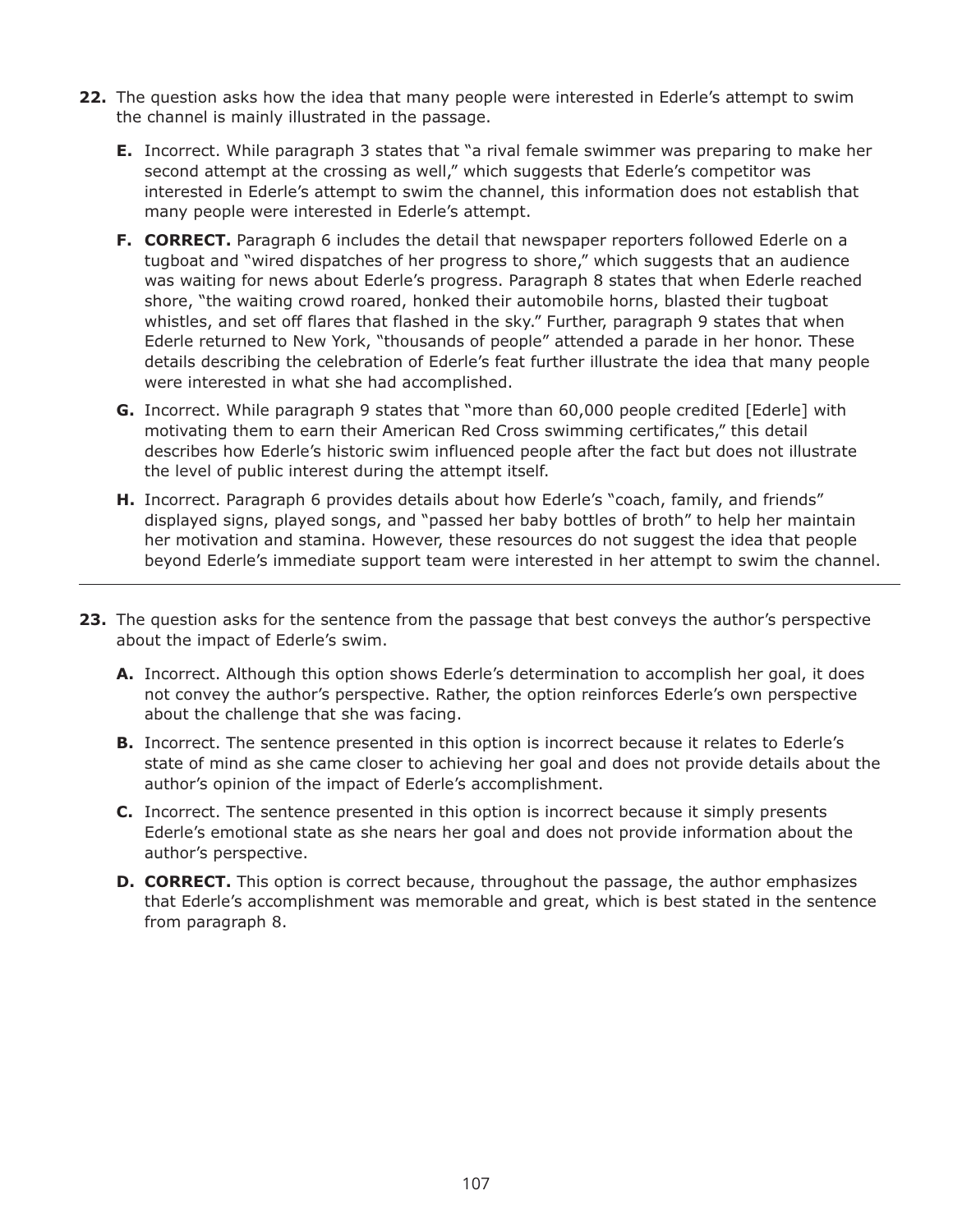- **24.** The question asks how the table supports the information in paragraph 9.
	- **E. CORRECT.** The table supports the information in paragraph 9 by showing that people have continued to swim the channel and have improved upon past records. The information in the table about records set by those who came after Ederle builds upon the idea that "Gertrude Ederle's accomplishment proved to the world that with determination and passion, it was possible for a person to achieve his or her goals" (paragraph 9).
	- **F.** Incorrect. Even though paragraph 9 states that Ederle "inspired [everyday American citizens] to be more active" and the table presents the time for the current female record holder, there is no indication in paragraph 9 or in the table that the record holder was inspired by Ederle.
	- **G.** Incorrect. Although paragraph 3 mentions that Ederle had a female rival and the table includes the speed records of other female swimmers, paragraph 9 focuses on the impact Ederle's swim had on average Americans ("inspired them to be more active" and "motivating them to earn their American Red Cross swimming certificates") and does not provide information about other female swimmers competing with Ederle to set the channel-swim record.
	- **H.** Incorrect. Although paragraph 1 mentions that Ederle "broke the men's record by two hours" and the table allows for comparisons between the earliest speed records and those of the present day, there is no mention in paragraph 9 of past, present, or future channel-swim records.

#### **5 Reasons Physical Books Might Be Better Than E-Books**

- **25.** The question asks how the details in paragraph 1 convey a central idea of the passage. A specific central idea that needs to be identified in order to correctly answer this question is that reading a digital book "might be inferior" (paragraph 1) to reading a traditional book.
	- **A.** Incorrect. In paragraph 1, the author notes that despite the popularity of e-books, their sales fell in 2015, leading to the author's statement that "print definitely isn't dead." While these statements suggest that readers still purchase and enjoy printed books, sales information between print and e-books is not compared. Therefore, these details do not convey a central idea of the passage.
	- **B. CORRECT.** The author states in paragraph 1 that "according to some research," reading a traditional book "may actually be a better choice for some readers" because "digital reading affects us differently." The author then supports this statement throughout the passage, detailing five advantages that printed books have over e-books. This detail helps convey a central idea of the passage.
	- **C.** Incorrect. In paragraph 1, the author refers to printed books as "traditional books" and the "dead-tree cousins" of e-books. Although these references suggest that printed books rely on natural materials more than e-books do, the author does not provide additional details in the passage to convey this idea. Therefore, this detail does not help convey a central idea of the passage.
	- **D.** Incorrect. Although the author states in paragraph 1 that "traditional books still have their evangelists," the author does not provide additional statistics or details in the passage to convey the idea that some people recommend buying printed books over e-books. Therefore, this detail does not help convey a central idea of the passage.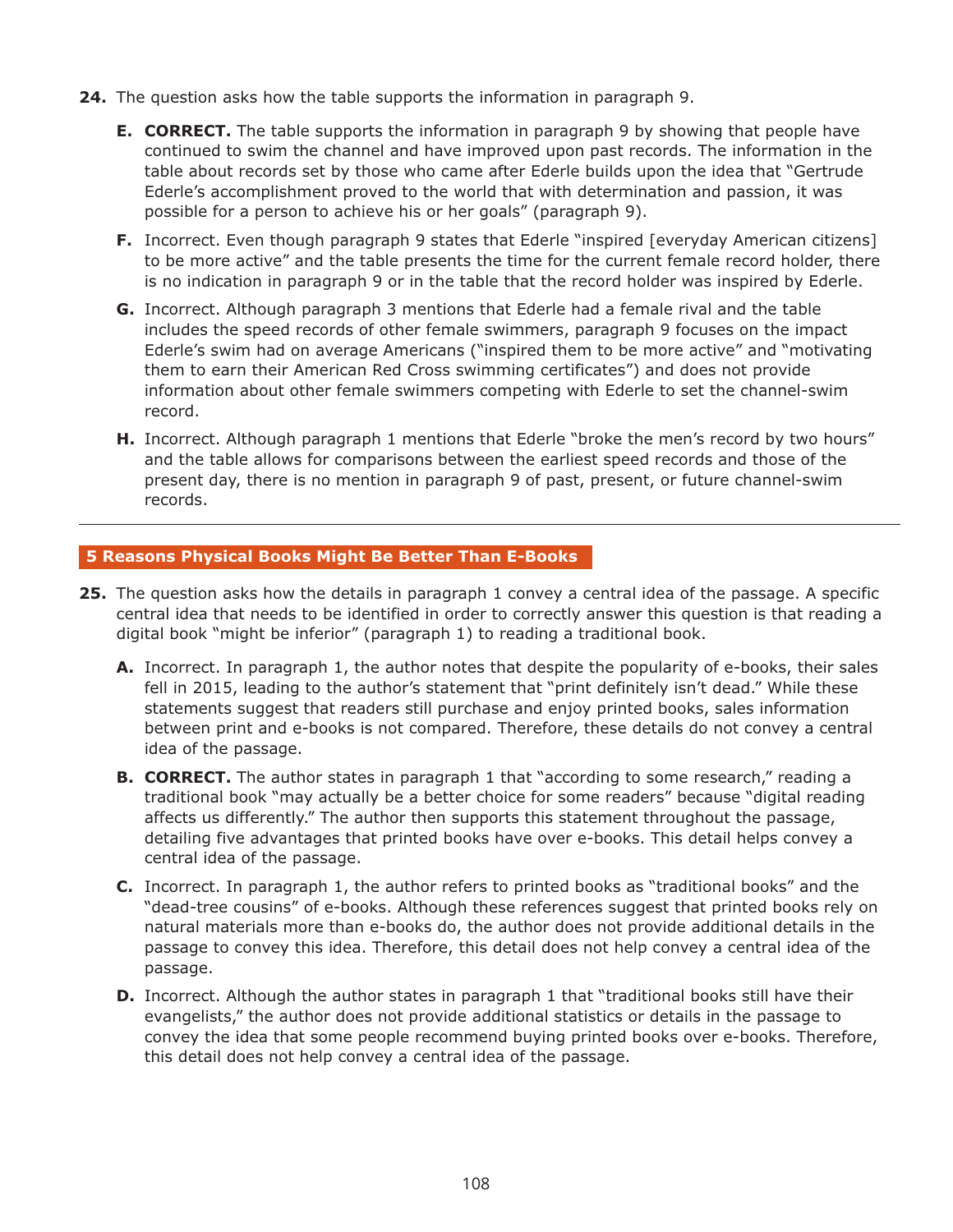- **26.** The question asks which evidence from the passage best supports the claim in paragraph 1 that "print definitely isn't dead."
	- **E. CORRECT.** In paragraph 5, the author points out that "while e-book textbooks are often cheaper (and easier to carry) than traditional door-stop textbooks, college students often don't prefer them." The author adds that "in some surveys of college kids, the majority of students have reported preferring print books." As a result, this evidence from the passage supports the claim in paragraph 1 that "print definitely isn't dead."
	- **F.** Incorrect. In the passage, the author cites several studies that provide evidence that younger students "who read on iPads had lower reading comprehension than when they read traditional printed books" (paragraph 2). While this evidence supports the benefits of using traditional print material, it does not fully support the claim in paragraph 1 that "print definitely isn't dead."
	- **G.** Incorrect. Although the main idea of paragraph 6 is supported by the 2014 study that showed that "people who used e-readers with LED screens at night slept worse and were more tired the next day," this detail does not support the claim in paragraph 1 that "print definitely isn't dead."
	- **H.** Incorrect. The author states in paragraph 6 that "staring at a lit screen can be tiring for the eyes and the brain" and that "reading digitally required a higher cognitive workload." Although these details illustrate how using e-readers can have negative physical and mental effects, they do not support the claim in paragraph 1 that "print definitely isn't dead."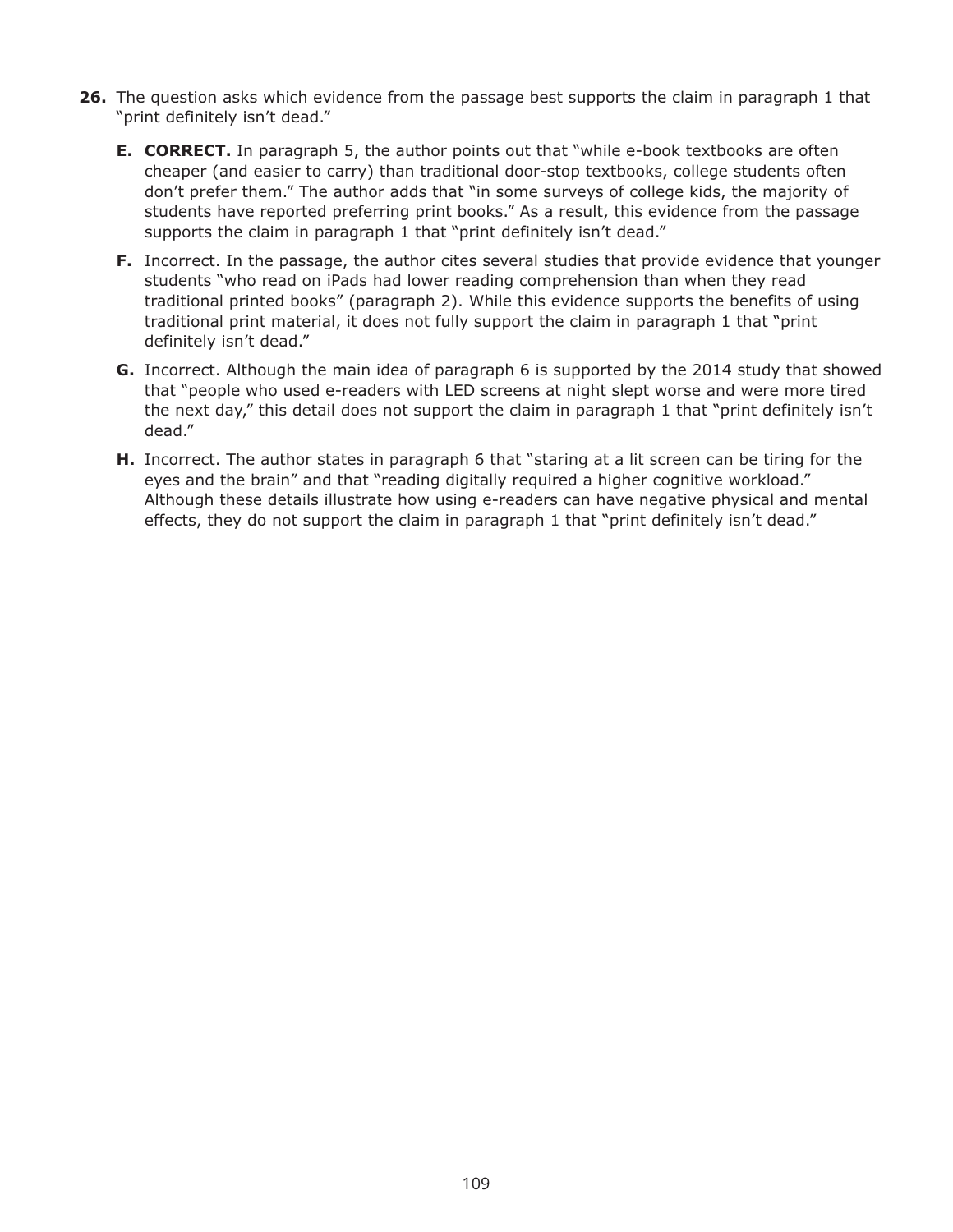- **27.** The question asks how the findings from the studies described in paragraph 6 are important to the author's observations in paragraphs 7 and 8.
	- **A.** Incorrect. The evidence from the studies mentioned in paragraph 6 is not substantially supported by the personal opinions the author shares in paragraph 7 ("And if you're going to be up all night studying, turn off the backlight") or in paragraph 8 ("melt your brain" and "digital distractions").
	- **B. CORRECT.** In paragraph 6, the author cites studies from 2005 and 2014 that found that LED screens can "disrupt sleep patterns" and that "people who used e-readers with LED screens at night slept worse and were more tired the next day." Then, in paragraph 7, the author suggests that "if you're going to be up all night studying, turn off the backlight," and in paragraph 8, the author explains some differences between reading e-books on various devices. This information is not based on a personal opinion; instead, it is based on practical conclusions drawn from scientific evidence.
	- **C.** Incorrect. In paragraph 6, the author cites a 2005 study in which researchers found that "reading digitally required a higher cognitive workload than reading on paper." Then, in paragraph 8, the author concludes that "reading an e-book on a computer is a much different experience than reading on a Kindle, which is specifically designed for consuming books." Although the findings in paragraph 6 are important, they do not highlight the information presented by the author that digital reading experiences vary based on the reader and the device.
	- **D.** Incorrect. The author states in paragraph 8 that "reading an e-book on a computer is a much different experience than reading on a Kindle" and mentions how the same thing is true for "an interactive e-book on an iPad" compared with an e-book on "a simpler e-book device." Readers may conclude that this statement is meant to indicate the author's belief that more studies on more types of devices are needed. However, the author does not state or imply this belief in the passage.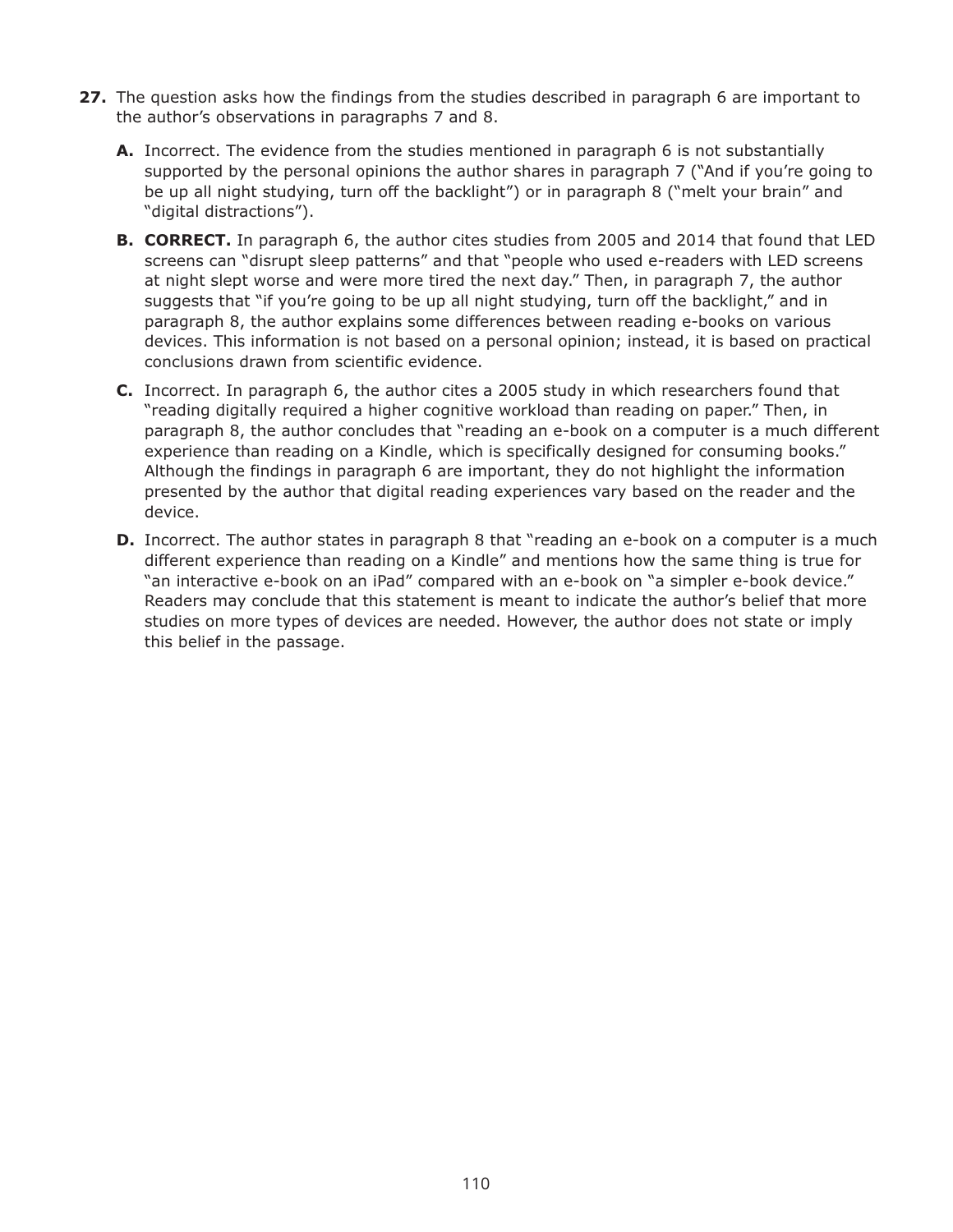- **28.** The question asks which sentence is the best summary of the research into the effects of e-book reading.
	- **E.** Incorrect. In paragraph 5, the author notes that "college students often don't prefer" e-book textbooks but that more than half the children in a study reported "preferring screen reading." Paragraph 3 describes a study that showed that " 'enhanced' " e-books might be distracting for young children. Therefore, this sentence is not the best summary, because it overstates the opinions of college students and implies that college students are distracted by interactive features, which is not discussed in the text.
	- **F.** Incorrect. According to the information in paragraph 3, children who read " 'enhanced' " e-books "remembered fewer narrative details than those who read print books or basic e-books." A study conducted with a group of tenth graders showed that these students "remembered more about texts if they read them in print rather than on a computer screen" (paragraph 4). Although the author points out in paragraph 2 that "some interactive features in e-books are designed to enhance comprehension," a study found that " 'enhanced' e-books might be distracting" (paragraph 3). Therefore, this sentence does not provide the best summary of the research about e-book reading, because the author does not show that ebooks aid in reading comprehension.
	- **G. CORRECT.** The author states in paragraph 2 that studies found that "students who read on iPads had lower reading comprehension than when they read traditional printed books" and that "e-books can be detrimental to the practice of reading itself." In paragraph 3, the author also points out that a study found that " 'enhanced' e-books might be distracting" and that children "remembered fewer narrative details than those who read print books or basic e-books." Finally, in paragraph 6, the author states that "staring at a lit screen can be tiring for the eyes and the brain" and that "a 2005 study from Sweden found that reading digitally required a higher cognitive workload than reading on paper." Therefore, this sentence provides the best summary of the research about e-book reading, because it includes accurate information about the results of the studies discussed in the text.
	- **H.** Incorrect. In paragraph 2, the author does point out that "researchers noted that some interactive features in e-books are designed to enhance comprehension, and that those might be more helpful than game-type interactive graphics." The author also explains in paragraph 3 how children "were more engaged with [e-books] physically." Because this sentence does not include important details about reading comprehension or the physical toll of e-book reading on readers, it does not provide the best summary of the research about e-book reading.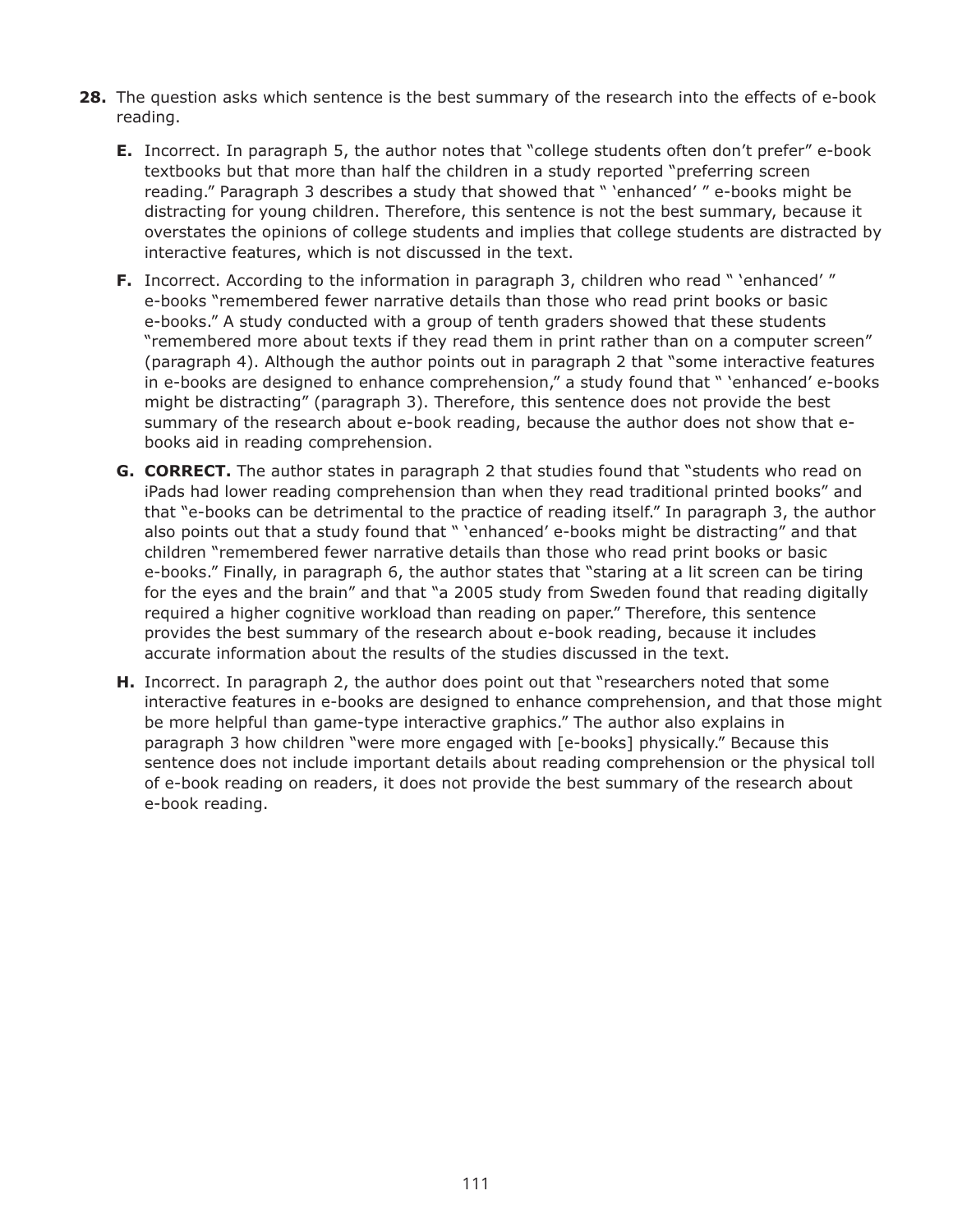- **29.** The question asks which sentence from the passage suggests that people in the future will likely choose e-books over print books.
	- **A.** Incorrect. While this sentence from paragraph 2 implies high engagement with the interactive features of e-books, it does not provide explicit evidence indicating that engagement with e-books is a reason for choosing them over print books.
	- **B.** Incorrect. While this sentence from paragraph 2 highlights some of the benefits of e-books, such as the potential to "enhance comprehension," those benefits are not explicitly linked to readers choosing e-books over print books.
	- **C.** Incorrect. This sentence from paragraph 3 provides evidence that shows both benefits and drawbacks of reading e-books, including higher engagement but a decreased ability to recall details. Therefore, the sentence does not clarify why readers would choose e-books over print books.
	- **D. CORRECT.** In this sentence from paragraph 5, the author cites a 2012 study that found that over 50 percent of 8- to 16-year-olds "reported preferring screen reading." Since this specific age group will one day influence the future of reading, and the results of the study provide a compelling percentage, this sentence provides clear evidence for what future readers will prefer.
- **30.** The question asks which evidence in the passage is most relevant to the author's claim that "our expectations of e-book reading . . . might affect how we approach the text" (paragraph 9).
	- **E. CORRECT.** According to information in the passage, "kids sometimes skipped text in favor of interactive features" (paragraph 2) and they "remembered fewer narrative details" (paragraph 3). Additionally, a study found that "participants didn't regulate their study time with digital books like they did with paper texts, leading to worse performances" (paragraph 9). This information directly demonstrates the author's claim that expectations of e-book reading might be affected by how people approach the text.
	- **F.** Incorrect. In paragraph 3, the author states that e-books may be physically engaging, but they are also "distracting," and readers who used them "remembered fewer narrative details." While this evidence is important in helping readers understand why children who read e-books may comprehend less information than children who read print text, the evidence does not as strongly relate to the author's claim as the idea in the correct answer does.
	- **G.** Incorrect. The author states that one "study of adults also found that e-books can be hard to absorb" (paragraph 4) and that "if you're really trying to absorb material, you might want to go for a physical book" (paragraph 7). Although the evidence presented here provides support for the idea that retaining information from an e-book is more difficult than from a print book, it does not as strongly relate to the author's claim as the idea in the correct answer does.
	- **H.** Incorrect. The author points out in paragraph 4 that adults "who read the story on a Kindle performed worse on the chronology test than the book readers." Although this evidence shows how well adults can recall a series of events read in an e-book versus how well adults can recall a series of events read in a print book, the evidence does not as strongly relate to the author's claim as the idea in the correct answer does.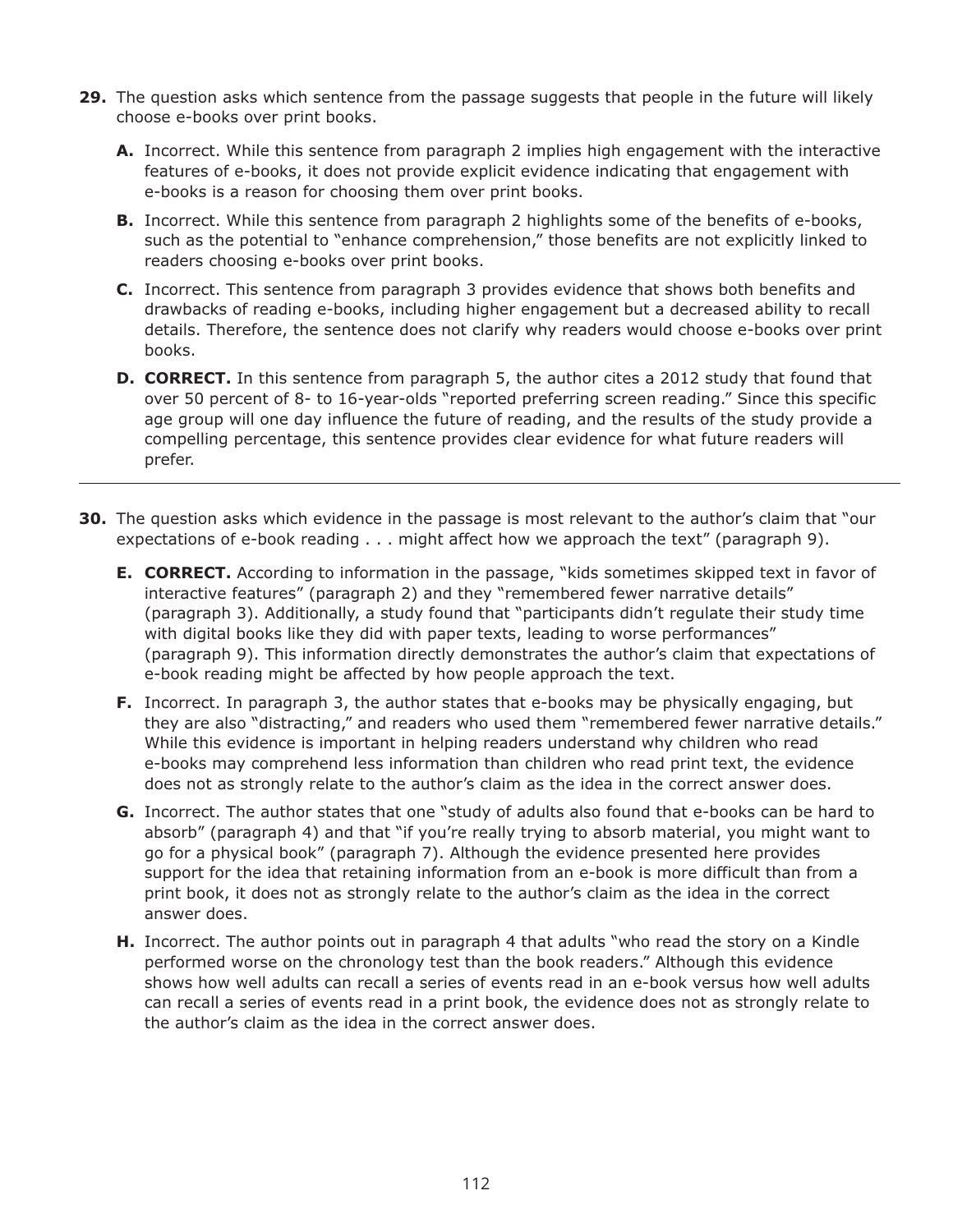- **31.** The question asks which sentence from the passage best reveals the author's point of view about e-books.
	- **A. CORRECT.** The sentence from paragraph 1 best reveals the author's point of view because it introduces the author's argument that "e-books might be inferior," which is illustrated throughout the text.
	- **B.** Incorrect. The sentence from paragraph 5 provides a small detail about college students preferring traditional books over e-books despite the fact that e-books may seem ideal by being "cheaper (and easier to carry)." This statement supports one point made in the text but not the author's broader point of view about e-books in general.
	- **C.** Incorrect. In the second sentence from paragraph 8, the author discusses answers to why "all this may not mean that reading on a Kindle is really going to melt your brain" and compares reading on a Kindle with reading on a computer to explain how they are different. The sentence focuses on the experiences with using two types of e-book devices rather than on the author's broader opinion about e-books.
	- **D.** Incorrect. In the last sentence from paragraph 8, the author uses the previous comparison between reading on a Kindle and reading on a computer to illustrate the differences between "playing with an interactive e-book on an iPad" and using "a simpler e-book device that only presents the text" and limits distractions. However, similar to the sentence in Option C, this sentence focuses on the experiences of using two types of e-book devices rather than on the author's broader point of view about e-books.

#### **Snowy Mountains**

- **32.** The question asks how the description in the first stanza (lines 1–7) helps establish a central idea of the poem.
	- **E.** Incorrect. Details comparing the length of time the mountains have existed with the length of time the city has existed are referenced later in the poem.
	- **F. CORRECT.** The poem is mostly about the grandeur of the mountains in spite of the spread of civilization. The first stanza contrasts these two elements.
	- **G.** Incorrect. The poem actually communicates the message that people do not recognize the greatness of the mountains. This message is conveyed in the second stanza rather than in the first stanza.
	- **H.** Incorrect. Although the first stanza mentions the size of the mountains, it does not imply that people cannot see how large the mountains are.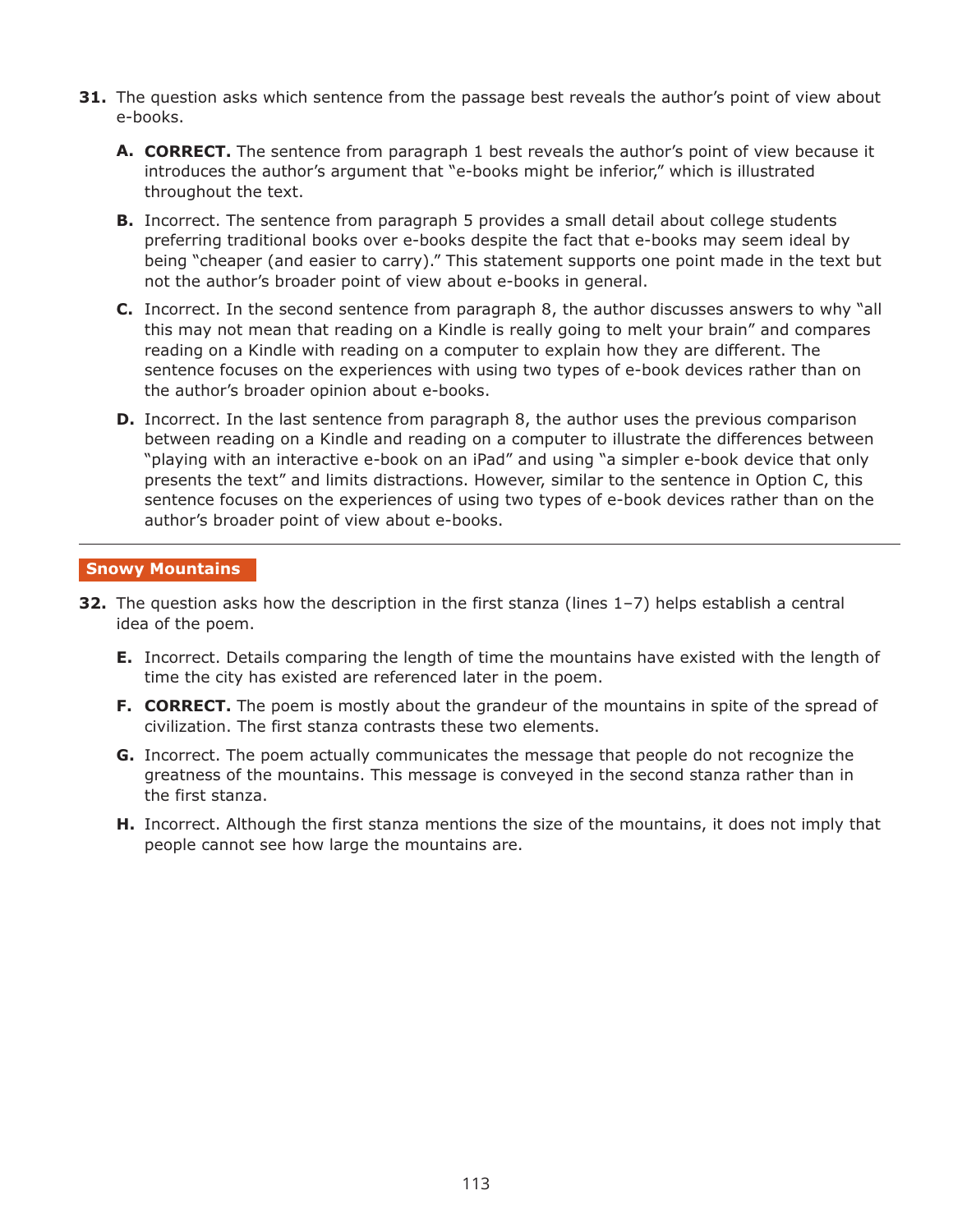- **33.** The question asks how line 5 helps develop the theme of the poem.
	- **A. CORRECT.** Line 5 helps develop the theme that the mountains are more important than people realize by suggesting that the mountains serve a noble, supportive purpose in the world.
	- **B.** Incorrect. While the poem does describe the strength and permanence of the mountains, the line does not suggest that these traits attract the clouds.
	- **C.** Incorrect. While the line states that the highest peaks are "at rest," the mountains mentioned in the poem have already been harmed by human influence and do not remain untamed or untouched.
	- **D.** Incorrect. While pillars are strong and may indicate shelter, there is no suggestion in the line that the mountains are protecting the people. Additionally, this concept is not a theme of the poem.
- **34.** The question asks how the isolation of the word "Uprise" in line 7 affects the meaning of the poem.
	- **E.** Incorrect. The word "Uprise" describes the mountains and, therefore, does not create a contrast between the plateau and the city buildings but rather between the mountains and the plateau.
	- **F.** Incorrect. The word "Uprise" contrasts the mountains with the plateau; it does not compare the mountains to the buildings in the city.
	- **G.** Incorrect. The word "Uprise" does not create a vision of the region before people developed the land because the first stanza, which line 7 concludes, reveals that the land has already been developed. Line 3 establishes that the mountains rise "above the dingy city-roofs."
	- **H. CORRECT.** The isolation of the word "Uprise" powerfully emphasizes the first stanza's description of the magnificent mountains standing tall above the land below.
- **35.** The question asks how the poet develops the speaker's point of view in the second stanza.
	- **A.** Incorrect. The speaker's descriptions of the mountains' awe-inspiring size and strength mainly occur in the first and third stanzas, while in the second stanza, the speaker focuses on humanity and its negative effect on the mountains.
	- **B.** Incorrect. The wording of the second stanza—"makes war" (line 10), "Splits down their shining sides" (line 12), and "Destroys the lonely fragments" (line 14)—communicates the speaker's position that people's main impact on the mountains is destructive; the wording does not illustrate different ways people impact the natural environment.
	- **C. CORRECT**. In the second stanza, the speaker criticizes the destructive actions of "the world" (lines 8 and 10) against the mountains—actions such as tunneling "their granite cliffs" (line 11) and destroying "the lonely fragments of their peace" (line 14).
	- **D.** Incorrect. In the second stanza, the speaker does not describe a positive relationship between the mountains and the people.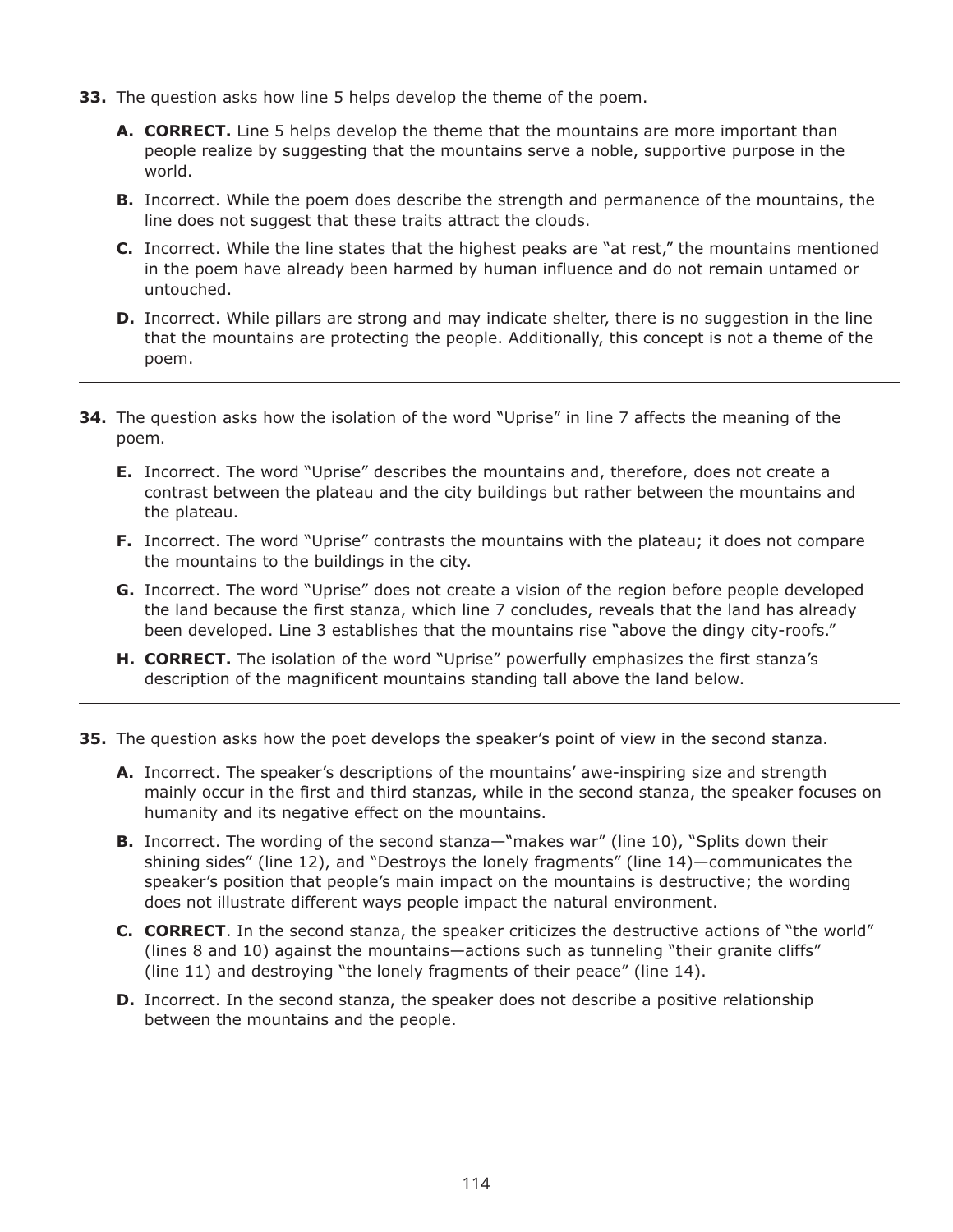- **36.** The question asks for the line from the poem that best supports the idea that people have sacrificed natural beauty for profit.
	- **E.** Incorrect. While city roofs may spoil the natural beauty, they do not directly symbolize financial gain or profit in line 3.
	- **F.** Incorrect. Although making a profit might have been the root cause of the damage that was done to the mountains, making war on the mountains is not a direct message about profit or financial gain in line 10.
	- **G.** Incorrect. Although tunneling through the mountains affects the natural beauty of the mountains, it does not directly symbolize financial gain or profit in line 11.
	- **H. CORRECT.** Advertisements are often used as a means to gain a profit, as implied by the soap advertisements in line 13. Additionally, the word "Plasters," in line 13, communicates a negative connotation for the use of advertisements on the priceless natural beauty of the mountains.
- **37.** The question asks for the detail from the poem that reflects the speaker's view that people often fail to appreciate that which is familiar.
	- **A.** Incorrect. Line 6 describes the mountains' location, rather than their long existence or their familiarity.
	- **B. CORRECT.** Line 9 most directly supports this idea by implying that the mountains have been there for so long that people are accustomed to seeing them and no longer appreciate their beauty and value.
	- **C.** Incorrect. In line 12, the mention of harm that has been done to the mountains does not connect to a sense of familiarity.
	- **D.** Incorrect. Although line 18 alludes to the long existence of the mountains, it does not connect this long existence with a sense of familiarity or the failure of people to appreciate the mountains' worth.
- **38.** The question asks how the details in the third stanza most contribute to the development of a theme of the poem.
	- **E. CORRECT.** In the third stanza, phrases such as "Wilderness still untamed" (line 17), "timeresisting storm-worn stone" (line 22), and "The mountains swing along" (line 23) convey the message that in spite of the destruction described in the second stanza, the mountains manage to maintain their wild magnificence.
	- **F.** Incorrect. While the phrase "Barrier broken down" (line 21) conveys the idea that people can have some effect on the natural landscape, it does not convey how nature affects people.
	- **G.** Incorrect. The phrase "those who do not need" (line 21) implies a choice to damage nature and not a lack of awareness or understanding.
	- **H.** Incorrect. The third stanza is not a call to humanity to respect the mountains but a description of the untamed, welcoming mountains and the joy they provide for those who appreciate them.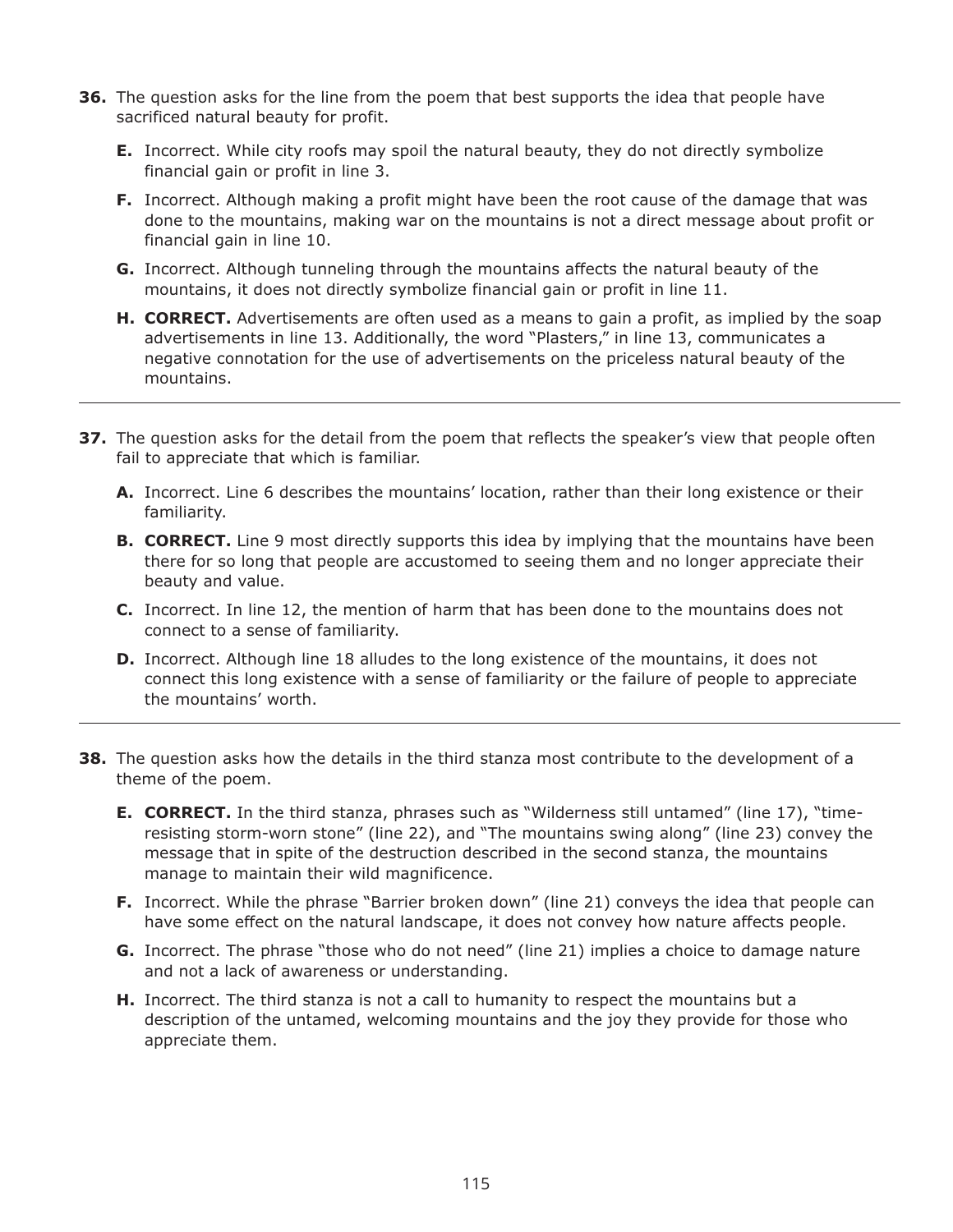- **39.** The question asks how lines 21–22 help convey the speaker's point of view.
	- **A.** Incorrect. The word "barrier" (line 21) refers to the speaker's opinion that the mountains were "spread by Gods" (line 19) and not to an obstacle that the speaker thinks should be removed.
	- **B.** Incorrect. While the lines indicate that people have lost the need to connect with nature, they do not reveal that the speaker thinks that the cause of this loss is busyness.
	- **C. CORRECT**. The words "those who do not need / The joy" in lines 21–22 suggest the speaker's sadness that people do not realize that they are destroying something wonderful and irreplaceable.
	- **D.** Incorrect. Although the speaker does say that the stone is "time-resisting" (line 22), this belief is only a small detail of the speaker's point of view.
- **40.** The question asks what the personification in the concluding lines of the poem suggests about the mountains.
	- **E. CORRECT.** Line 25's use of the word "Welcoming" suggests that the mountains are kind hosts. Lines 23 and 26, with language such as "The mountains swing along" and "The mists that dance and drive before the sun," imply the carefree nature of the mountains as they resist the destructive work of humanity.
	- **F.** Incorrect. The personification in the lines conveys a sense of optimism and endurance, with no language to suggest coming destruction.
	- **G.** Incorrect. Although the lines mention that "the mountains swing along" (line 23) and "the mists . . . dance" (line 26), the personification is used to describe the mountains' perseverance, rather than to suggest that the mountains are amused by the concerns of others.
	- **H.** Incorrect. Although the second stanza develops the idea that the mountains have been mistreated by humans, which might be a source of pain, the concluding lines emphasize the joy and perseverance of the mountains as they "swing along" (line 23) despite significant adversity.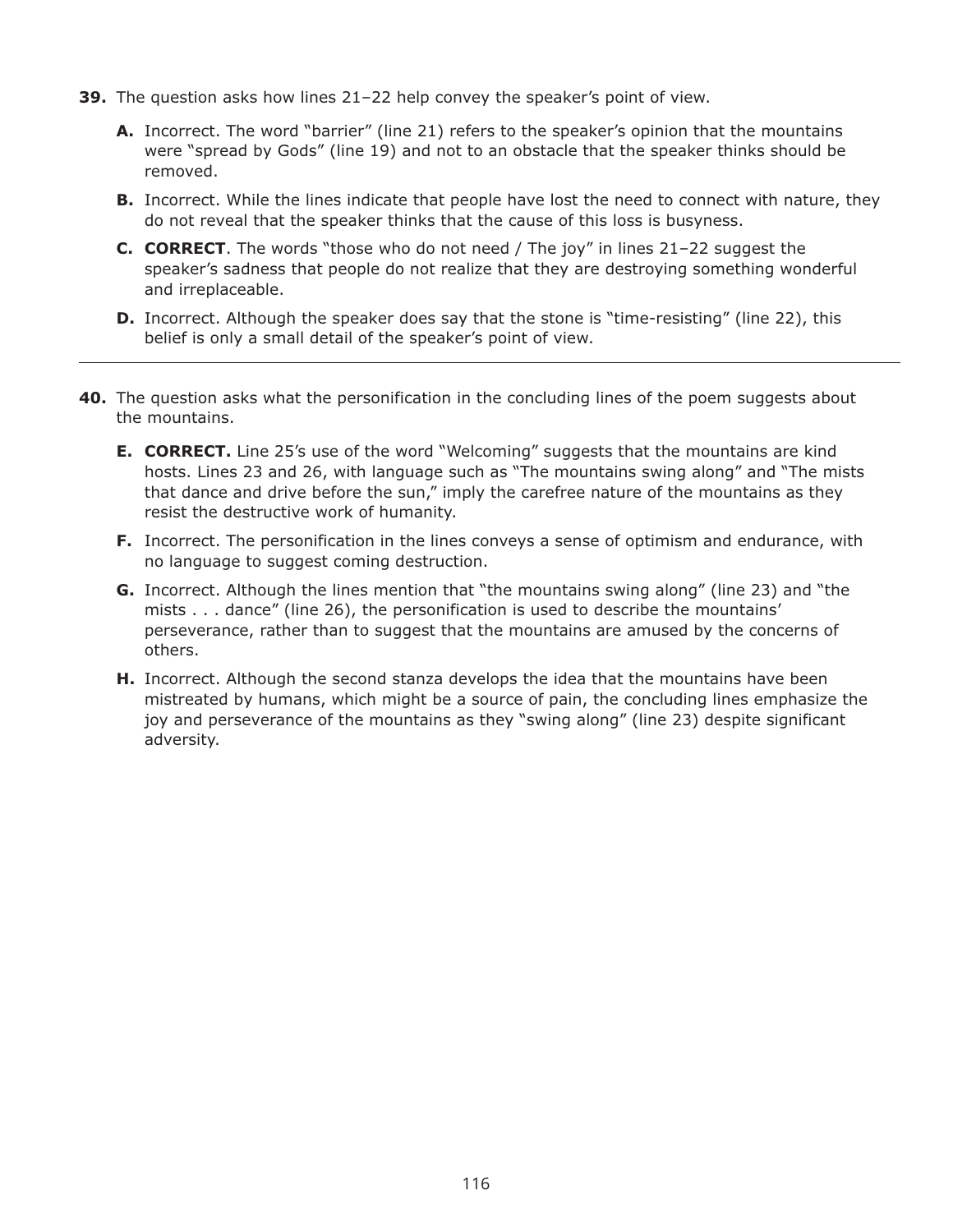#### **Excerpt from** *A Voice in the Wilderness*

- **41.** The question asks how the phrase from paragraph 2 affects the tone in the first part of the excerpt.
	- **A.** Incorrect. When Margaret recalls the interaction, there is no indication that she blames the men for her current problem.
	- **B.** Incorrect. While the description of how Margaret "hastily [gathers] up her belongings" and "[hurries] down the aisle" (paragraph 1) may give the appearance of being defiant, there is no evidence that she intentionally put herself in this vulnerable position just to make a point.
	- **C. CORRECT.** The phrase includes the words "all three" and "taken the trouble," emphasizing Margaret's early frustration as she recalls with some confused irritation that the men thought she needed an abundance of help earlier, but none of them is around to help when the train stops.
	- **D.** Incorrect. While the conductor, brakeman, and porter have all looked after Margaret by alerting her that her station was next, it is unclear whether Margaret appreciates this excess of attention. The phrase instead conveys Margaret's annoyance about a situation in which assistance from the railroad employees would have been welcome but is not provided.
- **42.** The question asks for evidence from the excerpt that best supports the idea that Margaret is unfamiliar with traveling to new places by train.
	- **E.** Incorrect. Margaret's actions in the sentence from paragraph 1 are decisive as she gathers her belongings to exit the train; she is familiar with rail travel.
	- **F.** Incorrect. In the sentence from paragraph 2, Margaret is using her knowledge about trains to attempt to interpret the actions of others; she is familiar with trains, even if a particular destination has not been mentioned.
	- **G. CORRECT.** If Margaret has never traveled to this region by train before, she must guess or attempt to interpret what she sees. This idea is best represented in the sentence in paragraph 3 where she questions whether the stations in the West have platforms.
	- **H.** Incorrect. While the sentence from paragraph 4 shows that Margaret is trying to better understand her situation in the darkness, her ability to identify the train's engine and the figures carrying lanterns indicates some familiarity with her mode of travel.
- **43.** The question asks how the simile in the sentence from paragraph 4 affects the tone of the paragraph.
	- **A.** Incorrect. Margaret is confused and indecisive, showing her discomfort with her situation.
	- **B. CORRECT.** The image of two or three fireflies creating small specks of light in the darkness creates a sense of isolation or loneliness in Margaret, as shown in the sentence "A sudden feeling of isolation took possession of her" (paragraph 4).
	- **C.** Incorrect. Margaret is not tranquil; rather, she expresses distress, questions her decisions, and worries about being labeled a "fool" (paragraph 4).
	- **D.** Incorrect. Margaret experiences feelings of isolation and begins to question her decision in paragraph 4, but these feelings do not become extreme until paragraph 9, where she feels "a sickening sense of terror and failure" as the train pulls away.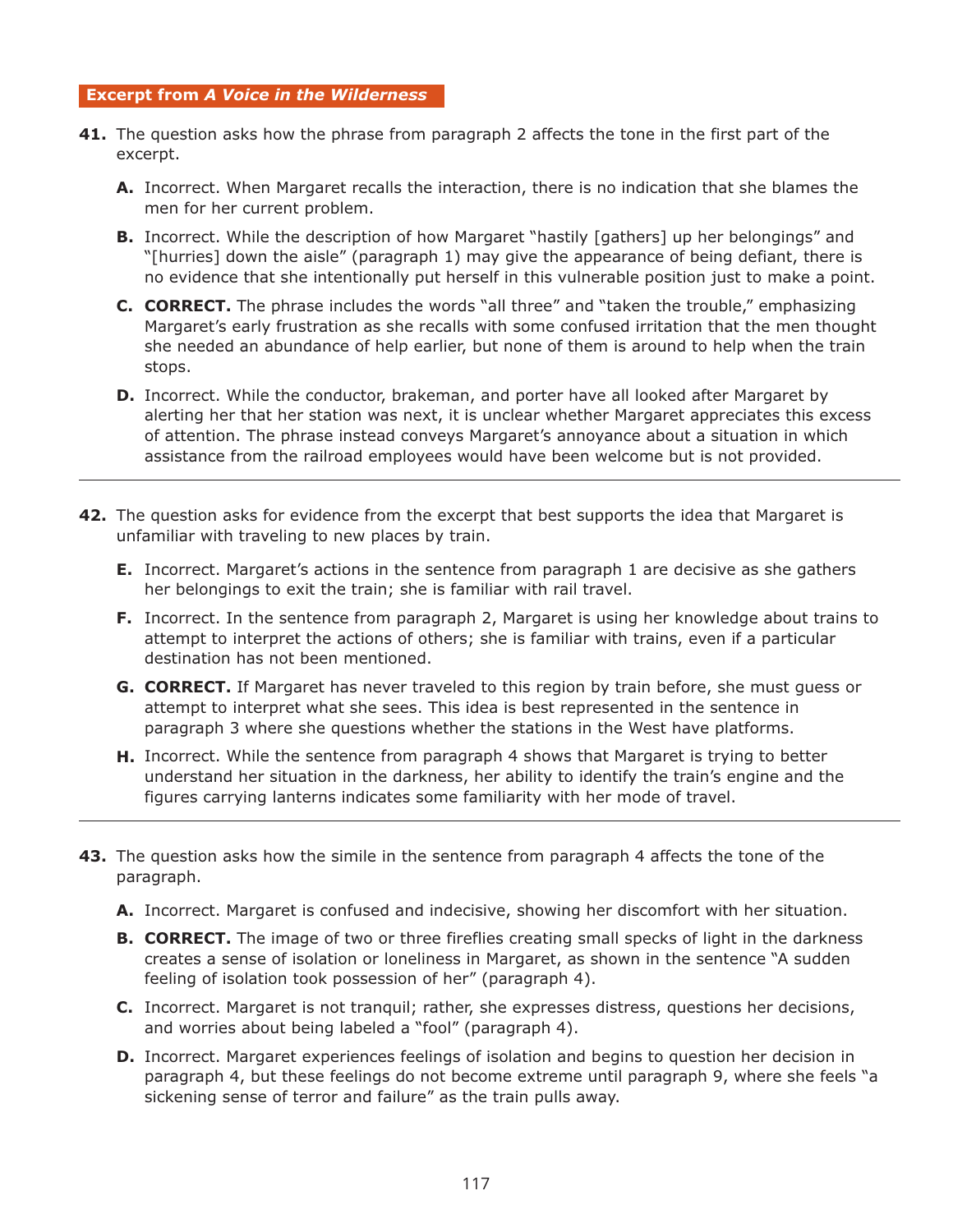- **44.** The question asks how Margaret's earlier interactions with the conductor, brakeman, and porter affect the plot.
	- **E. CORRECT.** Because the conductor, brakeman, and porter have all "taken the trouble to tell her that hers was the next station" (paragraph 2), Margaret assumes that the next time the train stops, she will have reached her station. This assumption causes Margaret to get off the train at the next stop without waiting for help or confirmation, but the stop turns out to be just "a pause to water the engine" (paragraph 15). This mistaken assumption creates the main problem that Margaret confronts in the passage.
	- **F.** Incorrect. Although Margaret's earlier interactions with the three railroad employees cause her to think that she knows when to get off the train, it is clear from paragraph 4 that Margaret is deeply confused and does not know what to do once she has exited the train car. She muses uneasily, "Perhaps she ought not to have got out until some one came to help her. Perhaps the train had not pulled into the station yet and she ought to get back on it and wait" (paragraph 4).
	- **G.** Incorrect. Margaret wonders in paragraph 3 whether the train is "so long that her car had stopped before reaching [the station]" and speculates in paragraph 4 that "the train had not pulled into the station yet." These thoughts reflect her assumption (based on her interactions with the three railroad employees) that the next stop is her station. However, Margaret's speculation that the train has not fully pulled into the station does not significantly affect the plot.
	- **H.** Incorrect. Margaret wonders in paragraph 3 whether they "have platforms in this wild Western land" and is expecting to see a platform because her interactions with the three railroad employees have led her to believe that she has reached a station. However, it is unclear whether Margaret really believes that rural stations all lack platforms, and her speculation on this point is not further developed in the passage and does not affect the plot.
- **45.** The question asks for an explanation of what the imagery in the sentence from paragraph 9 conveys.
	- **A.** Incorrect. Margaret's "sickening sense of terror" indicates that she is extremely afraid of being left behind rather than increasingly irritated with the other passengers.
	- **B.** Incorrect. Although Margaret is "screaming, running, trying to attract some one's attention" in an effort to be noticed so that the train will stop, she is not attempting to keep up with the train. This option omits consideration of the "mocking clatter" of the train, which emphasizes Margaret's helplessness rather than her physical efforts.
	- **C.** Incorrect. While Margret's screaming and running could easily suggest feelings of anger, the description of her "sickening sense of terror and failure" indicates otherwise.
	- **D. CORRECT.** The words "useless" and "failure" in the sentence indicate that Margaret's best efforts do not help her. The phrase "the last car slatted itself past" shows that Margaret is helpless to stop the train from departing, which leaves her completely vulnerable.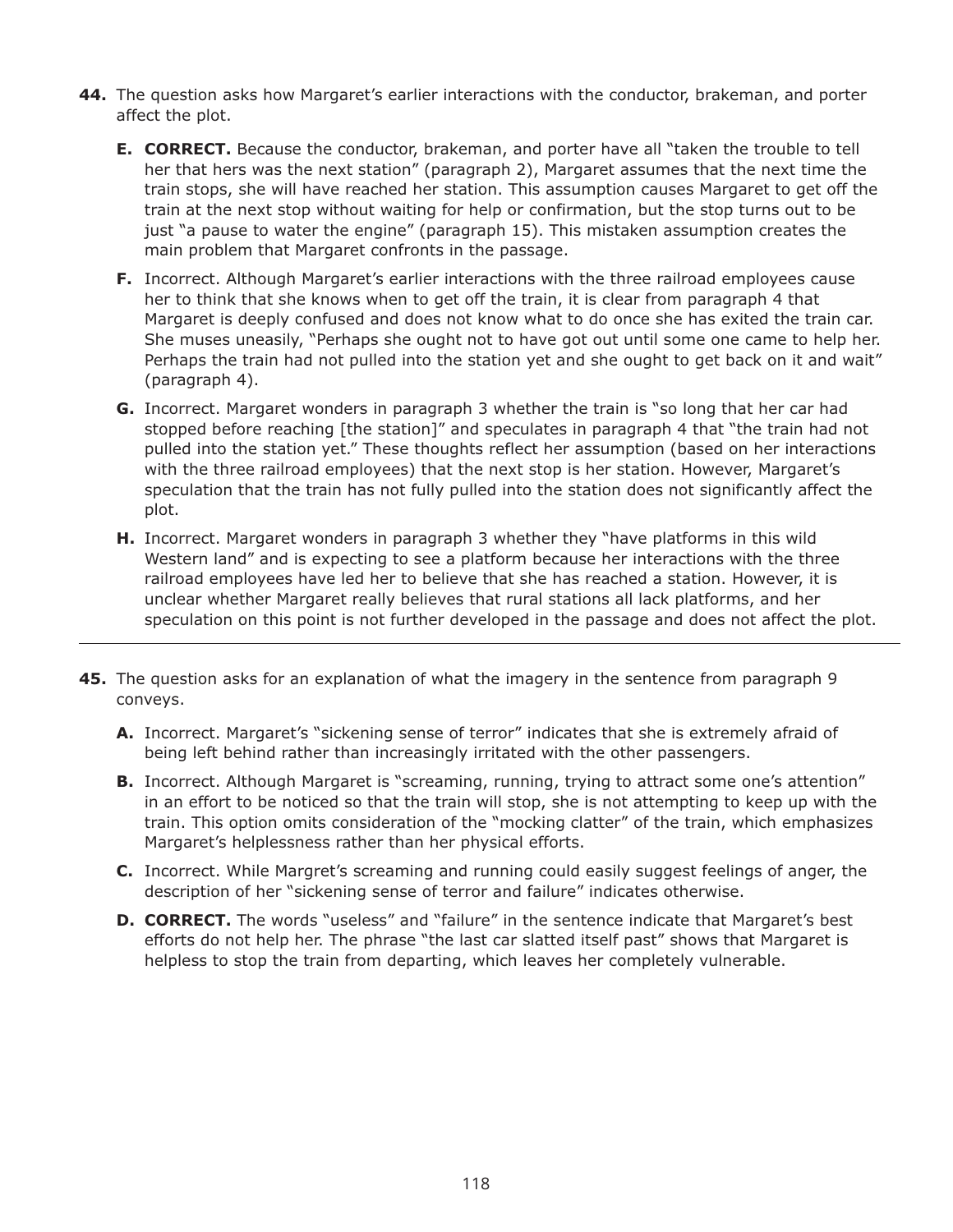- **46.** The question asks about the relationship between the theme and paragraph 9, where Margaret desperately tries to get someone on the train to notice her.
	- **E. CORRECT.** One important theme of this excerpt concerns Margaret's willingness to take action to ensure that she reaches her destination. This determination, described in Option A, is why she gathers her belongings together without help, gets off the train without being assisted by employees, and then attempts to climb back on while the train employees are busy examining the engine.
	- **F.** Incorrect. While the narrator describes her screaming as useless, she does not feel that her efforts overall are useless, and she does not give up until paragraph 10.
	- **G.** Incorrect. While Margaret is feeling a sense of "failure" in paragraph 9, she does not condemn herself as the train moves away.
	- **H.** Incorrect. Margaret expresses "terror" in paragraph 9 over being unable to catch someone's attention, not frustration about her lack of control over her surroundings.
- **47.** The question asks what the figurative language emphasizes in the sentence from paragraph 10.
	- **A.** Incorrect. While the image of Margaret's hands dropping at her sides could suggest a sense of doubt, the figurative language in the sentence emphasizes a different feeling about her situation and does not indicate her intentions.
	- **B.** Incorrect. While the figurative language suggests that the train is mocking Margaret, this language is not referring to the people onboard, who are described in paragraph 8 as "comfortable and safe inside, unconscious of her need."
	- **C.** Incorrect. While Margaret is worried in paragraph 4 about embarrassing herself, she now feels "dazed" because she is overwhelmed with the seriousness of what has just happened.
	- **D. CORRECT.** As Margaret stands and reaches out "helpless hands," the language used to describe the train as "swinging tauntingly" and having "a leer in its eye" underscores Margaret's fears of being left alone and being vulnerable; there is nothing she can do to change the situation at this point.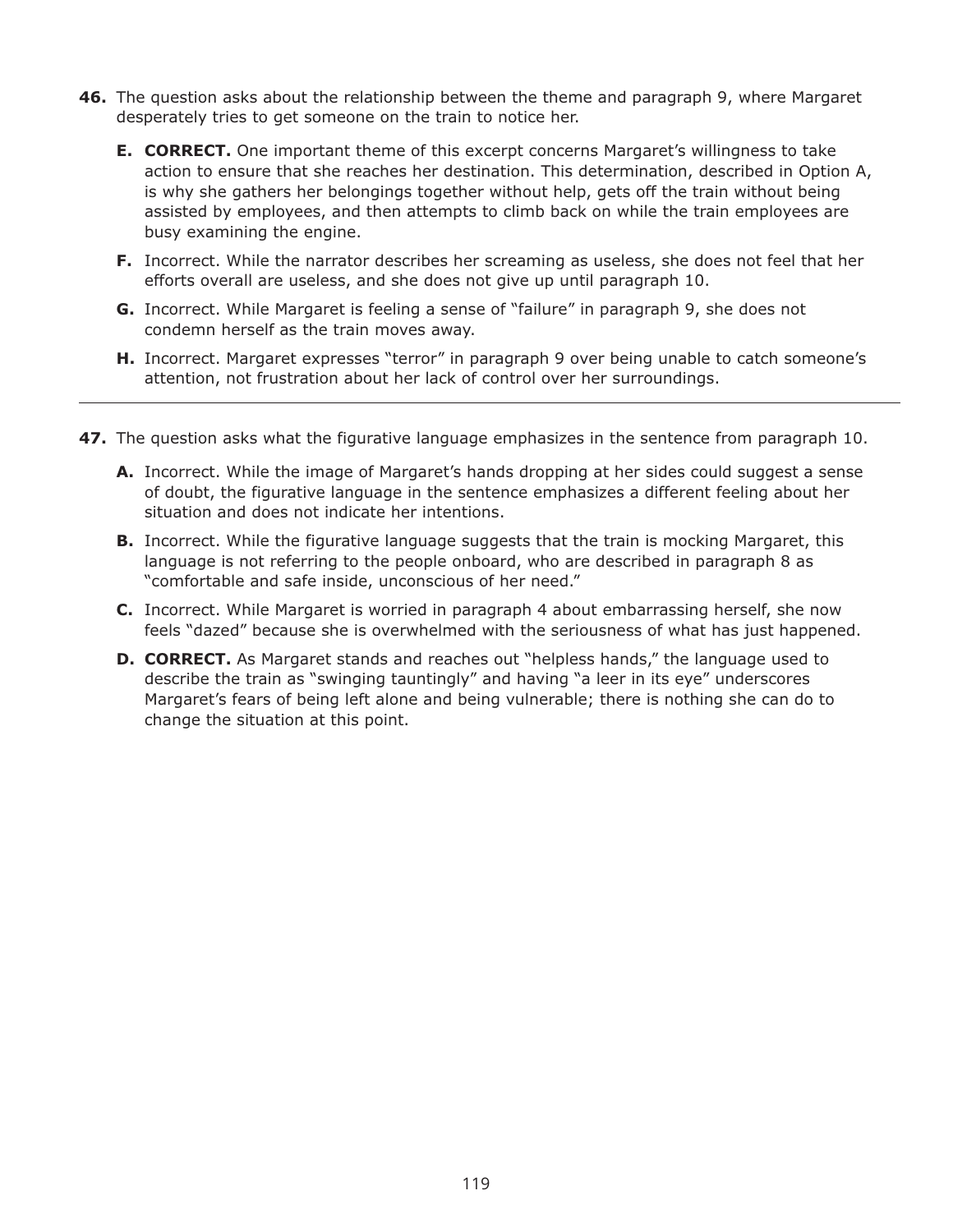- **48.** The question asks how paragraph 11 contributes to the plot of the excerpt.
	- **E. CORRECT.** In paragraph 5, Margaret assumes there is a station ("It was probably on the other [side], but she was standing too near the cars to see"), but in paragraph 11, the station that had been "so real" in Margaret's mind actually does not exist.
	- **F.** Incorrect. Margaret's main problem is not that her imagination has led her astray but rather that her inexperience with this train route has caused her to misinterpret the events that have occurred. Paragraph 11 reveals that she has been acting on faulty assumptions; however, her assumptions are somewhat justified by the events that have occurred.
	- **G.** Incorrect. While Margaret seems somewhat in awe of her surroundings in paragraph 12 and she "gasped" in paragraph 11, her exclamation is one of shock at the discovery, not surprise over an unexpected adventure.
	- **H.** Incorrect. While paragraph 11 describes how Margaret responds to the distressing situation that her actions and decisions have created, the paragraph does not offer insight into how Margaret generally responds to problems or conflicts.

#### **Invention of the Telegraph**

- **49.** The question asks how the use of problem-solution in paragraph 2 contributes to the development of ideas in the passage.
	- **A.** Incorrect. While the discussion "aboard ship" in 1832 reminded Morse of the lectures he had attended at Yale College and made him consider how a coded message could be sent "over a wire" (paragraph 2), it was Morse's failed attempts with electricity that caused him to reach out to Gale for help.
	- **B.** Incorrect. While "Morse found when he began to develop his idea that he had little real understanding of the nature of electricity" (paragraph 2), the paragraph does not state that he was discouraged; it was his failed experimentation that resulted in him first realizing that he needed help.
	- **C.** Incorrect. Paragraph 2 states that "Morse came to understand how [Faraday's electromagnet] worked," and this understanding is what caused him to think about sending messages over a wire. Also, Morse's difficulty was in understanding the properties of electricity in general once he began his experimentation.
	- **D. CORRECT.** The author's use of problem-solution in paragraph 2 contributes to the development of ideas in the passage because the author states that "Morse found when he began to develop his idea that he had little real understanding of the nature of electricity, and . . . he finally turned for help to . . . Leonard D. Gale." Thus, Morse's longtime fascination was not enough to make up for his lack of knowledge about electricity.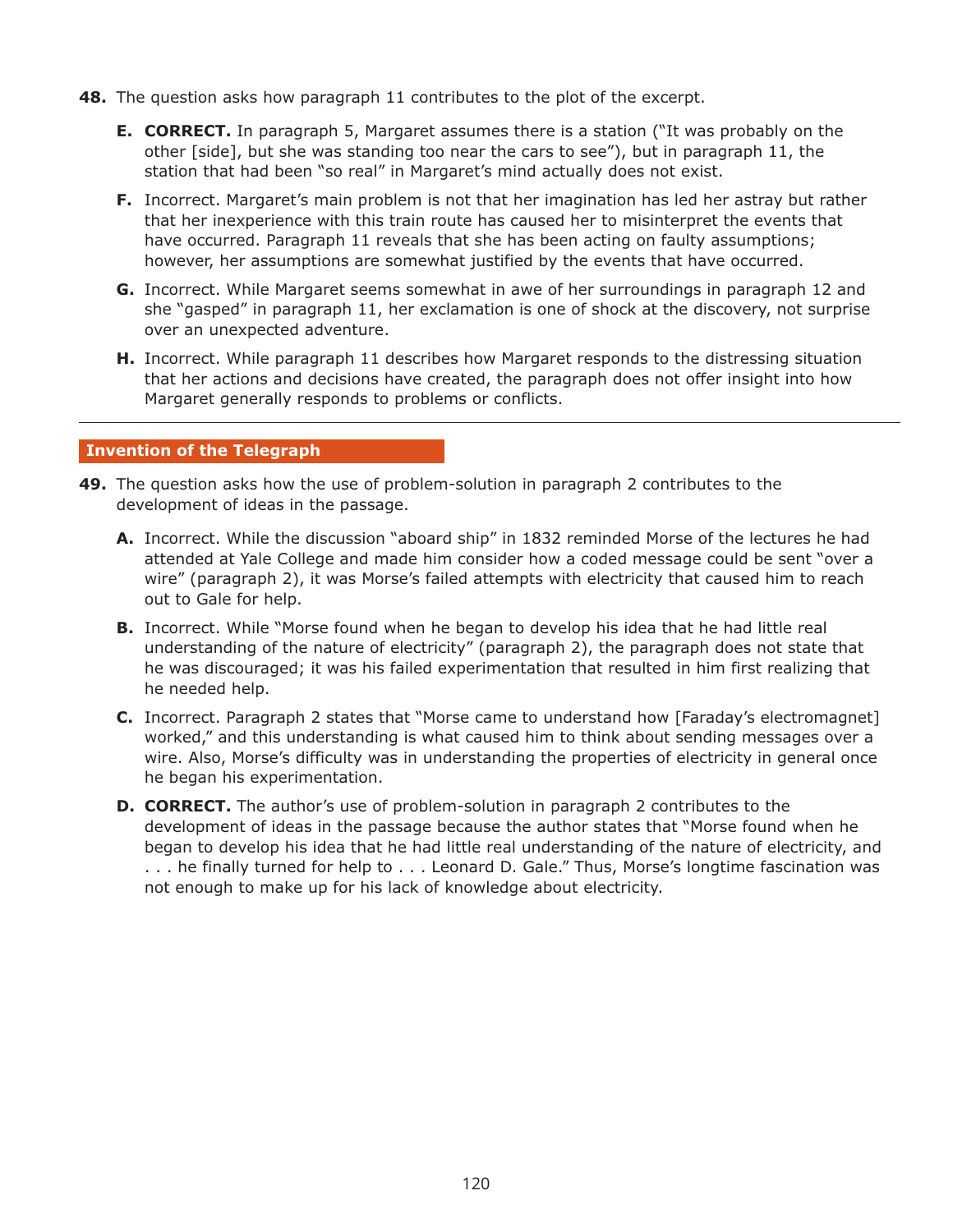- **50.** The question asks how the use of sequencing, or arranging in chronological order, in paragraph 3 contributes to the overall structure of the passage.
	- **E.** Incorrect. Although the inventions and advancements of others assisted in the development of the telegraph, the passage does not suggest that the other men were attempting to create their own telegraph systems.
	- **F. CORRECT.** The use of sequencing in paragraph 3 emphasizes that Morse's telegraph was created through a process of building upon earlier scientific ideas and breakthroughs. Paragraph 3 shows that when Morse approached Leonard D. Gale for help, Gale was able to inform Morse about Joseph Henry's earlier experiments and research concerning electricity. Further, Gale built upon Henry's work by showing Morse how to "regularly boost the strength of a signal and overcome the distance problems he had encountered by using a relay system Henry had invented."
	- **G.** Incorrect. The only other long-distance communication system mentioned in the passage is the outdated semaphore system discussed in paragraph 1.
	- **H.** Incorrect. The telegraph system was in development for more than ten years because of the lack of funding and the need for further experimentation.
- **51.** The question asks how the details of the section "The Growth of an Idea" help convey a central idea of the passage.
	- **A.** Incorrect. Although paragraph 2 in this section states that Morse "speculated that it might be possible to send a coded message over a wire," this section does not describe Morse and his colleagues' ultimate success at sending such a message.
	- **B. CORRECT.** The section helps convey a central idea because it mainly focuses on what inspired Morse to begin his work and explains how others were just as interested in working to achieve this goal. Paragraph 3 states that "Henry's experiments, Gale's assistance, and, soon after, hiring the young technician Alfred Vail were keys to Morse's success." Their shared interest in the possibilities of electricity inspired them to work together to find a way to use electricity to send long-distance messages.
	- **C.** Incorrect. Paragraph 2 of the section explains how Morse came to understand how Faraday's electromagnet worked and states that this invention prompted Morse to wonder whether it might be possible to send a coded message over a wire. However, that early idea of Morse's only evolved into the telegraph after much more research and experimentation.
	- **D.** Incorrect. Although paragraph 2 establishes that Morse was interested in lectures at Yale on electricity, the influence of what Morse learned at Yale was only a minor factor in his development of the telegraph.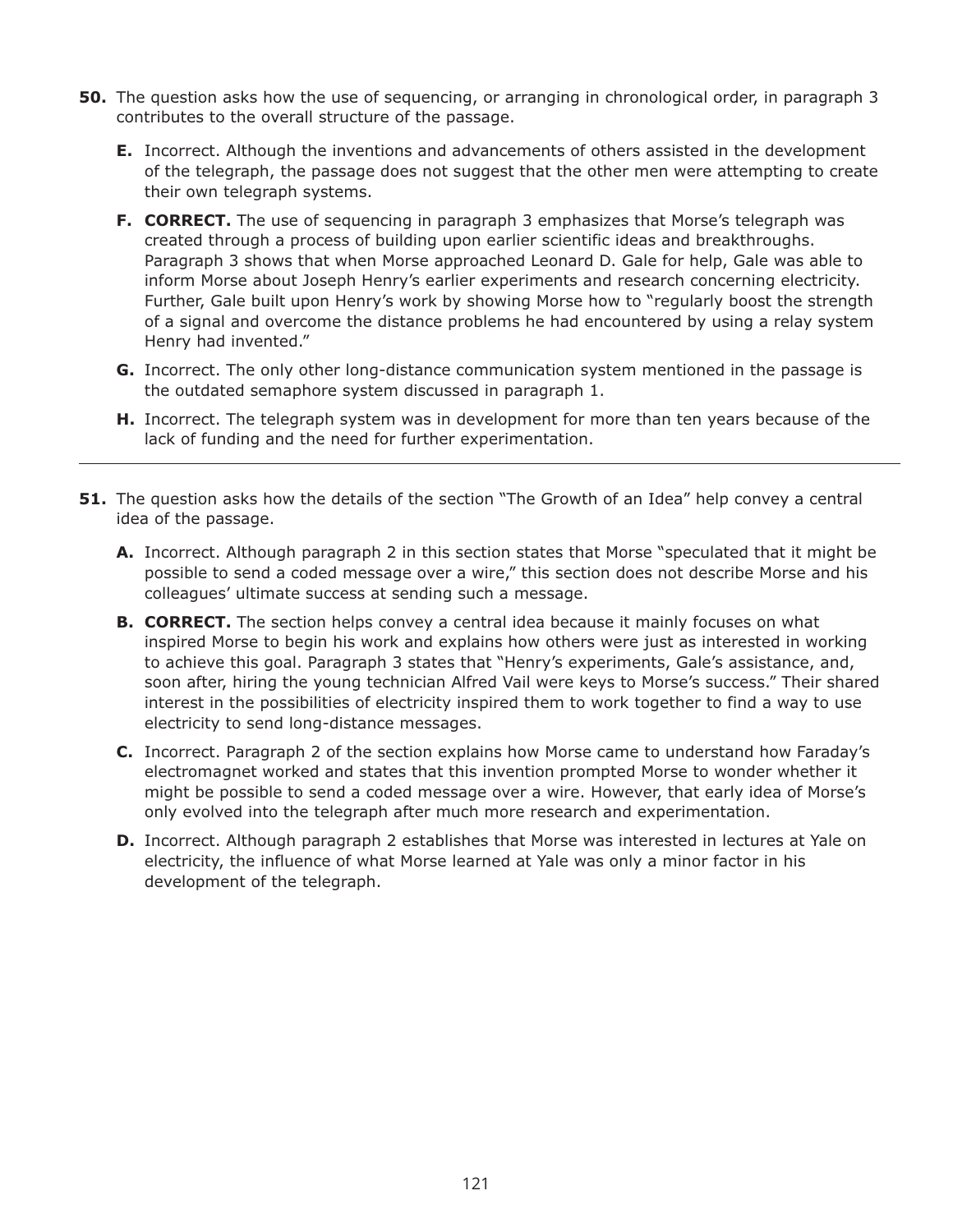- **52.** The question asks what the words "dramatic" and "spectacularly" convey in the sentence from paragraph 7.
	- **E.** Incorrect. While there may have been some feelings of relief and fulfillment when the lines were finished, the passage instead focuses on the wonder and joy that Morse and Cornell felt after overcoming setbacks and completing the construction of the telegraph system.
	- **F. CORRECT.** Morse and Cornell rushed to post the wires overhead, and the "rigid deadline" (paragraph 7) was successfully met. The words have a positive and victorious tone that is consistent with the feeling of wonder that it worked and of celebration that the construction was completed.
	- **G.** Incorrect. The passage does not share whether Morse or Cornell considered the future possibilities of the telegraph; it shares only that the finished product was "dramatic," implying it was amazing to see.
	- **H.** Incorrect. While the passage later discusses the expansion of overhead wires "up and down the Atlantic coast" and how they "connected the continents of Europe and America" (paragraph 8), there is no evidence shared in the passage that Morse planned to continue his work with electricity.
- **53.** The question asks for the best summary of how Morse obtained the funding necessary to build his telegraph system.
	- **A.** Incorrect. This summary focuses mostly on what Morse did while his application for funding was delayed in the United States rather than on how Morse acquired the patent, because during this period, Morse tried "not only to secure patent protection overseas but to examine competing telegraph systems in England" (paragraph 5). Therefore, it is not the best summary of how Morse obtained the funding necessary to build his telegraph system.
	- **B.** Incorrect. Although this summary mentions how Morse applied for the "federal government's appropriation" (paragraph 5), it primarily focuses on the actions of the House of Representatives and the Senate, not on Morse's efforts to obtain funding. Therefore, it is not the best summary of how Morse obtained the funding necessary to build his telegraph system.
	- **C. CORRECT.** This summary best describes how Morse obtained the funding that he needed for his telegraph system because it explains that Morse applied "for the federal government's appropriation, and during the next year he conducted demonstrations of his telegraph" (paragraph 4). In paragraph 5, the author explains the impact that the Panic of 1837 had on Morse's request. In paragraph 6, the author describes how by 1843, economic times had improved, so Morse again "asked Congress for the \$30,000" and was awarded the funds after "the Senate approved it."
	- **D.** Incorrect. This summary is not the best summary of how Morse obtained the funding necessary to build his telegraph system, because it relates how Morse worked with others to develop his ideas about the telegraph and how Gale and Vail were the "keys to Morse's success" (paragraph 3) before he applied for funding.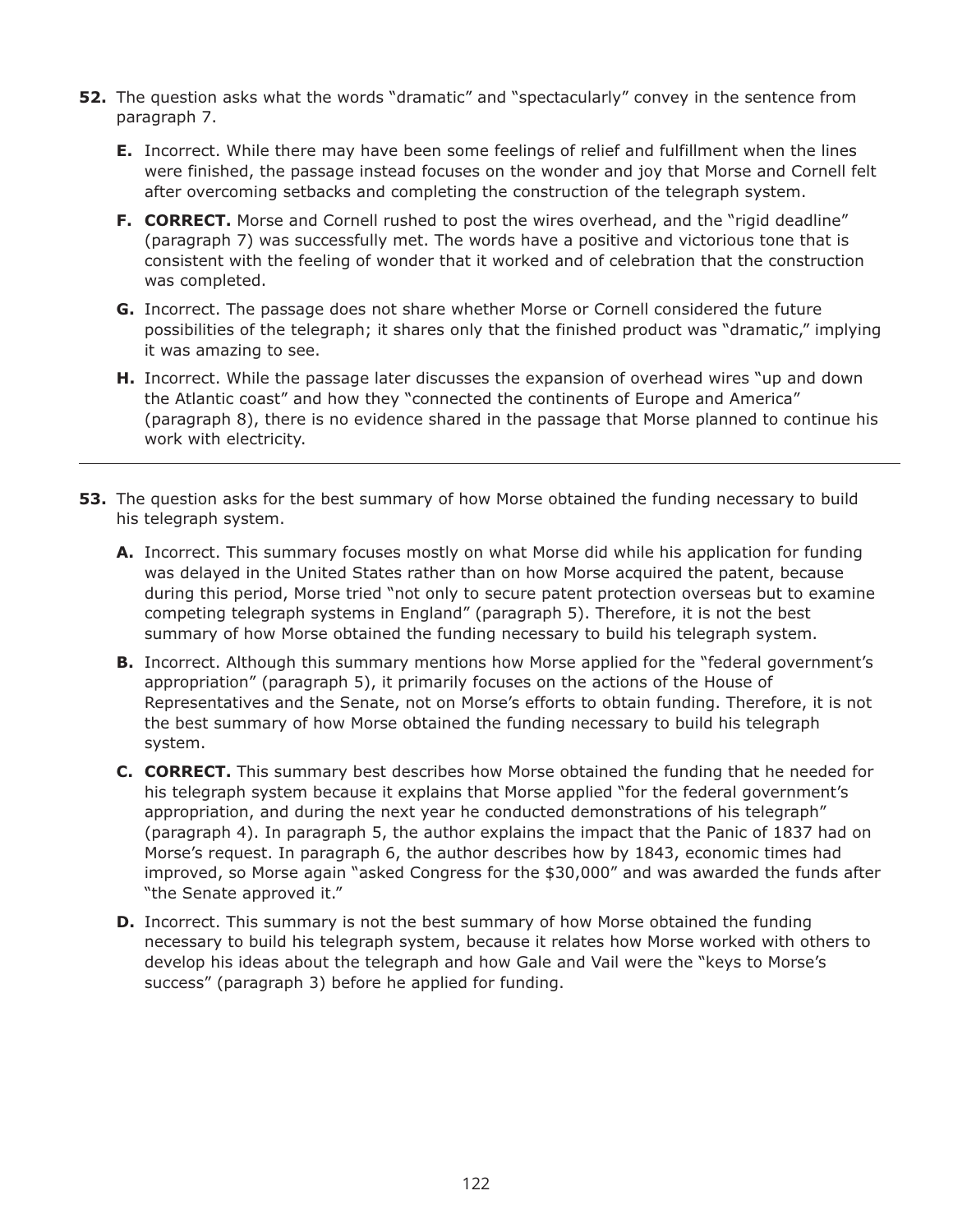- **54.** The question asks how the passage mainly illustrates the idea that the United States was mostly unaware of the possibilities of electricity in the mid-nineteenth century.
	- **E. CORRECT.** Paragraph 1 states that most signaling systems at the time were "visual or 'semaphore' systems using flags or lights" and that the United States government was looking for "just such a system along its entire Atlantic coast." This option is correct because it shows that the government wanted to continue to use a limited system instead of finding ways to improve the system. Had the government been aware of the possibilities of electricity, a more sophisticated system might have been imagined.
	- **F.** Incorrect. The delay in funding had to do with the Panic of 1837 and the "long depression" (paragraph 5), not because the House of Representatives was not aware of or ready for innovation in the use of electricity.
	- **G.** Incorrect. The information in this option focuses on what prompted Morse to consider an electric wire-based communications system. While this option suggests that electrical devices were just beginning to be invented, it does not support the idea that the nation was unaware of the possibilities of electricity.
	- **H.** Incorrect. While this option describes an early electrical innovation that may seem quite basic and limited to modern audiences, paragraph 3 states that this innovation was the work of a "pioneer in the new field," implying that it was quite significant for its time. This option is incorrect because it focuses on those people in the United States who were aware of the possibilities of electricity.
- **55.** The question asks which statement best represents a viewpoint held by the author of the passage.
	- **A.** Incorrect. The author explains that the aboveground wiring was used only because "Cornell suggested that [it was] the fastest and cheapest way" (paragraph 7), not because it would be more successful.
	- **B.** Incorrect. The author conveys the importance of this advancement in communication without providing detailed information about electrical systems.
	- **C.** Incorrect. While the Panic of 1837 caused a delay in Morse's funding, the author shows that Morse received the appropriation in 1843 and was able to overcome the financial setback he faced.
	- **D. CORRECT**. Paragraph 8 states that "Telegraph lines soon extended westward, and within Morse's own lifetime they connected the continents of Europe and America." Therefore, this option is correct because the author presents Morse's telegraph as a great leap in the ability to quickly communicate messages over distances never before imagined.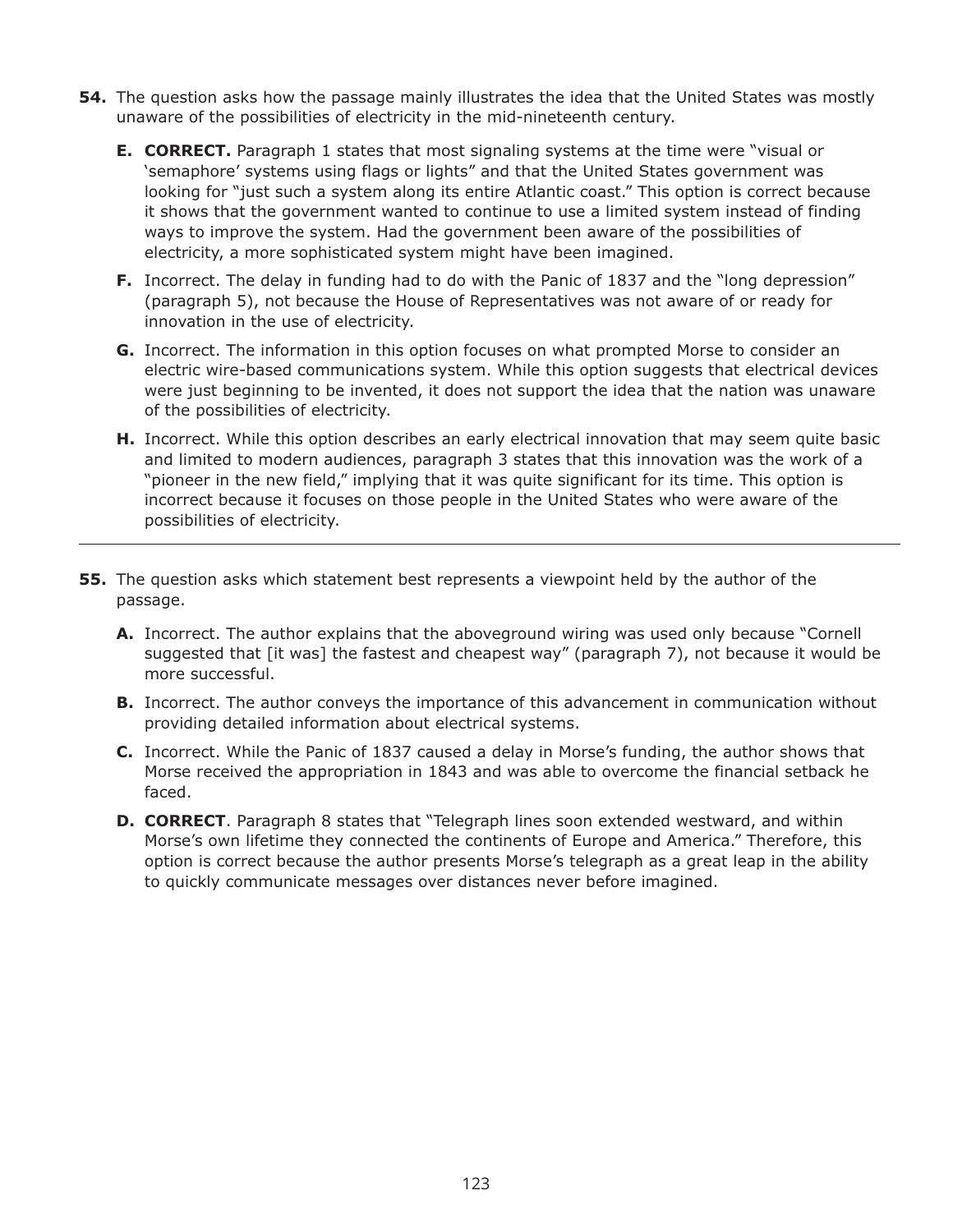- **56.** The question asks how the map provides additional support for a central idea of the passage.
	- **E. CORRECT.** The map shows the telegraph line crossing continents in 1902, just forty-four years after the first message was sent in 1858. This is a much greater distance than the first line Morse built between "the Supreme Court chamber of the Capitol building and the railroad station in Baltimore" (paragraph 7).
	- **F.** Incorrect. The map shows the distance the line covers; it does not indicate Morse's lack of foresight in seeking patents only in North America.
	- **G.** Incorrect. While Gale's advice was crucial to Morse's success, the map shows the physical line stretching across continents many years later, after their initial work.
	- **H.** Incorrect. While it can be inferred that the telegraph had influence across the world, the amount of influence cannot be determined.
- **57.** The question asks how the graph supports the ideas in paragraph 8.
	- **A.** Incorrect. While it can be implied from the expansion shown on the graph that people possibly welcomed the improvement in long-distance communication, the graph does not state this explicitly.
	- **B. CORRECT.** The graph shows the number of messages transmitted from 1870 to 1920. In 1920 almost 160 million messages were transmitted, showing a "dramatic"—almost double increase from 1910.
	- **C.** Incorrect. The graph does not show how many people used the telegraph, but rather it shows the number of messages sent. Additionally, paragraph 8 provides no details about hesitation on the part of individual people.
	- **D.** Incorrect. While improvements in recording and interpreting code were made, the graph does not show the effect of this advancement on the speed or number of messages being transmitted.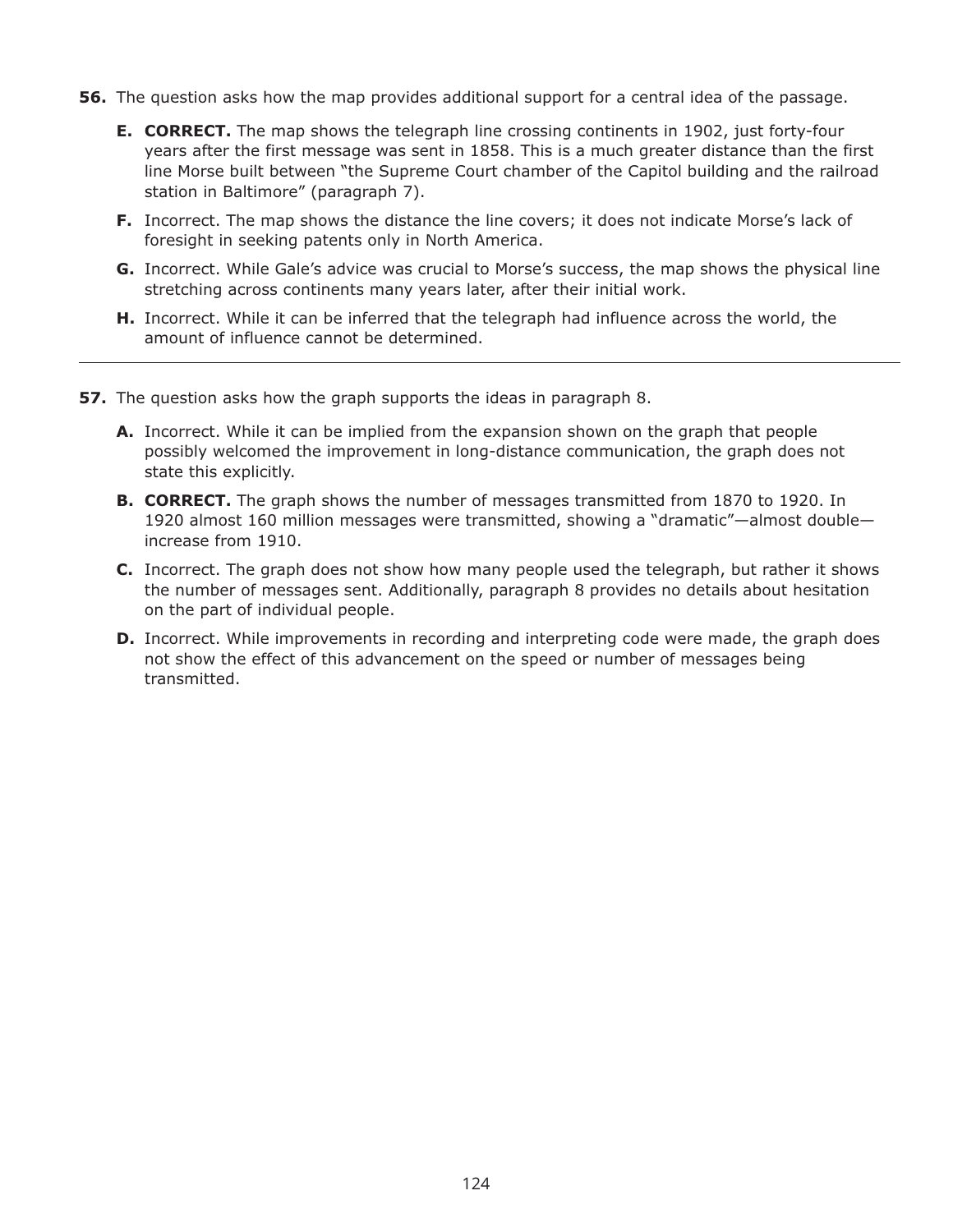# **FORM A SAMPLE TEST - MATHEMATICS** EXPLANATIONS OF CORRECT ANSWERS

**58.**  $(-0.4)$   $-3.8 + 2.3 - (-1.1)$ 

Two negatives become a positive. Rewrite the expression to show how  $-(-1)$ becomes a positive number:

 $-3.8 + 2.3 + 1.1$ 

 $-3.8 + 3.4$ 

 $-0.4$ 

**59.** (**150**) Angle M and angle R are supplementary, so the sum of the angles is 180°.

> Let *m* equal the measure of angle M, and let *r* equal the measure of angle R.

 $r + m = 180$ 

The measure of angle R is 5 times the measure of angle M.

 $r = 5m$ 

 $5m + m = 180$ 

 $6m = 180$ 

150°.

$$
m=\frac{180}{6}=30
$$

 $r = 5m = 5(30) = 150$ 

## Therefore, the measure of angle R is

**60.** (**2.5**) Set up a proportion to solve:

$$
\frac{\frac{3}{16} \text{ apple}}{\frac{3}{40} \text{ cranberry}} = \frac{x \text{ apple}}{1 \text{ cranberry}}
$$
\n
$$
\frac{3}{16} \times \frac{40}{3} = x
$$
\n
$$
\frac{40}{16} = \frac{5}{2} = x
$$
\n
$$
2.5 = x
$$

125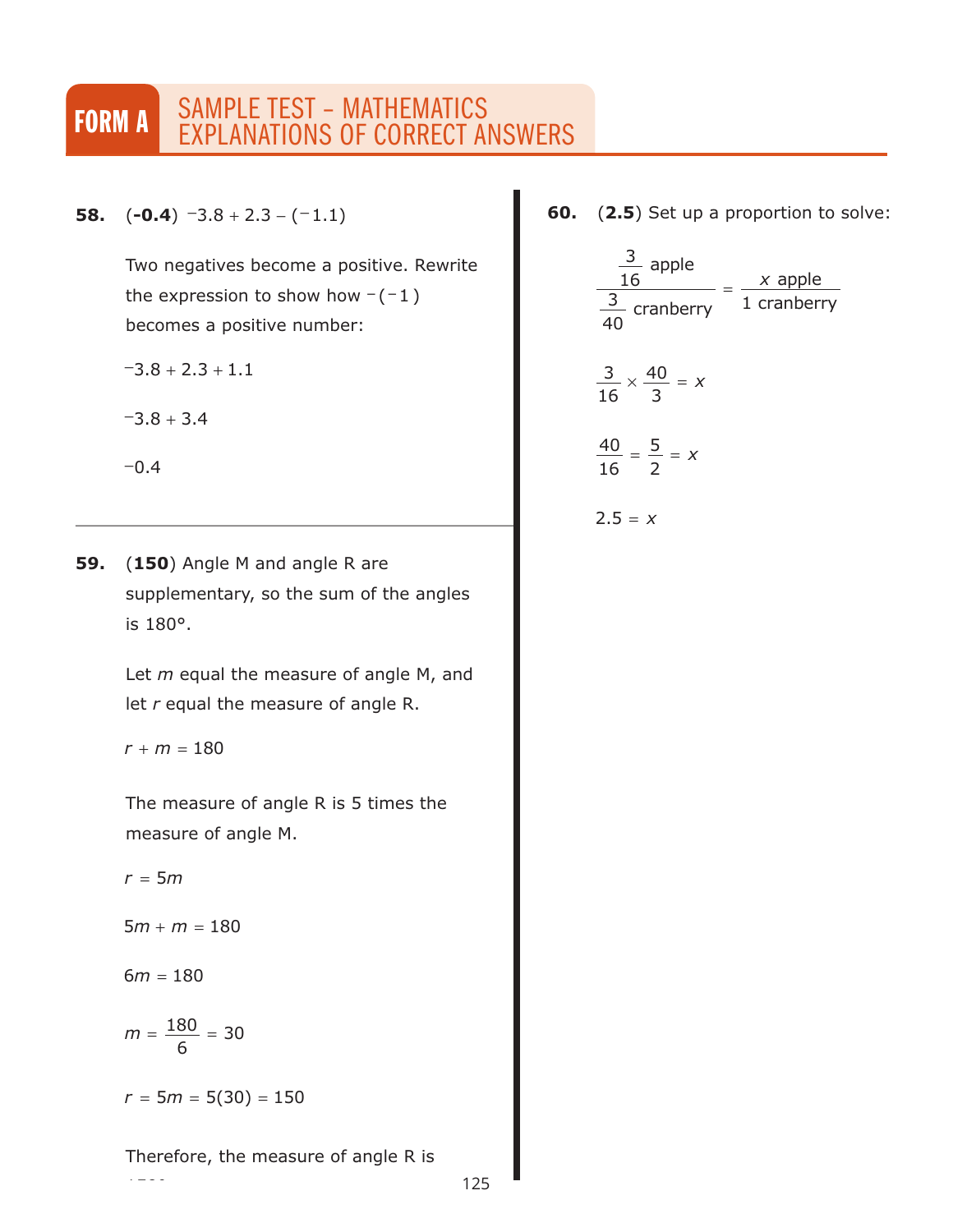**61.** (5.5) The lawn grows  $2\frac{1}{2}$  inches every 2 weeks. Find the total number of inches it grows in 8 weeks. 8

$$
8 \div 2 = 4
$$

$$
4\times 2\frac{1}{8}
$$

 $4 \times 2.125 = 8.5$ 

The lawn was 4 inches tall at the beginning of the season.

 $8.5 + 4 = 12.5$ 

Mr. Chen mows his lawn every 2 weeks and cuts off the top  $1\frac{3}{4}$  inches. Find the total number of inches that are cut off in 8 weeks. 4

 $8 \div 2 = 4$ 

$$
4\times 1\frac{3}{4}
$$

 $4 \times 1.75 = 7$ 

The height after 8 weeks is the total number of inches grown minus the total number of inches cut off.

 $12.5 - 7 = 5.5$ 

**62.** (**1**) Since 110 families were surveyed, the median will have 55 values less than or equal to it, and 55 values greater than or equal to it.

> If the values in the table were listed in order, they would look like this:

0,0,...,0,1,1,...,1,2,2,...,2,3,3,...,3,4,4,...,4  $-45$   $-32$   $-19$   $-8$   $-6$ 

The first row of the table indicates that 45 families had 0 children.

The second row of the table indicates that 32 families had 1 child.

So 77 families had either 0 children or 1 child, and 45 families had 0 children.

Since 55 is between 45 and 77, the median must be a value in the second row of the table.

So the median is 1.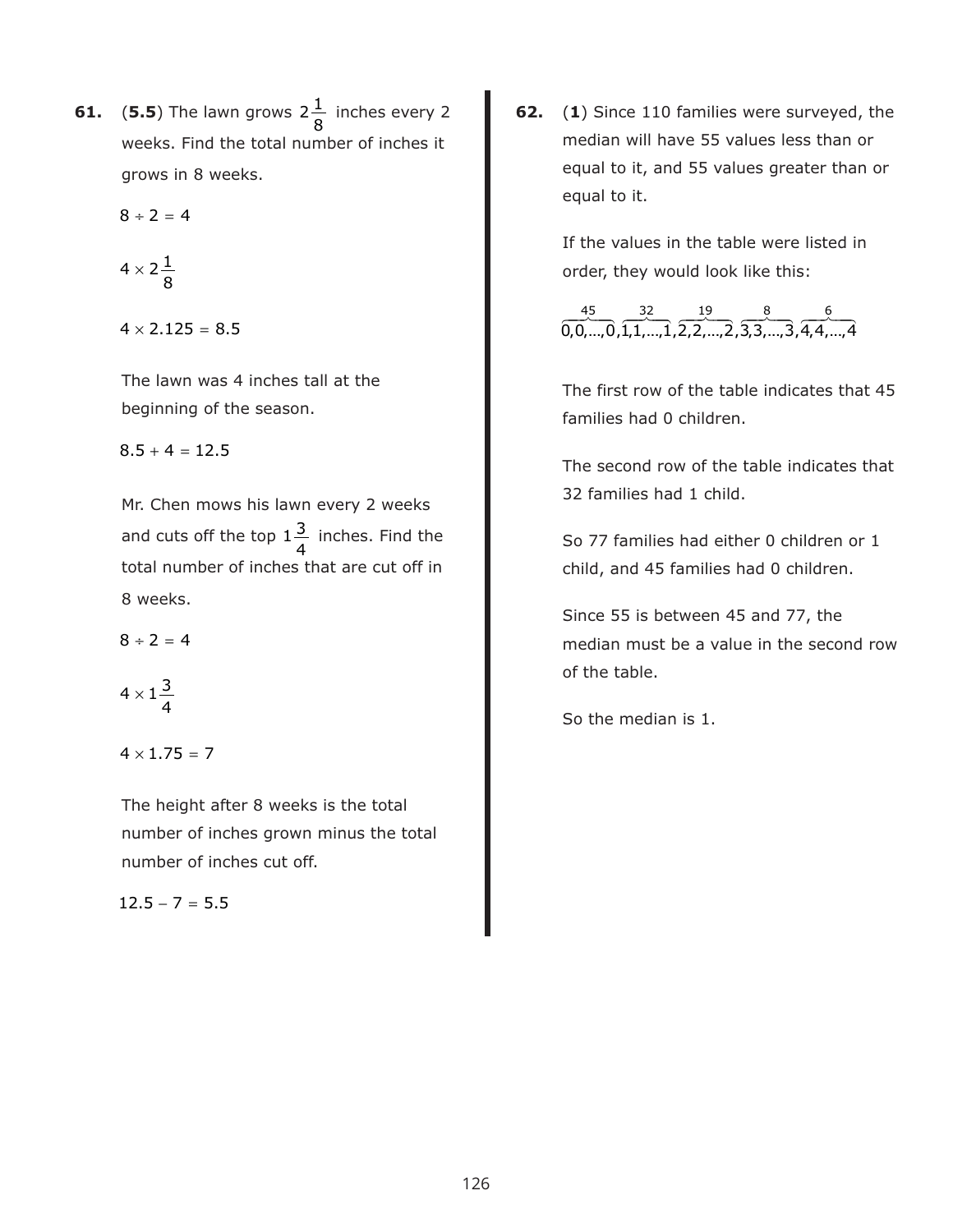**63.** (**A**) First, set up a proportion to determine *x*, the number of goats Mr. King has.

> $\frac{\text{King}}{\text{cos}^2} = \frac{x}{\text{cos}^2}$ Jones 550

 $\frac{x}{50} = \frac{100\%}{100\% + 10\%}$ 550 100  $100\% + 10$ 

Then solve the proportion for *x*.

 $\frac{x}{50} = \frac{100\%}{100\% + 10\%}$ 550 100  $100\% + 10$ 

 $550(100\%) = x(100\% + 10\%)$ 

- $550(100\%) = x(110\%)$
- $550(1) = x(1.10)$
- $550 = 1.10x$
- $550 \div 1.10 = (1.10 \div 1.10)x$

500 = *x*

Finally, determine the difference between the number of goats Mr. Jones has, 550, and the number of goats Mr. King has, 500.

 $550 - 500 = 50$ 

Mr. Jones has 50 more goats than Mr. King.

**64.** (**G**) Use properties of equations to determine the missing expression.

$$
\frac{2y}{x} - \frac{y}{2x} = \frac{1}{2x}
$$

$$
\frac{2}{2} \cdot \frac{2y}{x} - \frac{y}{2x} = \frac{1}{2x}
$$

$$
\frac{4y}{2x} - \frac{y}{2x} = \frac{1}{2x}
$$

$$
\frac{4y - y}{2x} = \frac{1}{2x}
$$

$$
\frac{3y}{2x} = \frac{1}{2x}
$$

The missing expression is 3*y*.

**65.** (**B**) The area of square PQRS is 4 square centimeters. So

 $s^2 = 4$ 

$$
\sqrt{s^2} = \sqrt{4}
$$

$$
s = 2 \, \text{cm}
$$

Sides PS and RS are each a radius of the circle. So the radius of the circle is 2 cm.

The shaded region is  $\frac{1}{\cdot}$  of the circle. The area of a circle is  $A = \pi r^2$  . So the area of the shaded region, in square centimeters, is 4

$$
\frac{1}{4}A = \frac{1}{4}\pi r^2 = \frac{1}{4}\pi \left(2^2\right) = \frac{1}{4}\pi \left(4\right) = \pi
$$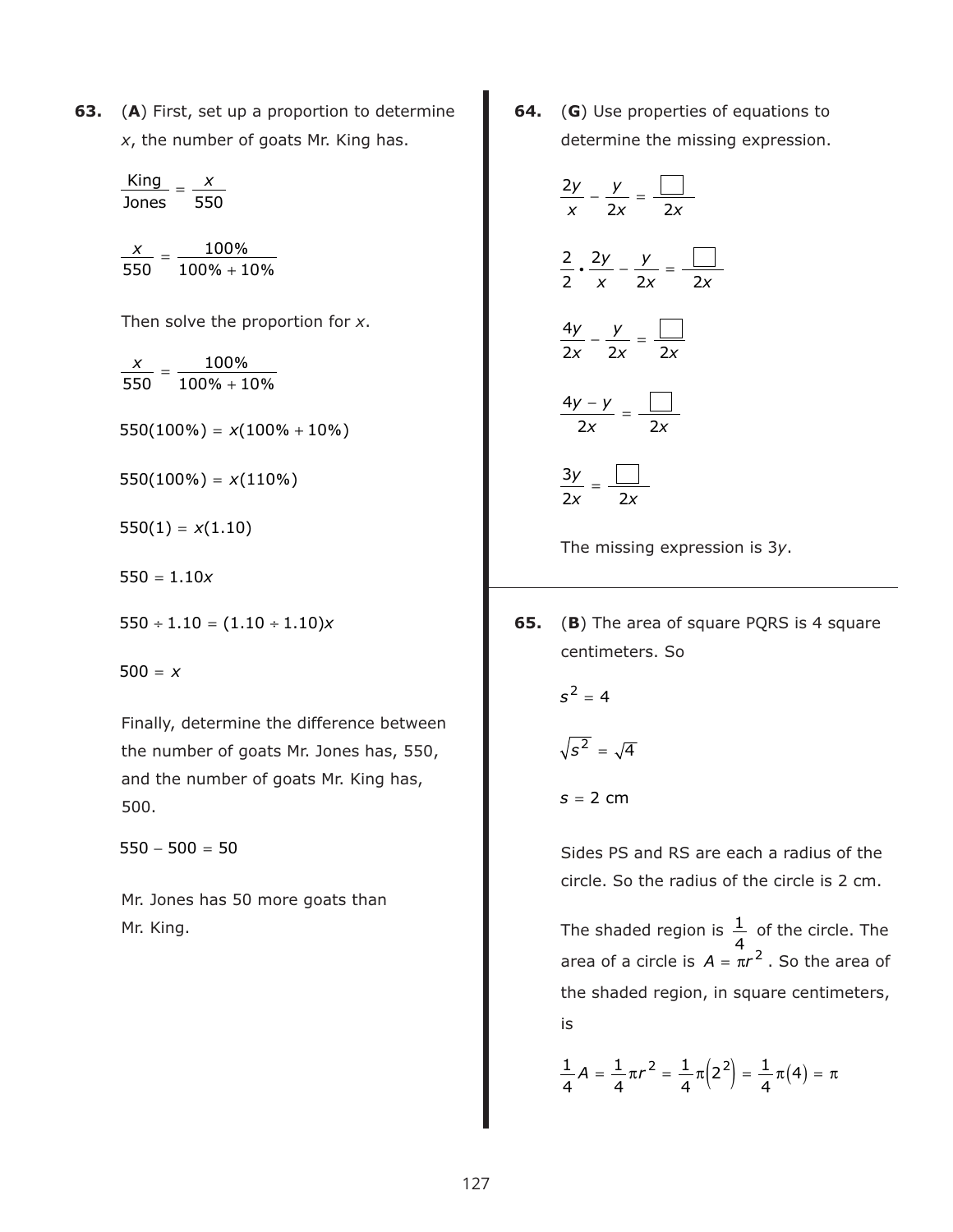- **66.** (**H**) Consider the case where  $m = 1$ .
	- *n* − *m* = 66
	- $n 1 = 66$
	- $n-1+1 = 66 + 1$
	- *n* = 67

The list of integers from 1 to 67 contains 67 numbers.

**67.** (**A**) 
$$
\frac{\left(\frac{39(x-3)}{3}\right) + 39}{13}
$$

Divide the first 39 by 3.

 $13(x - 3) + 39$ 13

Distribute 13 through the parentheses  $(x - 3)$  .

<u> $13x - 39 + 39$ </u> 13

In the numerator, the terms -39 and 39 cancel out.

13*x* 13

Finally, divide by 13 to get *x*.

- **68.** (G) Jar 1 starts with  $\frac{1}{x}$  cup of water. If of its water is poured into Jar 2, then the amount of water added to Jar 2 is  $\frac{1}{2} \times \frac{1}{4} = \frac{1}{2}$  cup. Jar 2 starts with  $\frac{1}{2}$  cup of water. If cup of water is added to it, then the amount of water now in Jar 2 is  $\frac{1}{2} + \frac{1}{2} = \frac{4}{3} + \frac{1}{3} = \frac{5}{3}$  cup. 2 1 4 2 1 4 1 8 2 1 8 2 1 8 4 8 1 8 5 8
- **69.** (**D**)  $0.01 = \frac{1}{100}$ , which is between and  $\frac{1}{\sqrt{2}}$ . Therefore,  $n + 2 = 101$  and  $n = 99$ . 100 1  $\frac{1}{1}$  100 101 99
- **70.** (**H**) 72% of the people polled answered yes, so 28% of the people did not answer yes.

Therefore, 56 people is 28% of the total, *x*.

$$
\frac{56}{x}=\frac{28}{100}
$$

$$
\frac{56}{x}=\frac{7}{25}
$$

$$
56(25)=7x
$$

$$
\frac{56(25)}{7} = x
$$

$$
8(25) = x
$$

$$
200 = x
$$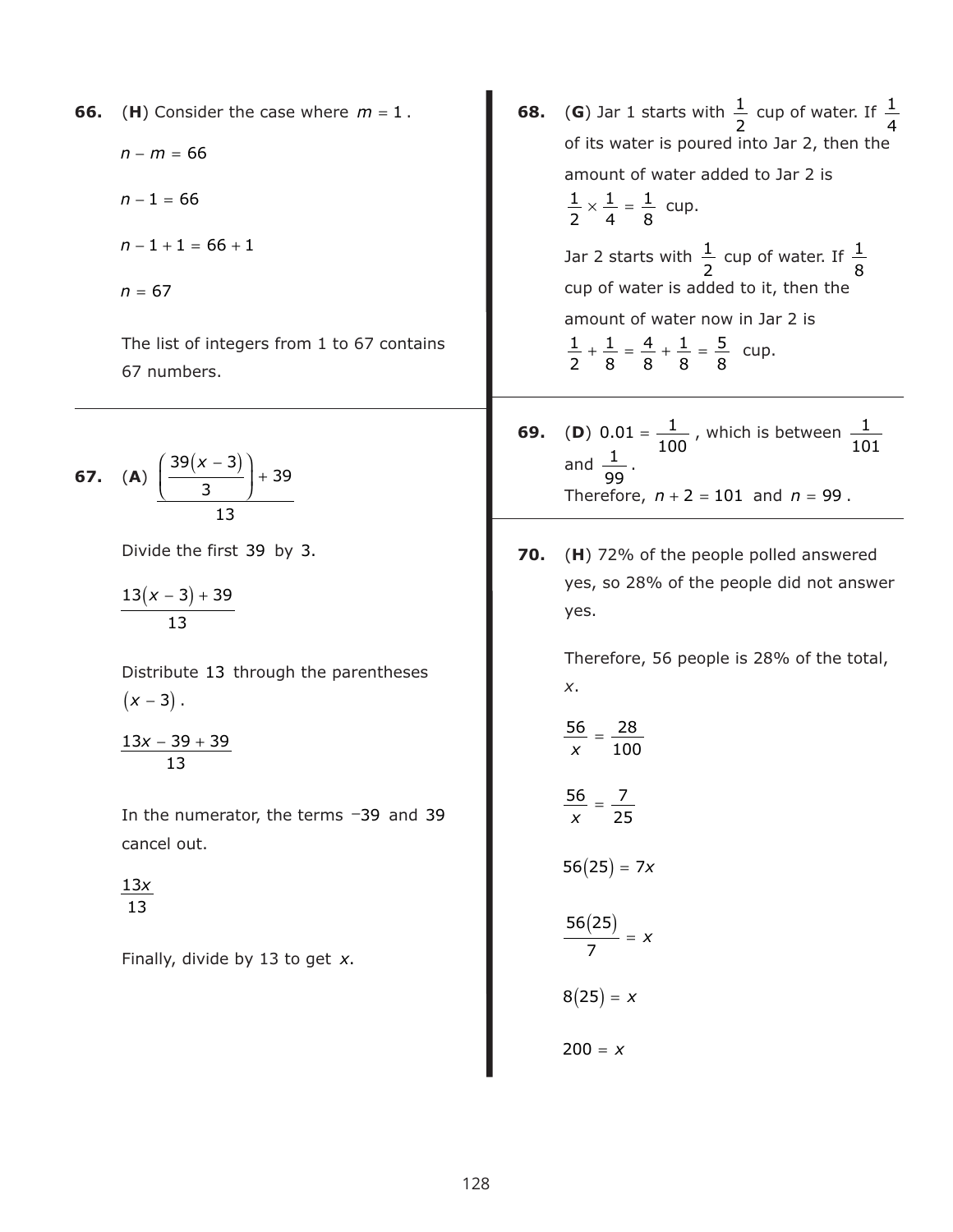**71.** (A) The scale is 1 inch  $= 20$  feet and the length in the scale drawing is 2 inches, so the actual length is 40 feet.

 $960 \div 40 = 24$ 

The actual width is 24 feet.

5

Let *x* equal the width of the scale drawing.

$$
\frac{1 \text{ in.}}{20 \text{ ft}} = \frac{x \text{ in.}}{24 \text{ ft}}
$$

$$
x = \frac{24}{12} = 1\frac{1}{12}
$$

20

**72.** (**H**) There are five odd numbers in the range 1 through 9: 1, 3, 5, 7, and 9.

> So the proportion of odd numbers in the range 1 through 9 is  $\frac{5}{3}$ 9 .

The expected number of odd values in the sequence from the computer program is  $300 \cdot \frac{5}{3} = 166.\overline{66}$ . 9  $\frac{1}{2}$  = 166.66

So the best prediction for the number of odd numbers in the sequence is 167.

**73.** (**D**) Let *m* equal the miles driven during Dalia's rental. The total cost, *c*, can be expressed as an equation.

 $c = 40 + m$ 

Dalia spent a total of \$60, which included a 20% off coupon. Find the cost before the coupon by dividing the final cost (\$60) by the percentage paid (80%):

$$
\frac{60}{80\%}=\frac{60}{0.80}=75
$$

Use \$75 as the total cost to find *m*.

$$
40+m=75
$$

*m* = 35

Dalia drove 35 miles.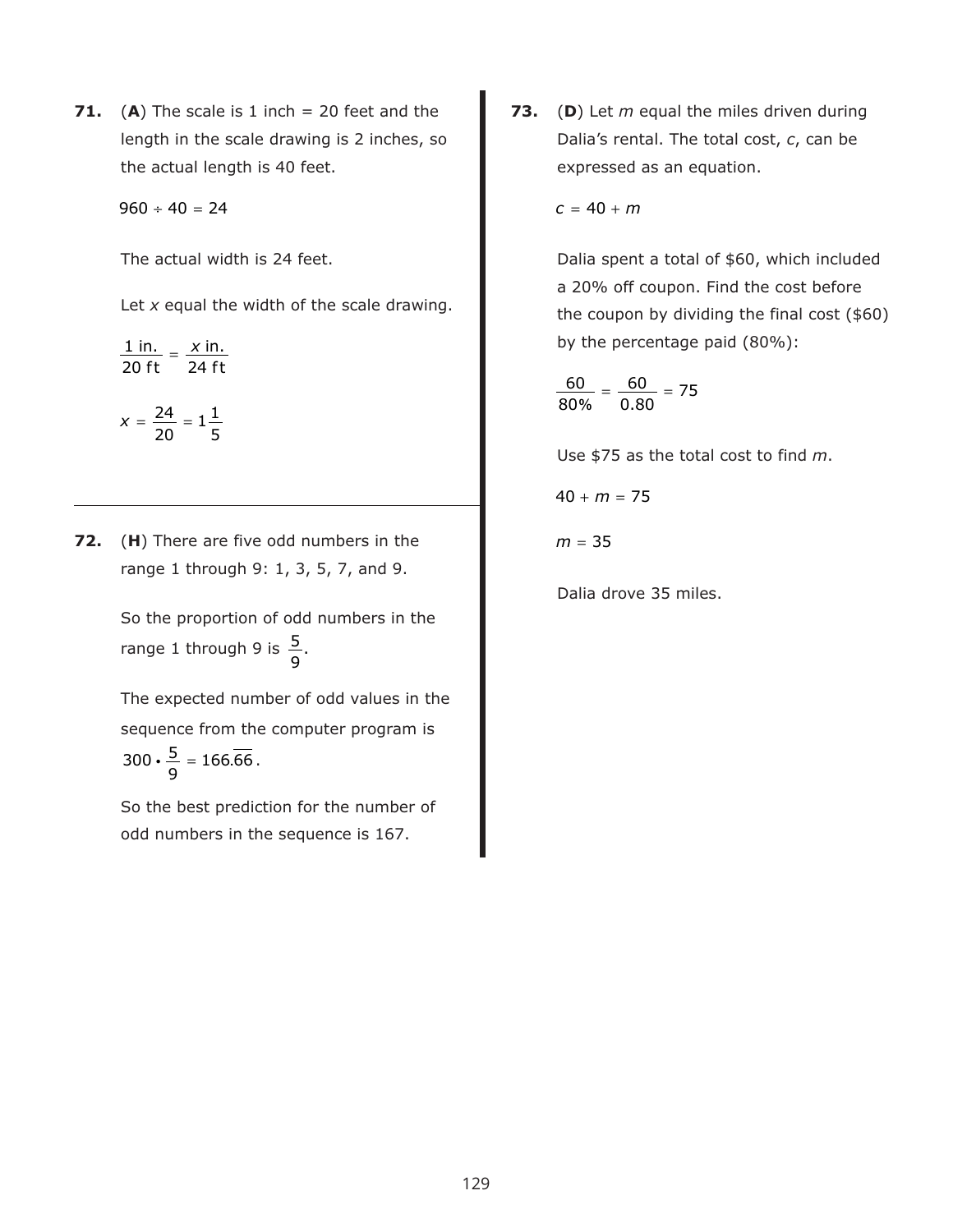**74.** (**H**) Start with a proportion to determine the total number of red candies in the bag.

$$
\frac{2}{5}=\frac{r}{25}
$$

$$
\frac{2}{5}(25)=r
$$

 $10 = r$ 

There are currently 10 red candies out of 25 candies in the bag. After 5 red candies are removed, there would be 5 red candies left in the bag and 20 total candies.

The probability of randomly drawing a red candy would then be  $\frac{5}{20} = \frac{1}{1}$ . 20 1 4

**75.** (**C**) First write an equation based on the rule described in the item. Let *x* be the previous number in the sequence and *y* be the number in the sequence. The ninth number in the sequence is 63.

 $2x + 1 = y$ 

Determine the 10th number in the sequence,  $y$ , by making  $x = 63$ .

$$
2(63)+1=y
$$

$$
126+1=y
$$

 $127 = y$ 

Determine the 8th number in the sequence,  $x$ , by making  $y = 63$ .

 $2x + 1 = 63$ 

Subtract one from both sides of the equation.

$$
2x + (1-1) = 63 - 1
$$

 $2x = 62$ 

$$
\frac{2x}{2}=\frac{62}{2}
$$

*x* = 31

**Response continued on next page**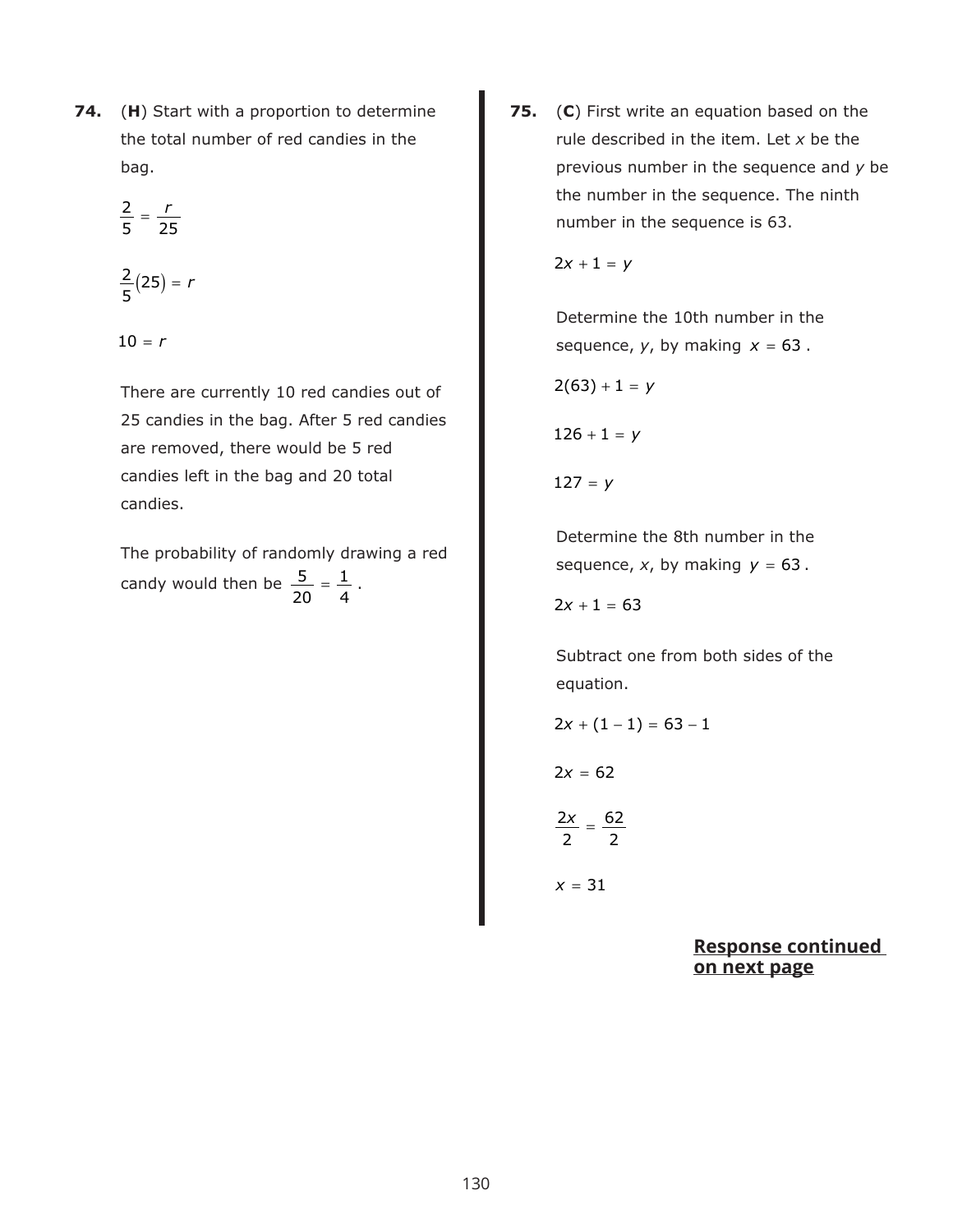Determine the 7th number in the sequence,  $x$ , by making  $y = 31$ .

 $2x + 1 = 31$ 

 $2x + (1 - 1) = 31 - 1$ 

 $2x = 30$ 

$$
\frac{2x}{2}=\frac{30}{2}
$$

 $x = 15$ 

Subtract the 7th number in the sequence from the 10th number.

 $127 - 15 = 112$ 

The difference is 112.

**76.** (**G**) The highest and lowest scores are discarded: 8.2 and 9.0.

> To find the mean, add the remaining scores and then divide that sum by the total number of remaining scores.

 $8.9 + 8.5 + 8.4 + 8.6 + 8.8 = 43.2$ 

 $43.2 \div 5 = 8.64$ 

**77.** (A) The original piece of wood is  $4\frac{1}{5}$  feet long. 2

> The shorter piece is x feet long, and it must be less than half the length of the original piece of wood.

Since half of  $4\frac{1}{2}$  is  $2\frac{1}{4}$  it follows that 2  $2^{1/2}$ 4  $x < 2\frac{1}{4}$ 4 .

The shorter piece of wood cannot be 0 feet long, so it follows that  $0 < x$ .

This gives the compound inequality 0 <  $x < 2\frac{1}{x}$ 4 .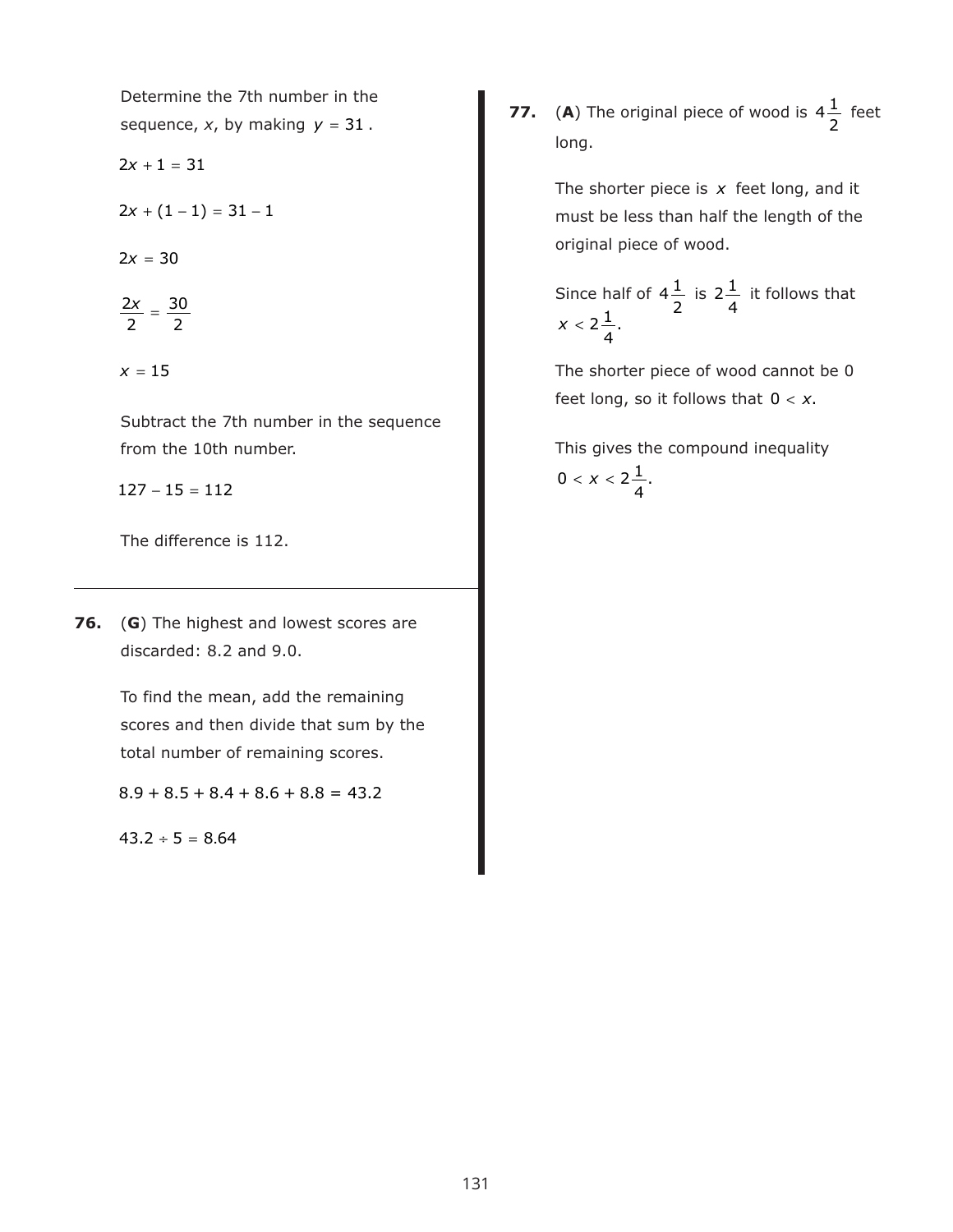**78.** (**F**) The area of the shaded region, in square units, is the area of the triangle created by the shaded and unshaded regions minus the area of the triangle created by the unshaded region.

> The area of the triangle created by the shaded and unshaded regions is 200 square units.

$$
\frac{1}{2}bh = \frac{1}{2}(20)(20) = \frac{1}{2}(400) = 200
$$

The area of the triangle created by the unshaded region is 75 square units.

$$
\frac{1}{2}bh = \frac{1}{2}(10)(15) = \frac{1}{2}(150) = 75
$$

Subtract to find the area of the shaded region.

 $200 - 75 = 125$ 

**79.** (**A**) The highest temperature was 86° F.

$$
F = \frac{9}{5}C + 32
$$

$$
86 = \frac{9}{5}C + 32
$$

Subtract 32 from both sides of the equation:

$$
86 - 32 = \frac{9}{5}C - 32
$$

$$
54 = \frac{9}{5}C
$$

Multiply both sides of the equation by  $\frac{5}{3}$ 9

$$
54\left(\frac{5}{9}\right) = \left(\frac{5}{9}\right)\left(\frac{9}{5}C\right)
$$

30 = *C*

The lowest temperature was 68° F.

$$
F = \frac{9}{5}C + 32
$$
  

$$
68 = \frac{9}{5}C + 32
$$

**Response continued on next page**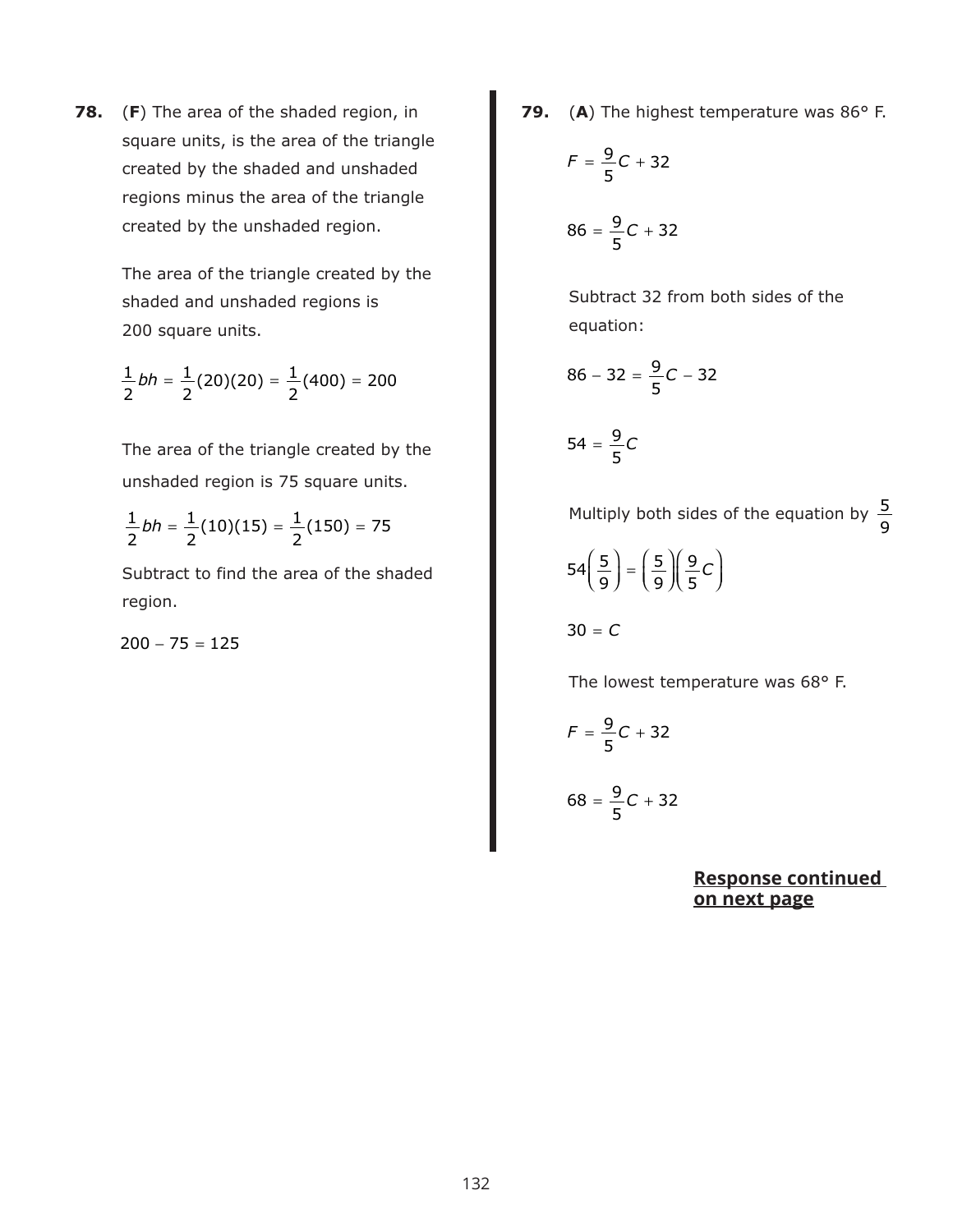$$
68 - 32 = \frac{9}{5}C
$$

$$
36 = \frac{9}{5}C
$$

$$
\left(\frac{5}{9}\right)(36) = C
$$

5

 $20 = C$ 

The difference, in degrees Celsius, is 30 minus 20.

 $30 - 20 = 10$ 

- **80.** (F) If x is odd, then the two even numbers closest to  $x$  are  $(x - 1)$  and  $(x + 1)$  . Find the sum of these two expressions.  $(x - 1) + (x + 1) = 2x$
- **81.** (**B**) The question asks for the amount of the public debt per person, so divide the total public debt by the number of people.

3,600,000,000,000 \_ 250,000,000 <u>3,600,000,000,000</u> 250,000,000  $\frac{360,000}{25}$  = 14,400

The amount of the public debt per person is about \$14,400.

- **82.** (**E**) These facts are given:
	- N is the midpoint of  $MQ$ .
	- MN has a length of *x* centimeters.
	- MP has a length of *y* centimeters.

Use the first two facts to determine that MQ has a length of 2x centimeters  $PQ = MQ - MP = 2x - y.$ 

**83.** (**B**) To find the area of a parallelogram, multiply the length of a side by the altitude for that side.

> One property of parallelograms is that opposite sides are the same length.

So the bottom side of the parallelogram is 30 feet long and has an altitude of 20 feet.

Therefore, the area of the parallelogram, in square feet, is  $A = bh = 30 \times 20 = 600$ .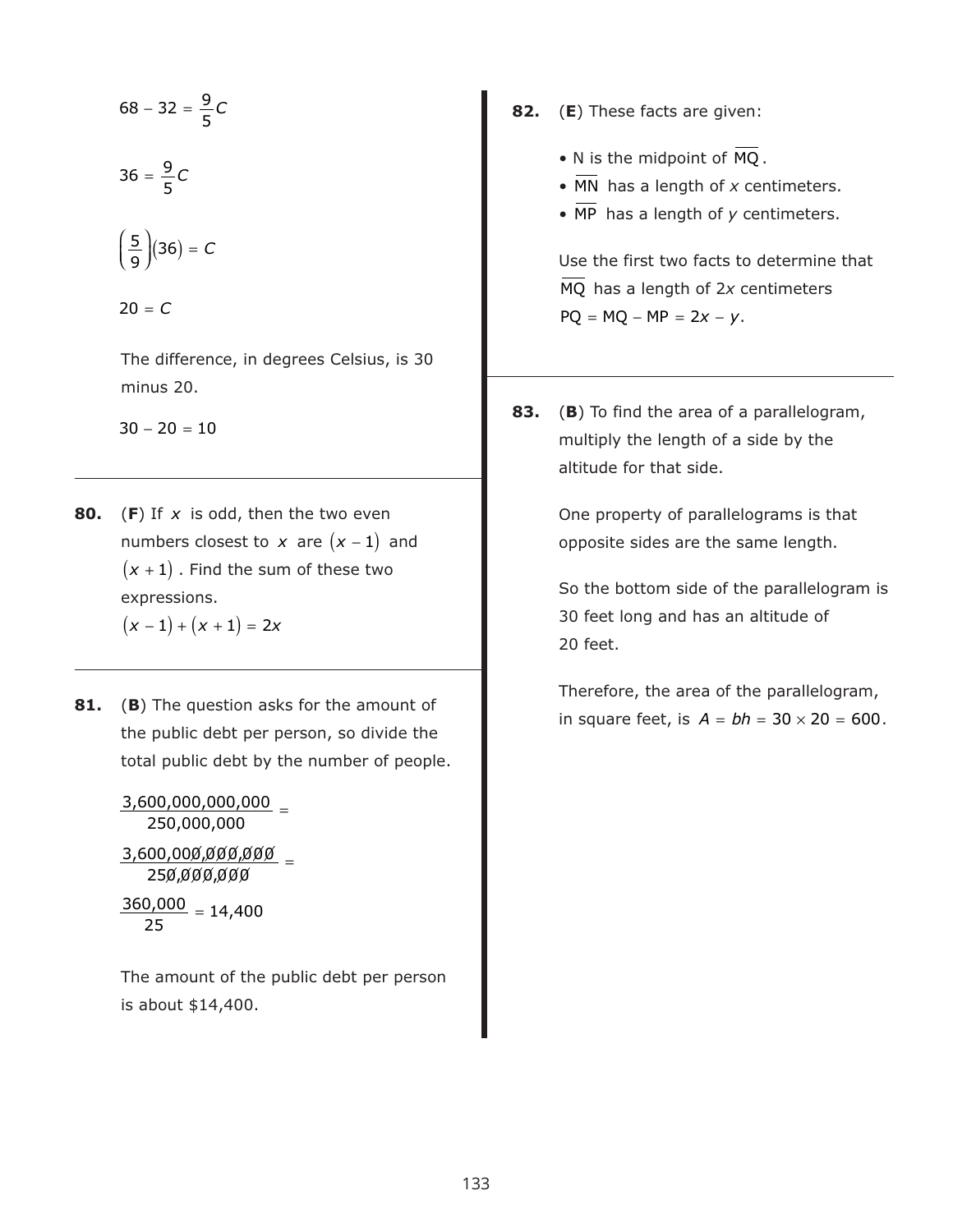**84.** (**H**) Let *t* represent the number of loaves of bread produced on Tuesday.

> First, determine the number of loaves of bread produced on Tuesday, *t*, using the number of loaves produced on Wednesday,  $t + 100$  , the number produced on Thursday, t – 50, and the total number produced on these three days, 230.

 $t + t + 100 + t - 50 = 230$ 

 $t + t + t + 100 - 50 = 230$ 

 $3t + 50 = 230$ 

 $3t + (50 - 50) = 230 - 50$ 

- $3t = 180$
- $(3 \div 3)t = 180 \div 3$
- $t = 60$

Next, determine the number of loaves of bread produced on Wednesday,  $t + 100$  , when  $t = 60$  .

 $t + 100 = 60 + 100 = 160$ 

The number of loaves of bread produced on Wednesday is 160.

**85.** (**C**) First, find the total number of students who took the quiz.

 $9 + 7 + 4 + 5 + 3 = 28$ 

Multiply each quiz score by the number of students who received that score. Add those products together to find the total number of points scored.

 $(60 \times 9) + (70 \times 7) + (80 \times 4) +$  $(90 \times 5) + (100 \times 3) = 2,100$ 

To find the mean quiz score, divide the total number of points by the number of students who took the quiz.

 $2,100 \div 28 = 75$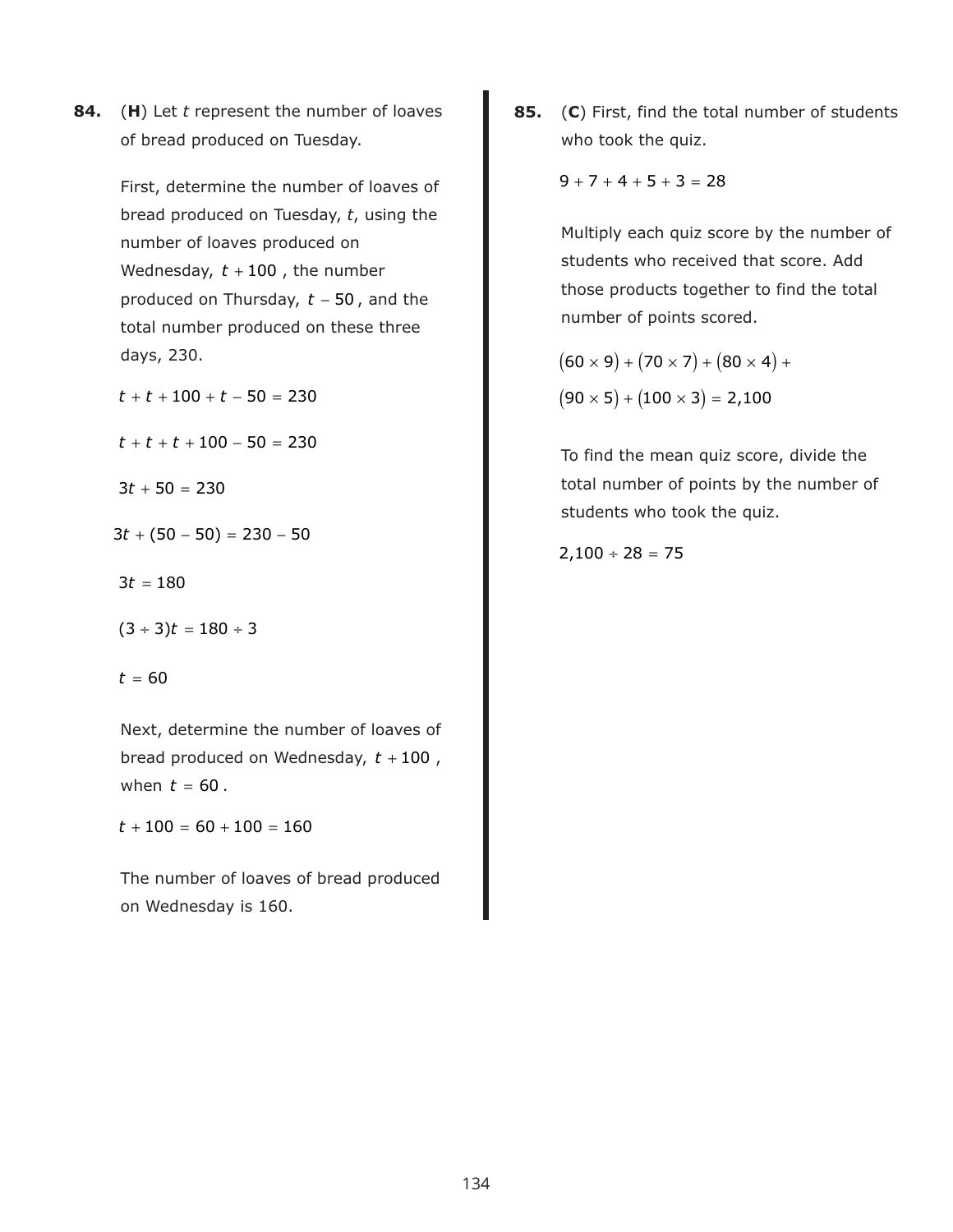**86.** (**E**) Use the properties of equations to solve the inequality for x.

 $x + 4 \ge 3$ 

Subtract 4 from both sides of the inequality.

 $x + 4 - 4 \ge 3 - 4$ 

*x* ≥ −1

The graph of  $x \ge -1$  will have a point at −1 and will include all values that are greater than, to the right of,  $-1$ . The greater than or equal sign is used, which indicates that the solution includes  $-1$ . So the point at  $-1$  will be solid. Option E is the correct answer.

**87.** (A) The reciprocal of  $\frac{1}{1}$  is added to the reciprocal of 3. 4

$$
\frac{4}{1} + \frac{1}{3} = \frac{12}{3} + \frac{1}{3} = \frac{13}{3}
$$

The reciprocal of this sum is  $\frac{3}{12}$ . 13

**88.** (**E**) Nura's poster is square, so all the side lengths are 13 inches. The area is

$$
A = s^2 = 13^2 = 169
$$

Latrice's poster is square, so all the side lengths are 15 inches.

$$
A = 15^2 = 225
$$

Subtract to determine the difference between the areas.

$$
225 - 169 = 56
$$

The difference, in square inches, is 56.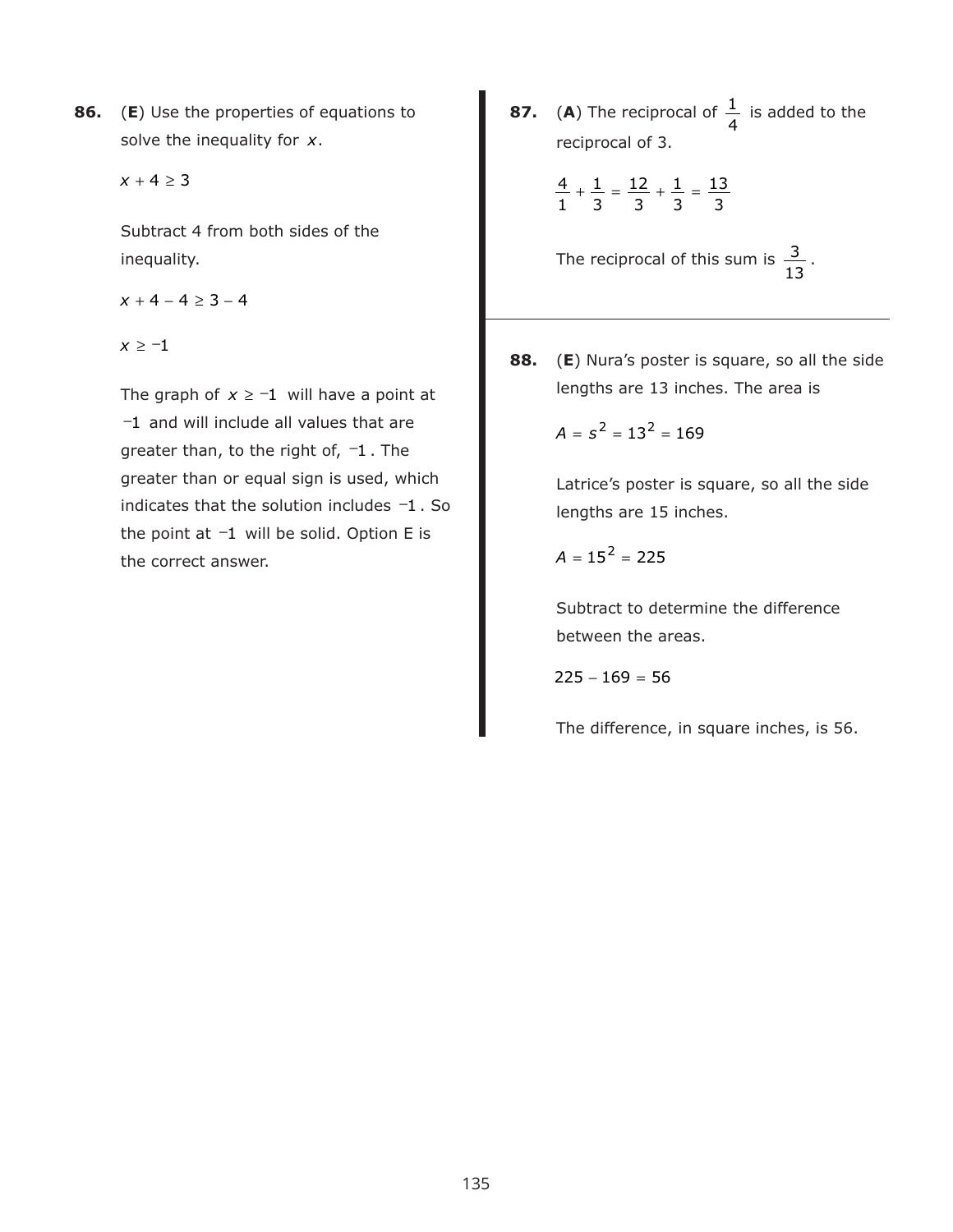**89.** (**B**) The unit rate for cups of oats per cup of water can be found by dividing the number of cups of oats by the number of cups of water.

$$
\frac{\frac{2}{3}}{3\frac{1}{4}}
$$

The denominator can be rewritten as  $\frac{13}{4}$ . The quotient  $\frac{3}{13}$  can be rewritten as 13 4

 $\frac{2}{2} \times \frac{4}{12}$  = 3 4 13  $\frac{8}{39}$ .

Therefore, the unit rate for cups of oats per cup of water is  $\frac{8}{39}$ .

**90.** (**H**)  $\left(\frac{3}{5} - \frac{1}{5}\right)$ ⎞  $\left(\frac{3}{5} - \frac{1}{2}\right)$ x =  $\frac{1}{4}$  + 1 2 1 4 2 2

> Rewrite with equivalent fractions with like denominators.

$$
\left(\frac{3\times2}{5\times2} - \frac{1\times5}{2\times5}\right) x = \frac{1\times3}{4\times3} + \frac{2\times4}{3\times4}
$$

$$
\left(\frac{6}{10} - \frac{5}{10}\right) x = \frac{3}{12} + \frac{8}{12}
$$

$$
\left(\frac{1}{10}\right) x = \frac{11}{12}
$$

Multiply both sides of the equation by 10.

$$
10\left(\frac{1}{10}\right) x = 10\left(\frac{11}{12}\right)
$$

$$
x = \frac{110}{12}
$$

**91.** (**A**) The increase in sales tax percentage is

 $7.5\% - 7.0\% = 0.5\%$ 

0.5% of \$200 is

 $(0.5\%)$ (200) =  $(0.005)(200) = 1$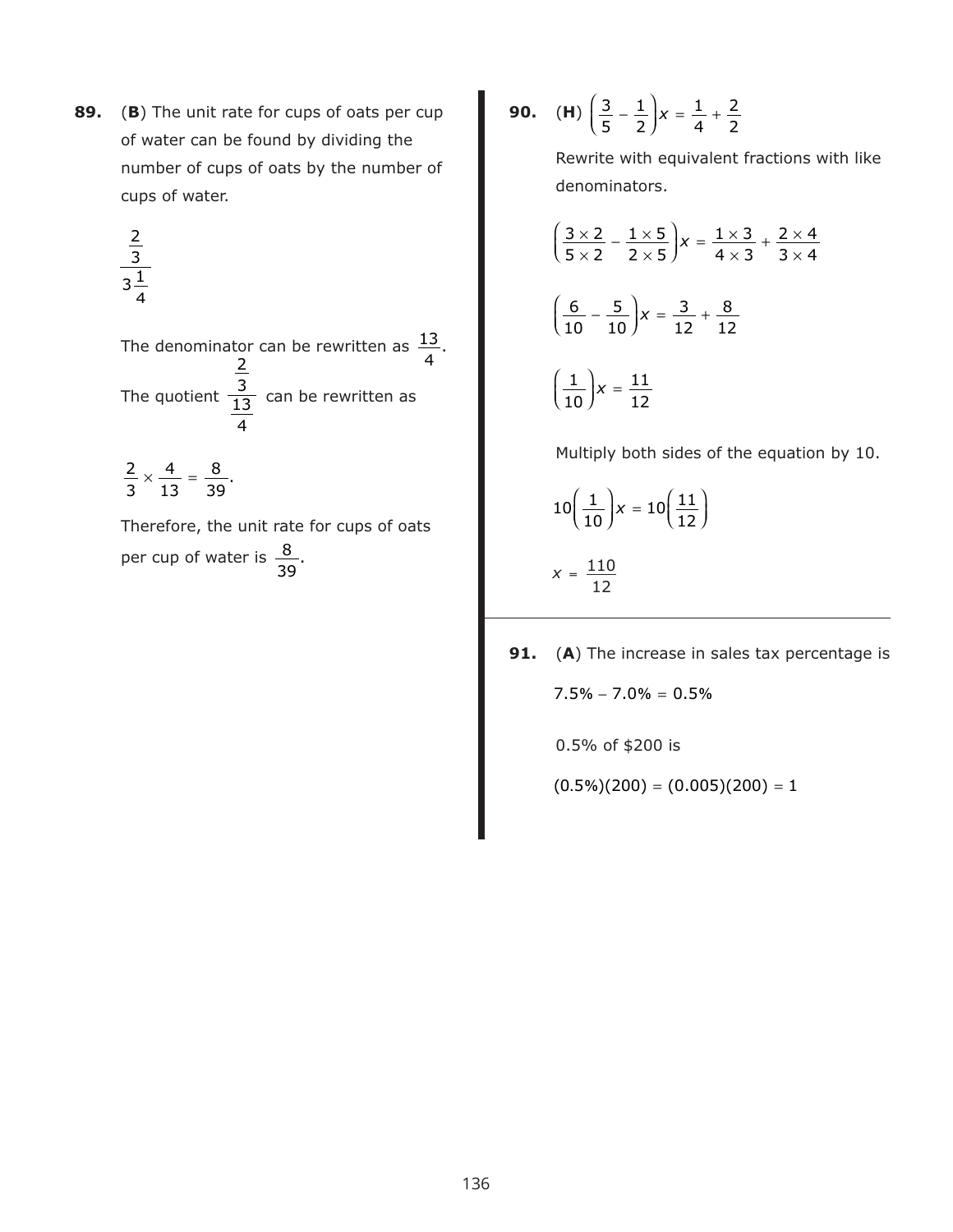**92.** (F) 
$$
|-8)-12+(-17)-(-31)|-|24|
$$

Simplify negatives inside the first absolute value brackets.

 $\begin{vmatrix} -8 & -12 & -17 & +31 \end{vmatrix}$  - |24|

Simplify the first absolute value.

 $|-6|$  - 24

Calculate the absolute values.

 $6 - 24$ 

Perform the final subtraction.

 $6 - 24 = -18$ 

**93.** (**B**) First, use the information given in the table and properties of equations to determine the value of *k*.

> $8k + 30 + 30 - 2k + k + 5 = 100$  $8k - 2k + k + 30 + 30 + 5 = 100$  $7k + 65 = 100$  $7k + (65 - 65) = 100 - 65$  $7k = 35$  $k = 5$

Then determine the percentage of cell phones sold that were blue by finding the value of the expression  $30 - 2k$  (given in the table) when  $k = 5$ .

 $30 - 2k = 30 - 2(5) = 30 - 10 = 20$ 

The percentage of cell phones sold that were blue is 20%.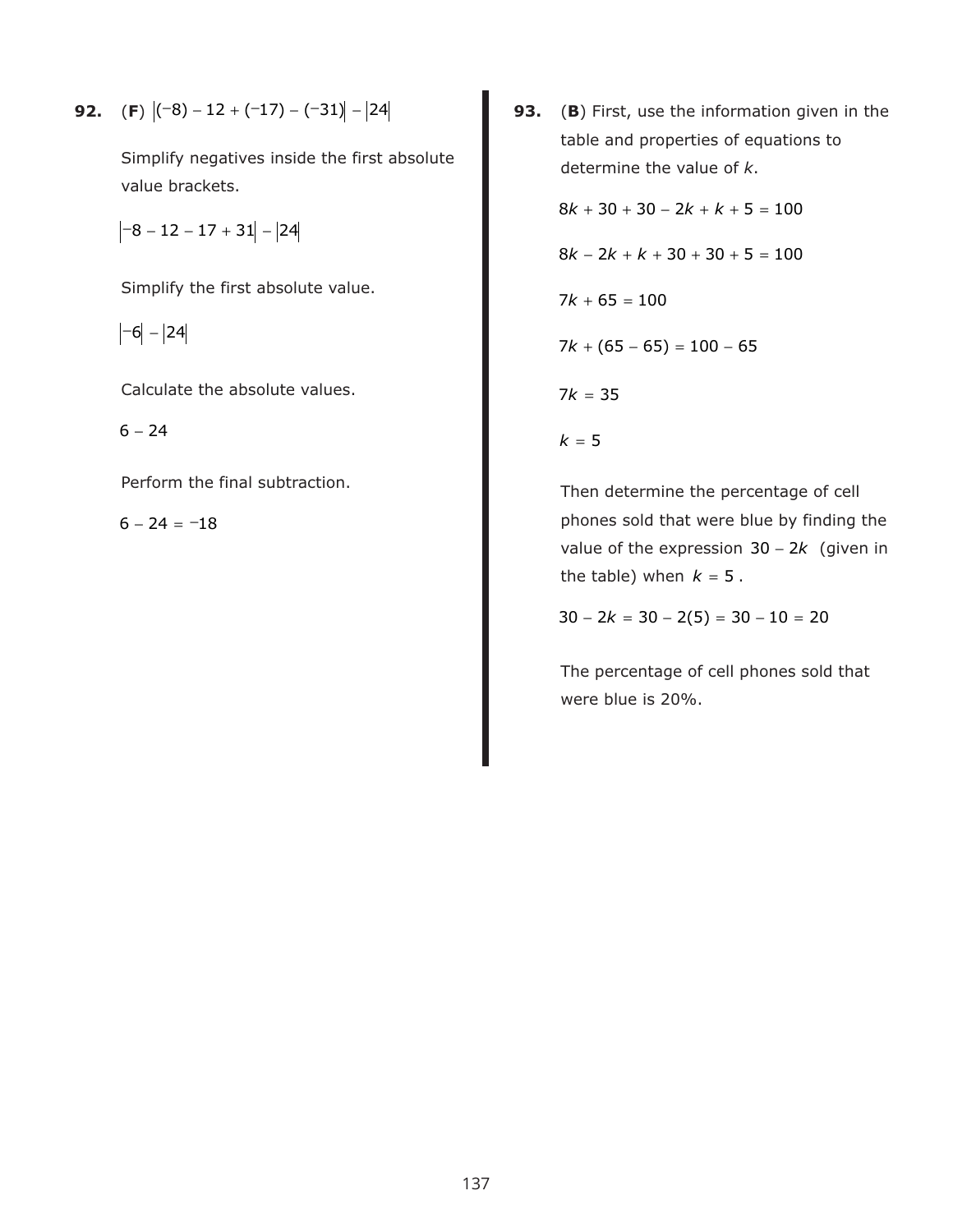- **94.** (**E**) First, find the distance between X and Z by adding the distance between X and Y to the distance between Y and Z.
	- $1 + 2 = 3$

Since the distance between  $X$  and  $Z$  is  $3$ , the midpoint between X and Z is  $1\frac{1}{2}$ . 2

The midpoint between X and Z is  $1\frac{1}{2}$ , and the distance between  $X$  and  $Y$  is  $1$  . The distance between Y and the midpoint of X and Z is  $1\frac{1}{2} - 1 = \frac{1}{2}$ . 2 2  $1 = \frac{1}{1}$ 2

- **95.** (**B**) Subtract to determine the amount of the increase.
	- $1.35 1.25 = 0.10$

Divide the increase by the original price.

 $0.10 \div 1.25 = 0.08$ 

Multiply the quotient by 100 to express the decimal answer as a percent.

 $0.08 \times 100 = 8$ 

**96.** (**G**) Surface area is found by calculating the area of each side, including the base, and adding them all together.

> The base of the pyramid measures 10 inches on each side, so the area of the base is

 $10 \times 10 = 100$ 

Each triangular face has a base of 10 inches and a height of 12 inches, so the area of each face is

$$
\frac{1}{2} \times 10 \times 12 = 60
$$

There are 4 triangular faces (because the square base has 4 edges, each of which will have a triangular face). So the total surface area of the pyramid is the sum of the areas of 4 triangles and 1 square.

 $(4 \times 60) + 100 = 240 + 100 =$ 340 square inches

**97.** (**B**) Use the percent increase expression to find the answer:

> new price − original price original price

$$
\frac{6.75-6.25}{6.25}=\frac{0.50}{6.25}=0.08=8\%
$$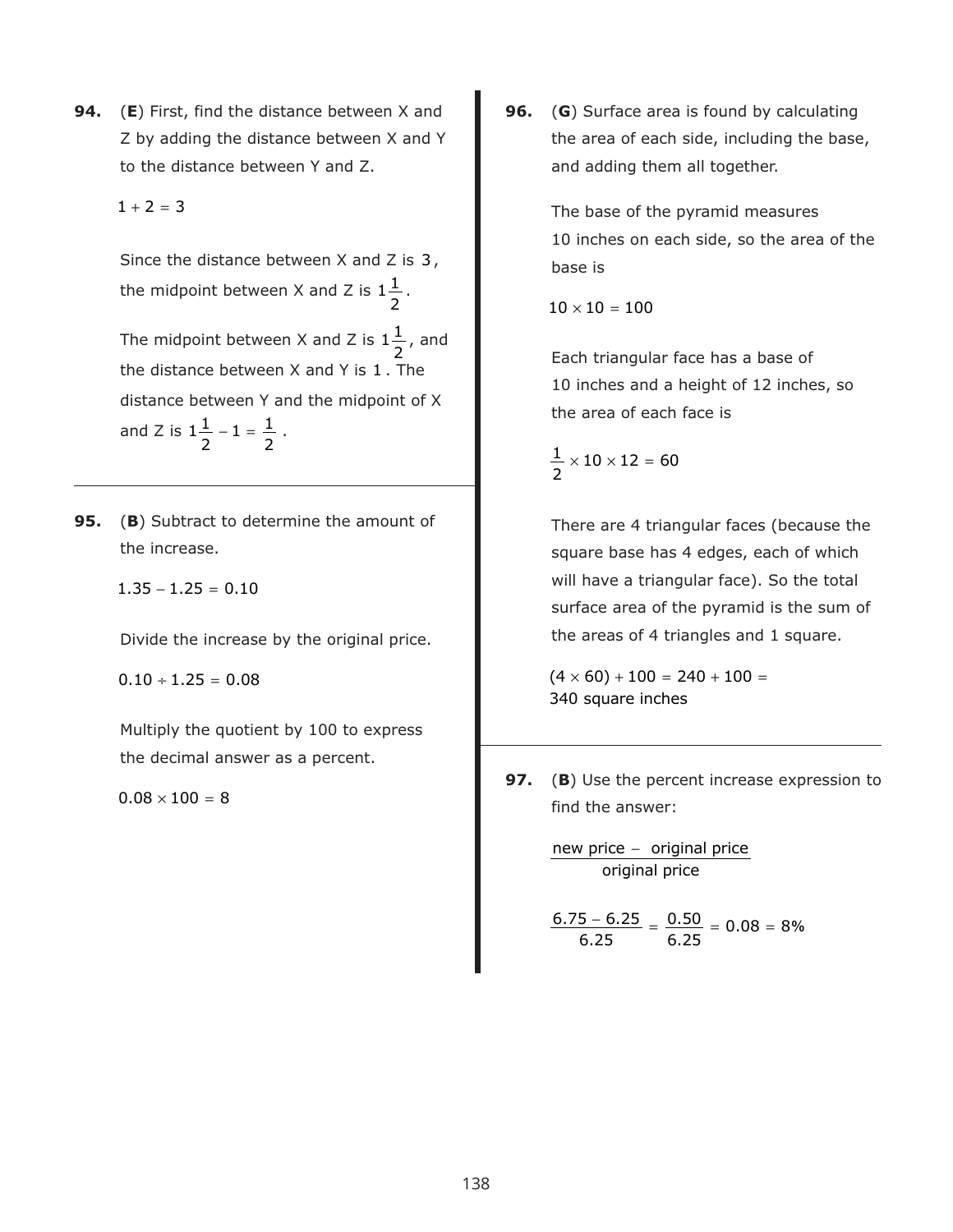- **98.** (**G**) If the mean number of points for the first four games is 7, the total number of points earned in those games is 28.
	- $4 \times 7 = 28$

If the mean number of points for all five games is 8, the total number of points earned is 40.

 $5 \times 8 = 40$ 

To find the number of points in the fifth game, find the difference between 40 and 28.

 $40 - 28 = 12$ 

**99.** (**B**) First, find the amount, in dollars, that Lian paid for each orange. There are 4 bags with 8 oranges each.

 $4 \times 8 = 32$ 

Divide the total cost by the total number of oranges to get the cost per orange.

 $11.52 \div 32 = 0.36$ 

Multiply to find the cost of 42 oranges.

 $0.36 \times 42 = 15.12$ 

**100.** (**H**)  $\frac{9.0}{2.34} \times$ ⎛  $\overline{\mathcal{N}}$ ⎞  $\frac{3.6}{0.018}$   $\times$   $\left(\frac{1,000}{1,000}\right)$  =  $\frac{3,600}{18}$  = 1,000 1,000 3,600 18 200 **101.** (**C**) If 5 gallons are added to the tank per minute for 45 minutes, then  $5 \times 45 = 225$ gallons are added to the tank.

> The tank started with 75 gallons of water in it. After the 45 minutes, it contains  $75 + 225 = 300$  gallons, assuming no loss of water.

The tank has a capacity of 500 gallons, and  $\frac{300}{200} = 0.6$ . 500 0.6

Rewrite decimal 0.6 as a percent.

$$
0.6 = \frac{6}{10} = \frac{60}{100} = 60\%.
$$

**102.** (H) Each strap requires  $1\frac{1}{1}$  yards of ribbon, and ribbon costs \$5.00 a yard. 4

$$
1\frac{1}{4} \times 5 = \frac{5}{4} \times \frac{5}{1} = \frac{25}{4} = 6.25
$$
, so the

ribbon for each strap costs \$6.25.

Misha wants to make 2 straps.

 $6.25 \times 2 = 12.50$  , so the cost of the ribbon for 2 straps is \$12.50.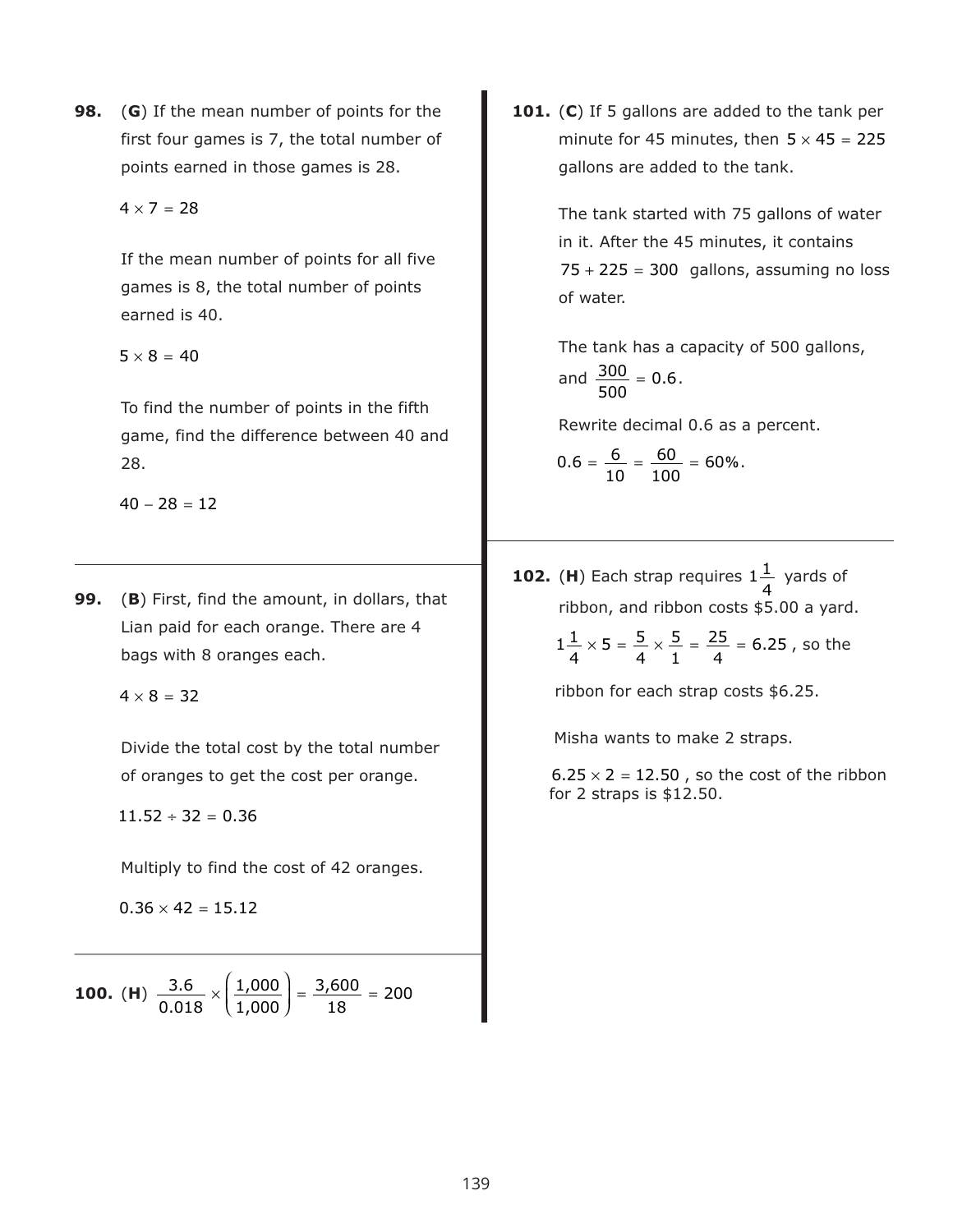**103.** (**B**) The graph represents a proportional relationship, which means the *y*-intercept of the graph is (0, 0).

> This means that the point  $\big($ represents the unit rate for this situation.  $\overline{\mathcal{N}}$ ⎞  $\left(\frac{5}{4}\right)$

In this situation, *x* represents the number of questions answered correctly, and *y* represents the number of points received.

Therefore, for each question answered correctly, the student receives  $\frac{5}{4}$  , or  $1\frac{1}{4}$  , points. 4  $1\frac{1}{2}$ 4

**104.** (**E**) In the survey, 45 out of 200 adults reported reading the online version of the *Waskegon Bulletin*, and there are 25,000 adults living in Waskegon. Set up a proportion to find the number of adults who read the online version.

$$
\frac{45}{200} = \frac{x}{25,000}
$$

 $x = \frac{(45)(25,000)}{200} = (45)(125) = 5,625$ 

Rounded to the nearest 100, this number is 5,600.

**105.** (**C**) There is a proportional relationship between the number of miles hiked, *y*, and the number of days, *x*.

$$
\frac{y}{x} = \frac{17}{3}
$$

$$
y=\frac{17}{3}x
$$

So the equation  $y = \frac{17}{6}x$  describes the relationship. 3

**106.** (**E**) The distance from Carolyn's house to the grocery store is  $3 + 2\frac{1}{2} = 5\frac{1}{2}$  miles. Carolyn walked  $1\frac{2}{3}$  miles back, so she still had  $5\frac{1}{2}$  –  $1\frac{2}{3}$  miles left to walk home. 2  $5\frac{1}{5}$ 2 3 2  $1\frac{2}{5}$ 3  $5\frac{1}{2}-1\frac{2}{3}=\frac{11}{2}-\frac{5}{3}=$  $\frac{33}{2} - \frac{10}{4} = \frac{23}{4} =$ 2  $1 \frac{2}{3}$ 3 11 2 5 3 6 10 6 23 6  $3\frac{5}{7}$ 6

> So Carolyn has  $3\frac{5}{4}$  miles left to walk home. 6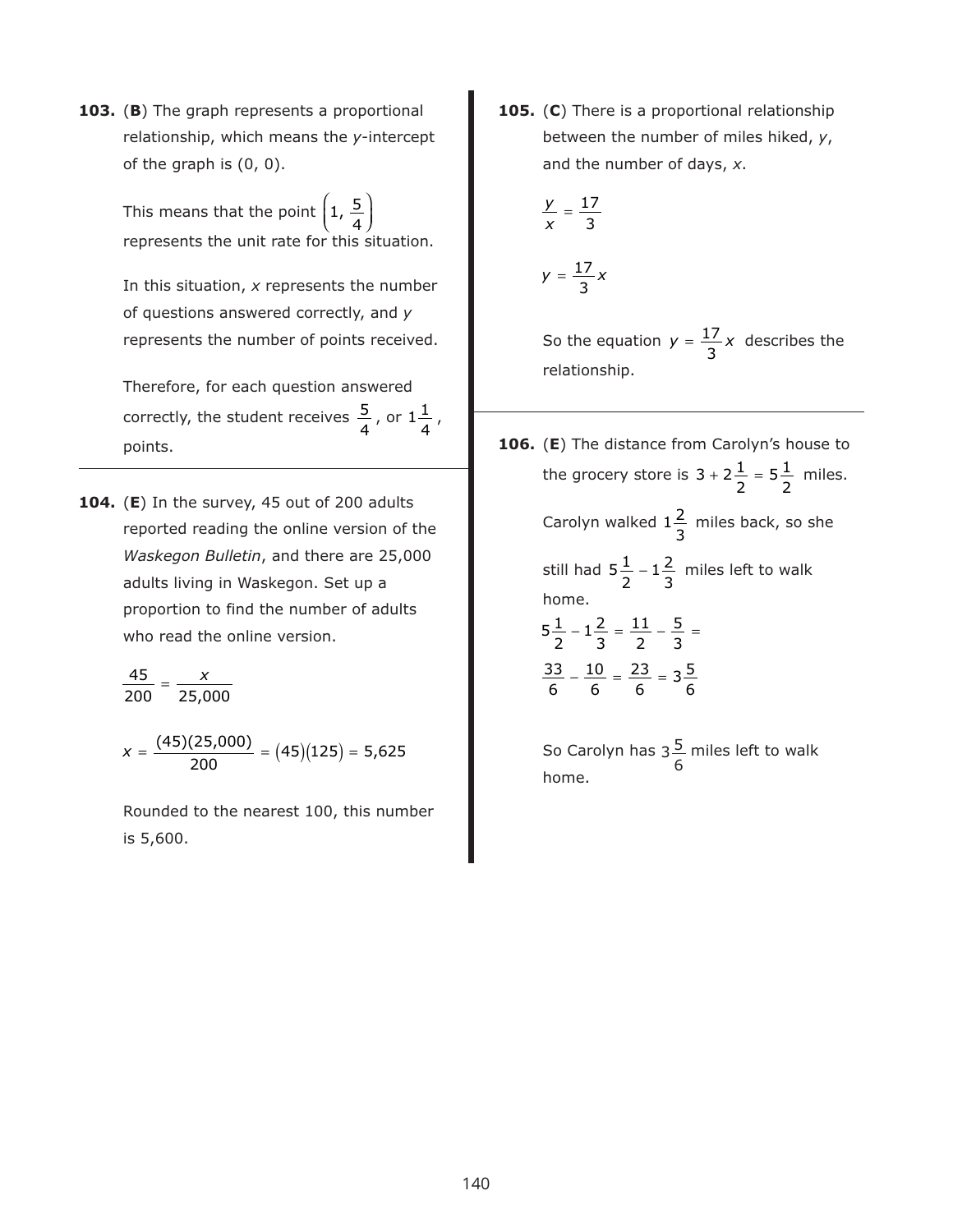**107.** (**C**) Set up a proportion to solve.

$$
\frac{1\frac{1}{4} \text{ in.}}{\frac{1}{3} \text{ yr}} = \frac{x \text{ in.}}{1 \text{ yr}}
$$

$$
1\frac{1}{4} = \frac{1}{3}x
$$

$$
\frac{5}{4} = \frac{1}{3}x
$$

$$
\left(\frac{3}{1}\right)\left(\frac{5}{4}\right) = x
$$

$$
\frac{15}{4} = x
$$

$$
3\frac{3}{4} = x
$$

**108.** (**F**)  $3(0.01) - 3(0.1) = 0.03 - 0.3 = -0.27$ 

**109.** (**B**) Rewrite the mixed numbers so that they all have equivalent denominators.

$$
10\frac{1}{2} + \left(-5\frac{1}{3}\right) - \left(-2\frac{3}{4}\right)
$$
  

$$
10\frac{6}{12} + \left(-5\frac{4}{12}\right) - \left(-2\frac{9}{12}\right)
$$

Subtracting a negative is the same as adding.

$$
10\frac{6}{12} - 5\frac{4}{12} + 2\frac{9}{12}
$$

Group the whole numbers together and the fractions together.

$$
10\frac{6}{12} - 5\frac{4}{12} + 2\frac{9}{12}
$$
  

$$
(10 - 5 + 2) + \left(\frac{6}{12} - \frac{4}{12} + \frac{9}{12}\right)
$$
  

$$
7\frac{11}{12}
$$

**110.** (**G**) Find 5% of 350.

 $(5\%)$  $(350) = (0.05)$  $(350) = 17.5$ 

$$
350 + 17.5 = 367.50
$$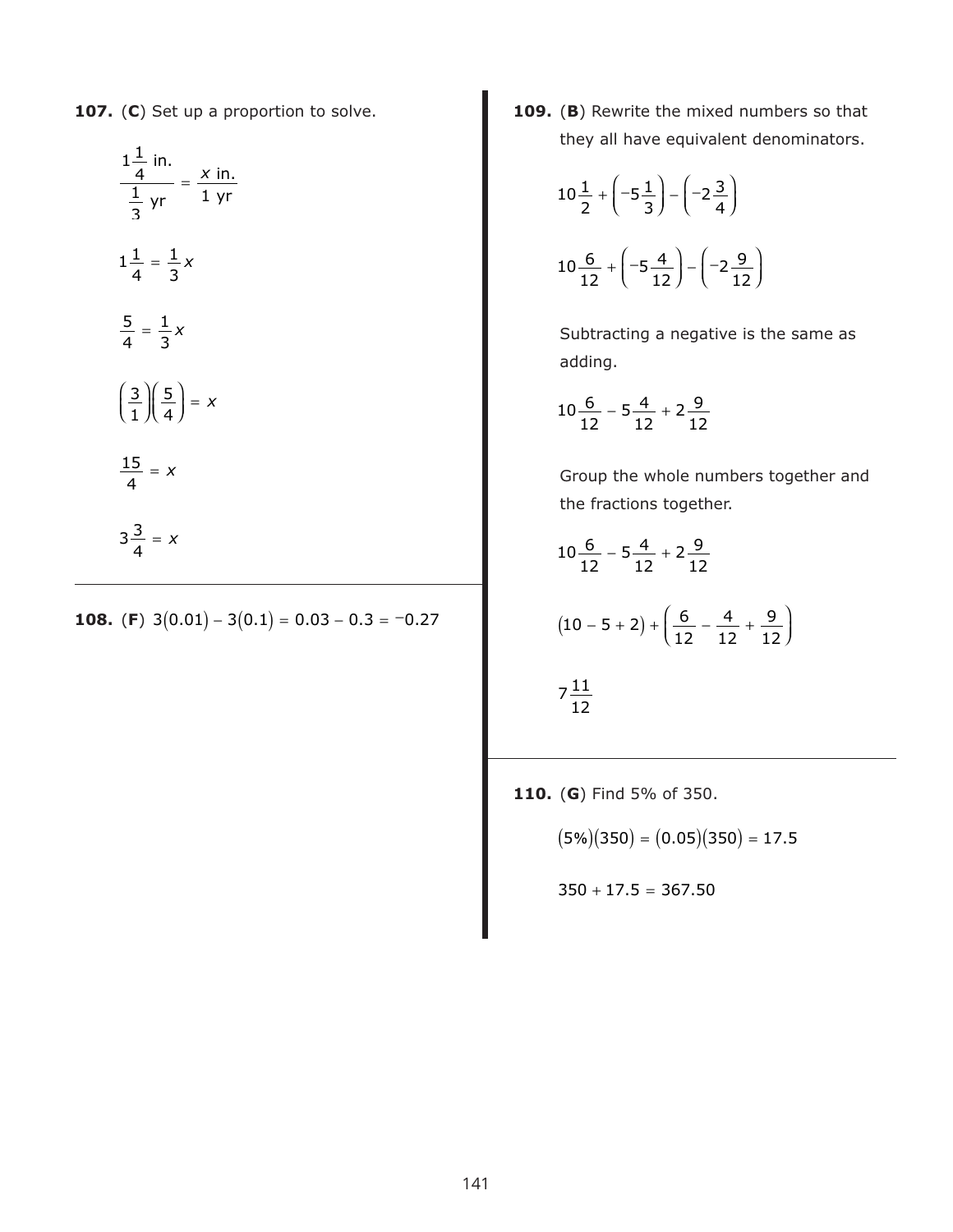**111.** (**B**) The probability of the event is 0.05, which equals 5%, which is less than 50%.

## Option A:

An event that is likely has a probability over 50%.

## Option B:

An event that is unlikely has a probability less than 50%.

## Option C:

An event that is impossible has a 0% probability.

## Option D:

An event that is neither likely nor unlikely has a 50% probability.

**112.** (**G**) Divide the number of cups of blue paint by the number of cups of red paint to find the constant of proportionality.

> $\frac{1.5}{1.5} = \frac{6}{1.5}$ 1 6 4 1.5

Multiply to find the value of *y*.

 $11 \times 1.5 = 16.5$ 

**113.** (**C**) To find the midpoint of a segment, subtract the value on the right from the value on the left and then divide by 2. Then add the result to the value on the left of the segment.

Find the midpoint of PQ.

 $1 - (-3) = 4$ 

 $4 \div 2 = 2$ 

 $2 + (-3) = -1$ 

Find the midpoint of QR.

 $7 - 1 = 6$  $6 \div 2 = 3$  $3 + 1 = 4$ 

The distance between  $-1$  and 4 on the number line is 5 units.

**114.** (F) 48 dollars  $\div$  16 cups = 3 dollars per cup

12 dollars  $\div$  4 cups = 3 dollars per cup

The constant is the cost per cup (3 dollars).